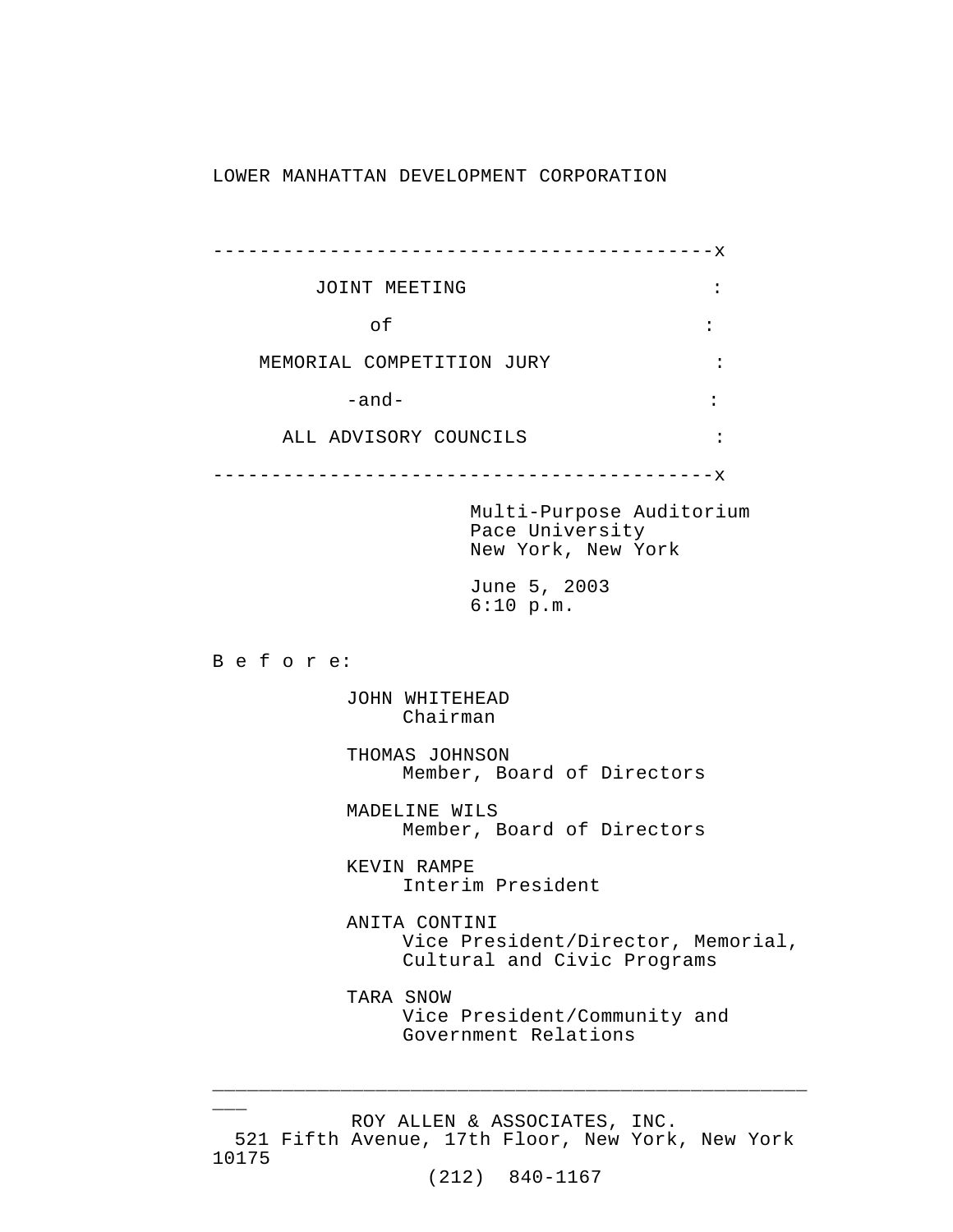For the Memorial Competition Jury:

Paula Grant Berry Susan Freedman Patricia Harris Maya Lin Michael McKeon Julie Menin Enrique Norten Martin Puryear Nancy Rosen Lowery Stokes Sims, Ph.D. Michael Van Valkenburgh James Young, Ph.D.

For the Advisory Councils:

- Ric Bell Development Advisory Council Liz Berger
	- Residents Advisory Council

Julie Borecewski Families Advisory Council

Albear Capsouto Restaurant, Retailers and Small Business

Michael Connelly

 $\overline{\phantom{a}}$ 

ROY ALLEN & ASSOCIATES, INC. 521 Fifth Avenue, 17th Floor, New York, New York 10175 (212) 840-1167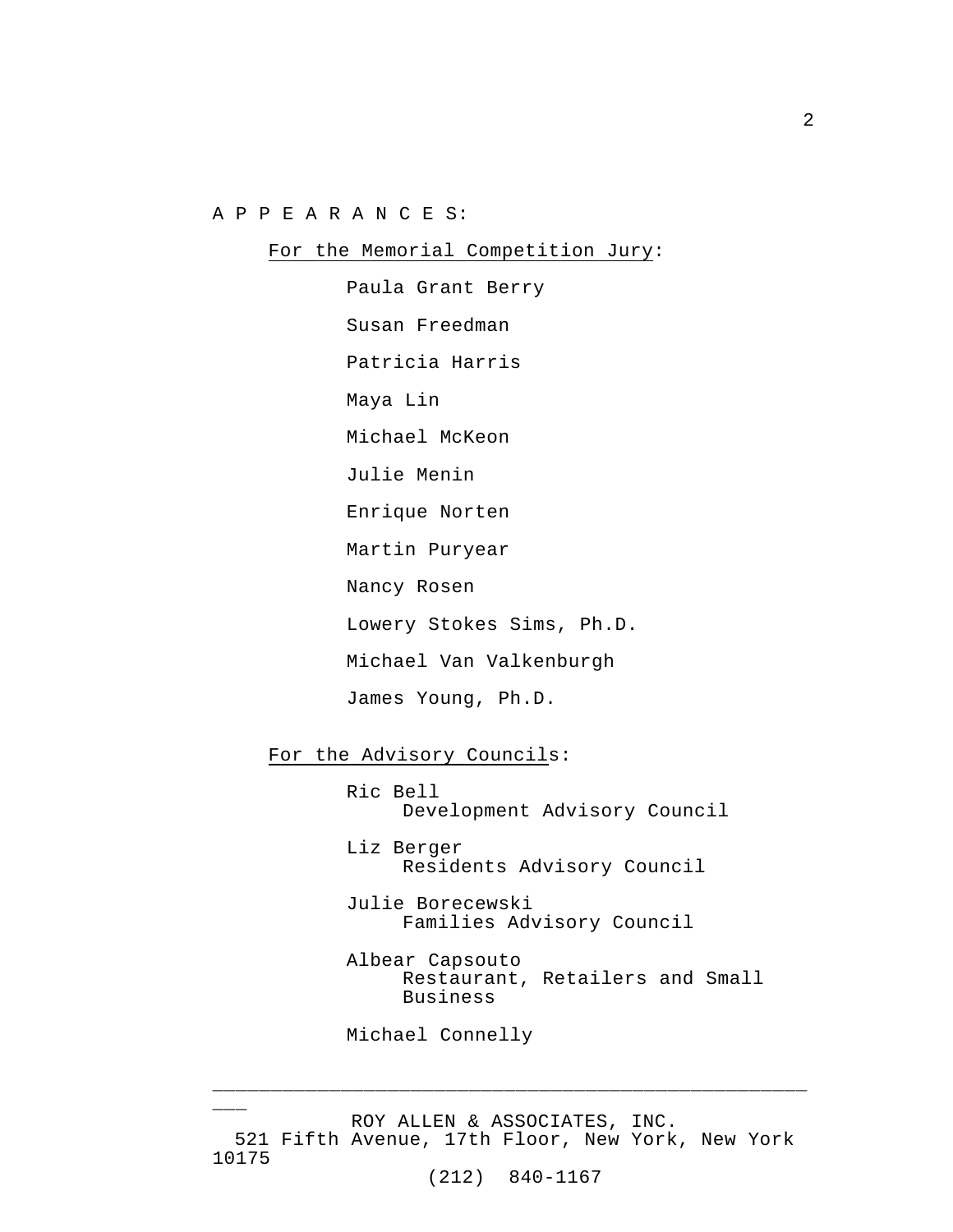Residents Advisory Council

A P P E A R A N C E S:

For the Advisory Councils: Martin Connor General Advisory Council Meier Feig Development Advisory Council Robyn Forst General Advisory Council Anthony Gardner Families Advisory Council Alan Gerson General Advisory Council Lee Ielpi Families Advisory Council Monica Iken Families Advisory Council Sudhir Jain Residents Advisory Council Richard Kennedy Transportation and Commuters Advisory Council Paul Lee Restaurant, Retailers and Small Business Advisory Council Holly Leicht Arts, Education and Tourism Advisory Council Edie Lutnick Families Advisory Council Manfred Ohrenstein Professional Advisory Council

ROY ALLEN & ASSOCIATES, INC. 521 Fifth Avenue, 17th Floor, New York, New York 10175

 $\overline{\phantom{a}}$ 

\_\_\_\_\_\_\_\_\_\_\_\_\_\_\_\_\_\_\_\_\_\_\_\_\_\_\_\_\_\_\_\_\_\_\_\_\_\_\_\_\_\_\_\_\_\_\_\_\_\_\_

(212) 840-1167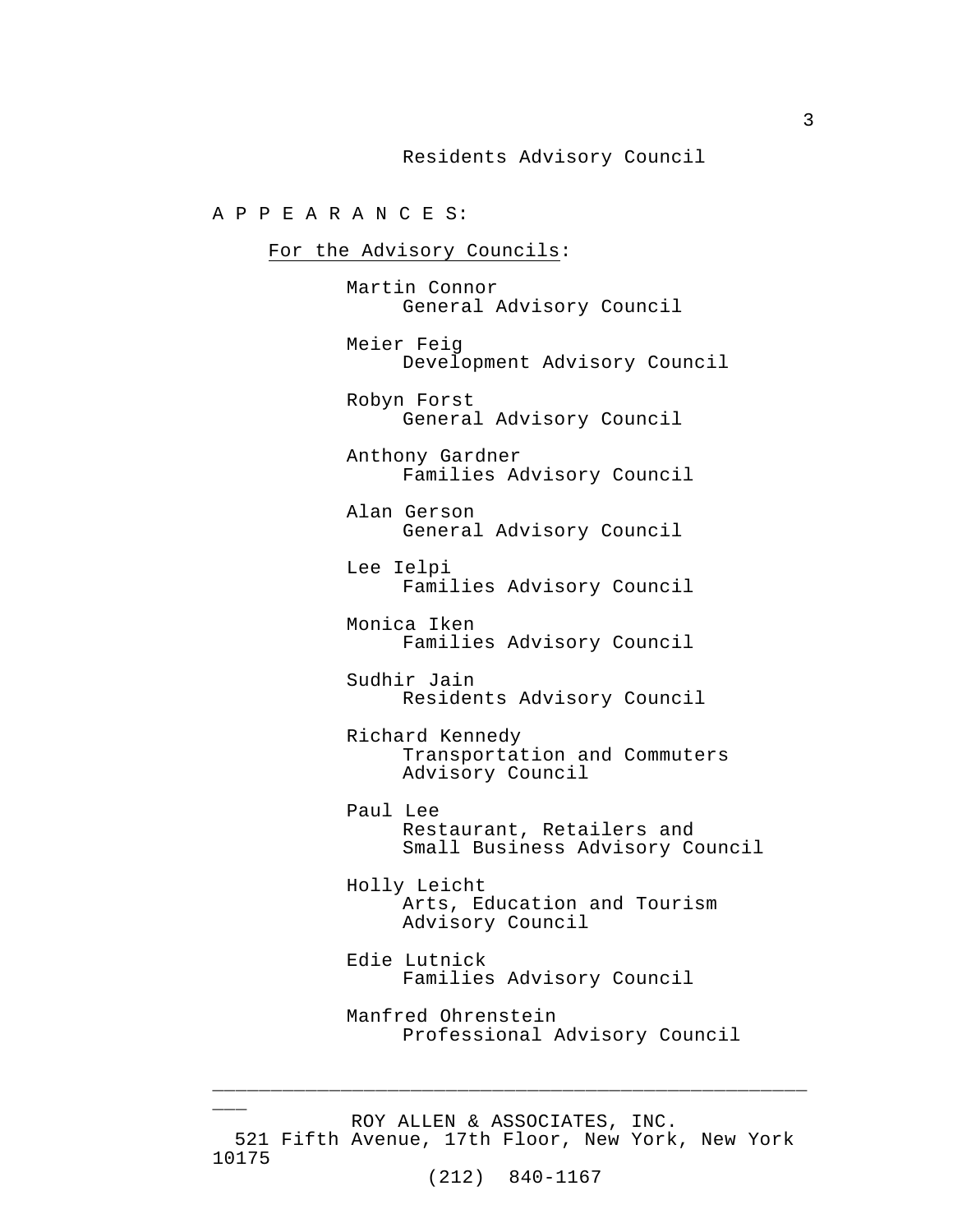George Olsen Residents Advisory Council

A P P E A R A N C E S:

For the Advisory Councils:

Nancy Owens Development Advisory Council

Jill Pall Families Advisory Council

Pat Quinn General Advisory Council

Patricia Reilly Families Advisory Council

Linda Rosenthal General Advisory Council

Nikki Stern Families Advisory Council

Phyllis Stinson General Advisory Council

Liz Thompson Residents Advisory Council

For Community Board #1:

Marc Ameruso

Bruce Ehrmann

Arthur Gregory

Tim Lannan

Bill Love

 $\overline{\phantom{a}}$ 

Catherine McVae Hughes

Anthony Notaro

ROY ALLEN & ASSOCIATES, INC. 521 Fifth Avenue, 17th Floor, New York, New York 10175

\_\_\_\_\_\_\_\_\_\_\_\_\_\_\_\_\_\_\_\_\_\_\_\_\_\_\_\_\_\_\_\_\_\_\_\_\_\_\_\_\_\_\_\_\_\_\_\_\_\_\_

(212) 840-1167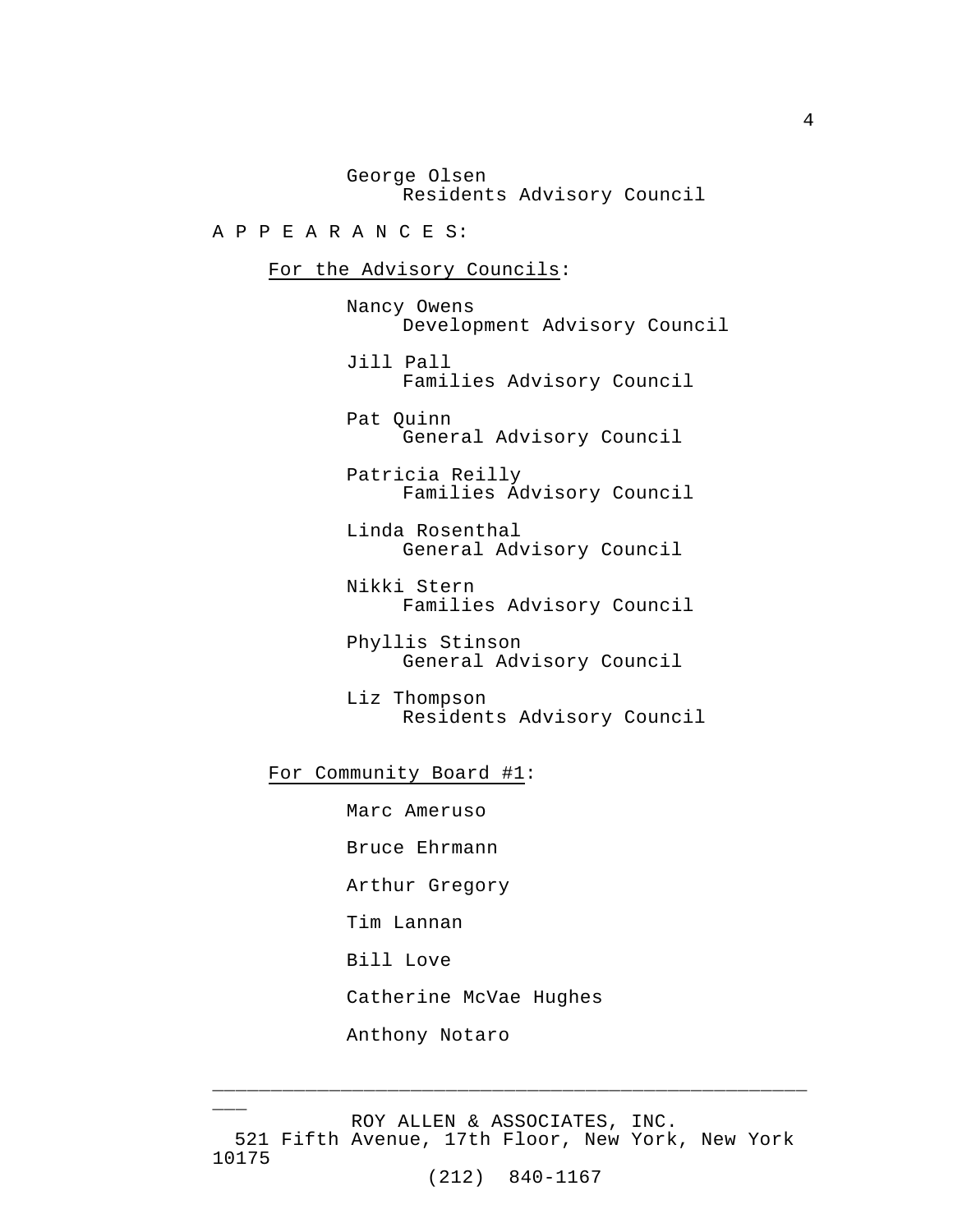Rich Plantin

Paul Sipos

A P P E A R A N C E S:

For Flight 93/Somerset County Families:

Lloyd Glick Joan Glick Marilyn Johnson Alice Hoglan Richard Price Allison Vadhan

PRESENT:

Todd Jick, Moderator Michael Kuo, Imagine New York Bruce De Cell, Victim's Family Member The Press

Roy A. Selenske, CSR,

Reporter

 $\overline{\phantom{a}}$ ROY ALLEN & ASSOCIATES, INC. 521 Fifth Avenue, 17th Floor, New York, New York 10175

\_\_\_\_\_\_\_\_\_\_\_\_\_\_\_\_\_\_\_\_\_\_\_\_\_\_\_\_\_\_\_\_\_\_\_\_\_\_\_\_\_\_\_\_\_\_\_\_\_\_\_

(212) 840-1167

RPR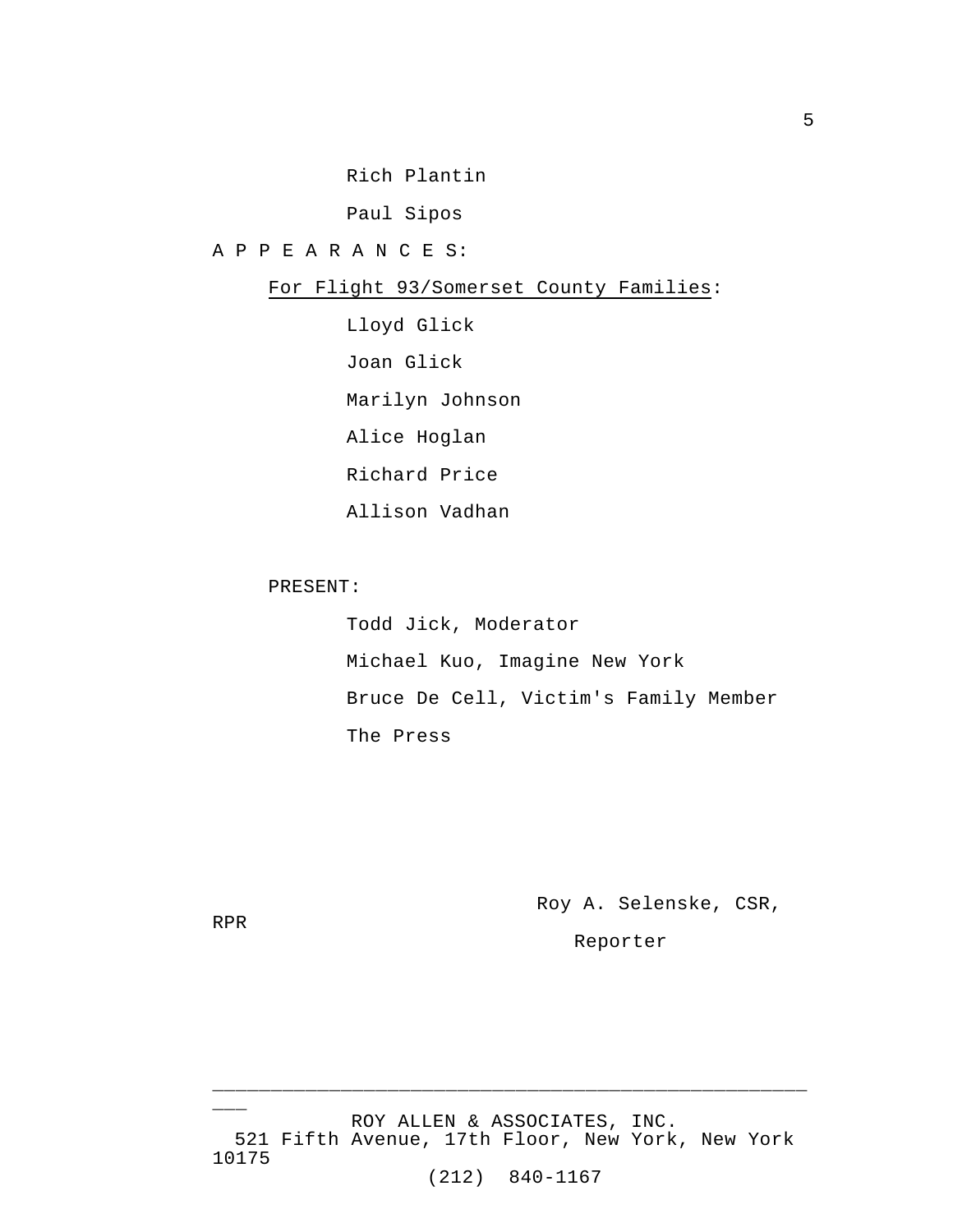## P R O C E E D I N G S

INTERIM PRESIDENT RAMPE: I think we are ready to start.

My name is Kevin Rampe, the Interim President of the Lower Manhattan Development Corporation.

And I would like to just start by thanking everyone for coming tonight.

And I think it is most appropriate to begin with a moment of silence for all those who have been lost.

(Moment of silence observed.)

INTERIM PRESIDENT RAMPE: I would like to also offer a special welcome to family members who are joining us for the first time this evening. We are proud and honored to have with us today family members who lost loved ones on Flight 93 in Somerset County, Pennsylvania.

The memorial will stand one day as a memorial not only for the those at the World Trade Center, lost at the World Trade Center, but for your loved ones as well. And we want to thank each of you for coming and joining us this evening and we look forward to hearing from you this evening.

Today is really another step in a process which began almost a year ago with the Mission Statement and Program for the World Trade Center Site Memorial. The Mission Statement and Program was adopted by the Board on April 10th.

But it's a process that began with many of you in this room, first with the Families Advisory Council, which came together and put together the first draft of the Mission Statement and Program, and then two committees, which were made up of family members, first responders, rescue workers, survivors, downtown residents and business owners, as well as experts in public art and architecture.

And I would like to thank all of you for participating in this process whether it was by serving on these committees or for providing

ROY ALLEN & ASSOCIATES, INC.

 $\overline{\phantom{a}}$ 

\_\_\_\_\_\_\_\_\_\_\_\_\_\_\_\_\_\_\_\_\_\_\_\_\_\_\_\_\_\_\_\_\_\_\_\_\_\_\_\_\_\_\_\_\_\_\_\_\_\_\_

(212) 840-1167

<sup>521</sup> Fifth Avenue, 17th Floor, New York, New York 10175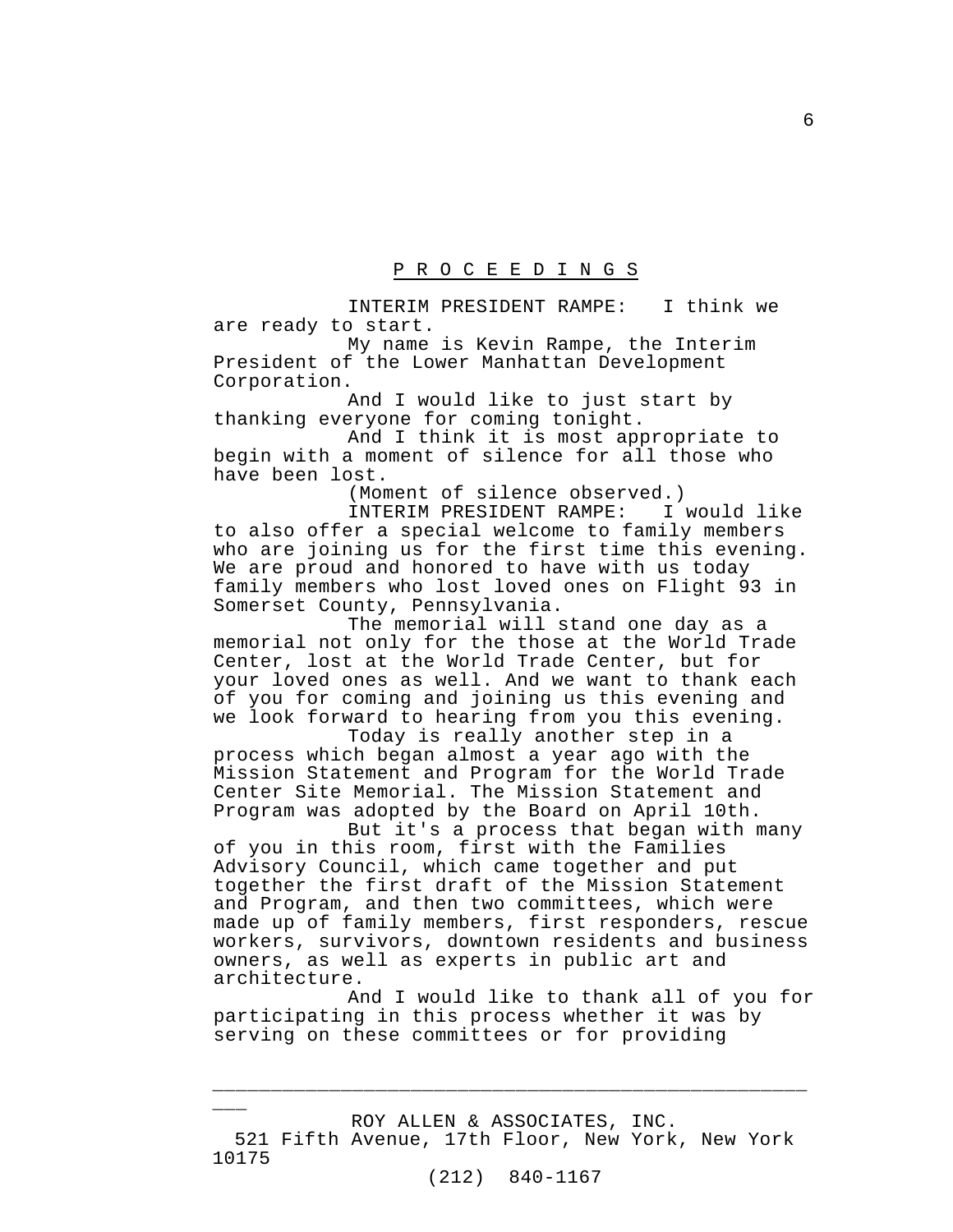comments as we moved through the process towards a final Mission Statement and Program.

Really, the words in those documents have provided the rules that this jury will use as we go forward and will provide guidance to those who submit memorial designs into the competition and as we move forward into the process.

And, again, just thank you for all your participation tonight.

We are going to begin tonight's meeting with brief remarks from each of the jury members. This distinguished group of jurors has an enormous task in front of them and an historic task in front of them. And we think it's fitting that each of them say brief remarks, about a minute, about themselves and what this experience means to them.

And we've also included some brief biographies I think in the handouts that are available this evening if you want further information regarding their background.

I'm then going to introduce Todd Jick, our Moderator. But I want to begin first with the jury introductions.

I'll begin with you, Paula, and move down to my right to the end of the table, and then we will start with Nancy and go all the way down to this end of the table.

So, Paula.

MS. PAULA GRANT BERRY: Good evening and welcome, everybody.

I think -- I'm the family member on the jury. And I recognize a lot of the people here because of just the work that I've been involved with with the LMDC since January of 2002.

So my comments, I would like to diverge a little bit because I think it's important to say that actually we all probably would prefer not to be here tonight and not to have the horrible event happen, of course.

But we are all coming from divergent groups but we are all motivated by the same thing. And what motivates us all is we all want to get this thing right.

And I just would like to comment that in the couple of weeks that we have met together as a jury I cannot assure everyone enough that this is the most committed group of professionals I've ever met and it's extraordinary how responsible everyone feels.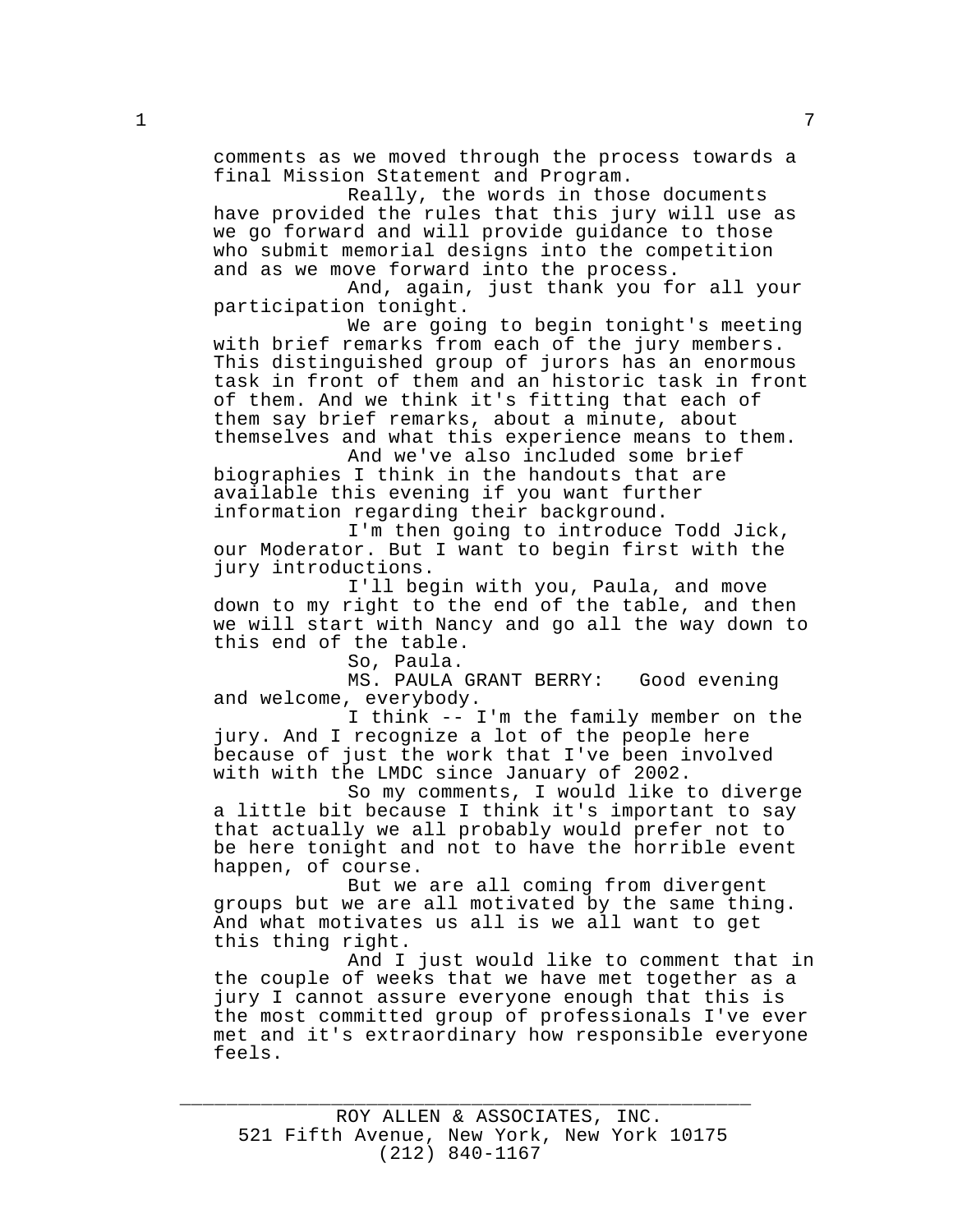And a comment about the LMDC as well since I've been through the process with them. And, yes, they have at times made colossal mistakes, but on the whole every single person involved also wants to get it right.

So I implore upon you all tonight that you have the most receptive group of people here wanting to hear absolutely everything you have in mind. And please speak up even if we -- we really do need to hear it all. So all your issues, please come forward. This is the opportunity to do it.

Thank you.

MR. MICHAEL McKEON: Good evening. My name is Michael McKeon. Until

recently I worked with Governor Pataki and spent a lot of time down at Ground Zero in the aftermath of the terrible attack. I spent a lot of time at the family centers and in a sad way was fortunate to work with many of the families on issues important to them in the weeks and months afterward.

Paula said it all. We want to hear everything from everyone and what you say does matter and does have an impact on all of us. And so we appreciate your being here to give us your comments.

And Paula is right. I mean I'll just say one thing about Paula, she will make sure we get it right for the families. There is no better advocate than her. I'm honored to be on this jury with her.

Thank you.

MR. MICHAEL VAN VALKENBURGH: I'm Michael Van Valkenburgh. I live in Manhattan and I am a landscape architect.

And I too have found a great sense of comfort working with the eleven other jury members and, indeed, the people who are -- I want to stop short of saying managing and saying organizing this undertaking. It's kind of grown colossally since we, all of the jury members, have agreed to take on this task, 13,000 plus people registering.

But independent of the work ahead of us, I want to say that my allegiance is for this memorial, start first with the families and then extend to New Yorkers and then to Americans and then to the world.

And somehow we have to have a memorial that accomplishes the needs of all of those people together.

Thank you.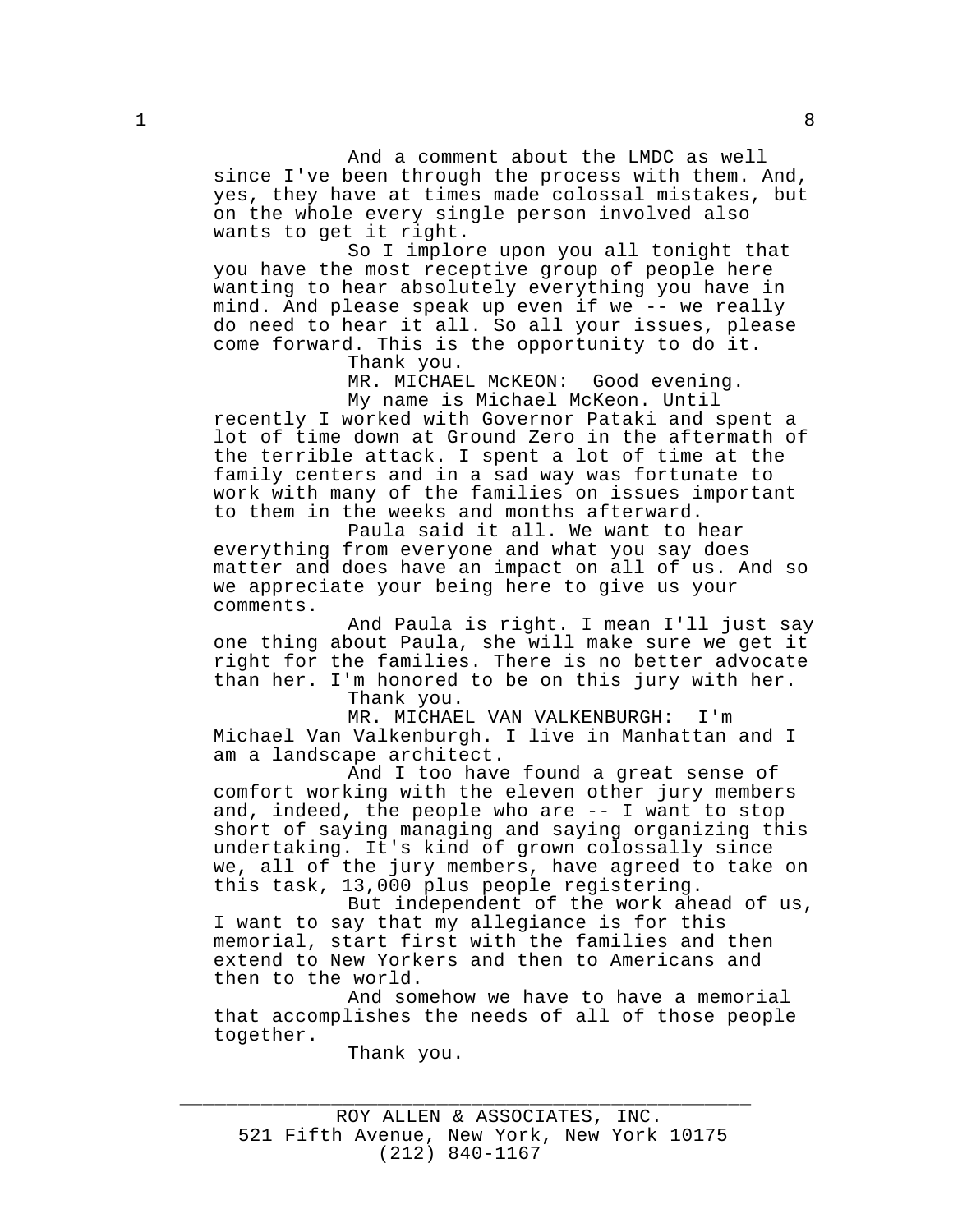MS. SUSAN FREEDMAN: I'm Susan

Freedman. I'm the President of The Public Art Fund and I've spent the last almost twenty years working with artists and communities throughout the City and truly appreciate how essential it is to have input from a community and how important dialogue is.

I think this is the most humbling experience of my life. It's one of the greatest responsibilities I've ever had. I take it quite seriously. And I feel very proud and privileged to be working with such an extraordinary group of people.

And I don't want to repeat what Michael said or Paula, either Michael. They capture my sentiments as well.

I also have the experience of having a husband and children who never met my parents. And I know what it's like to try and convey the essence of someone to people who will never meet them.

And if you take that and multiply that out, that's another perspective that I think is really important for us. I think there is a sense of wanting to convey the, to use a Paula word, the magnificent lives that were lost.

MR. ENRIQUE NORTEN: I am Enrique Norten. I'm an architect. And all I can say is again that I am very, very honored to be serving on this jury.

And I'm sure that all of my colleagues and myself are going to do our very best effort to select the most appropriate competitive memorial that will both recognize and celebrate the life of all of those dear persons that died that day, but also, and I think what's most important, is that we will find a memorial that will bring and also celebrate a much brighter and a much better future for our children and for our grandchildren to come.

Thank you.

MS. PATRICIA HARRIS: I'm Patty Harris. I'm Deputy Mayor at City Hall. I'm a born and bred New Yorker. I've lived here my whole life.

In the last year-and-a-half I helped to oversee the last -- the ceremony on May 30th and also the first anniversary of 9/11, which was the most challenging and important event that I ever did.

And the one thing I learned the most was to be open and listen and change your point of view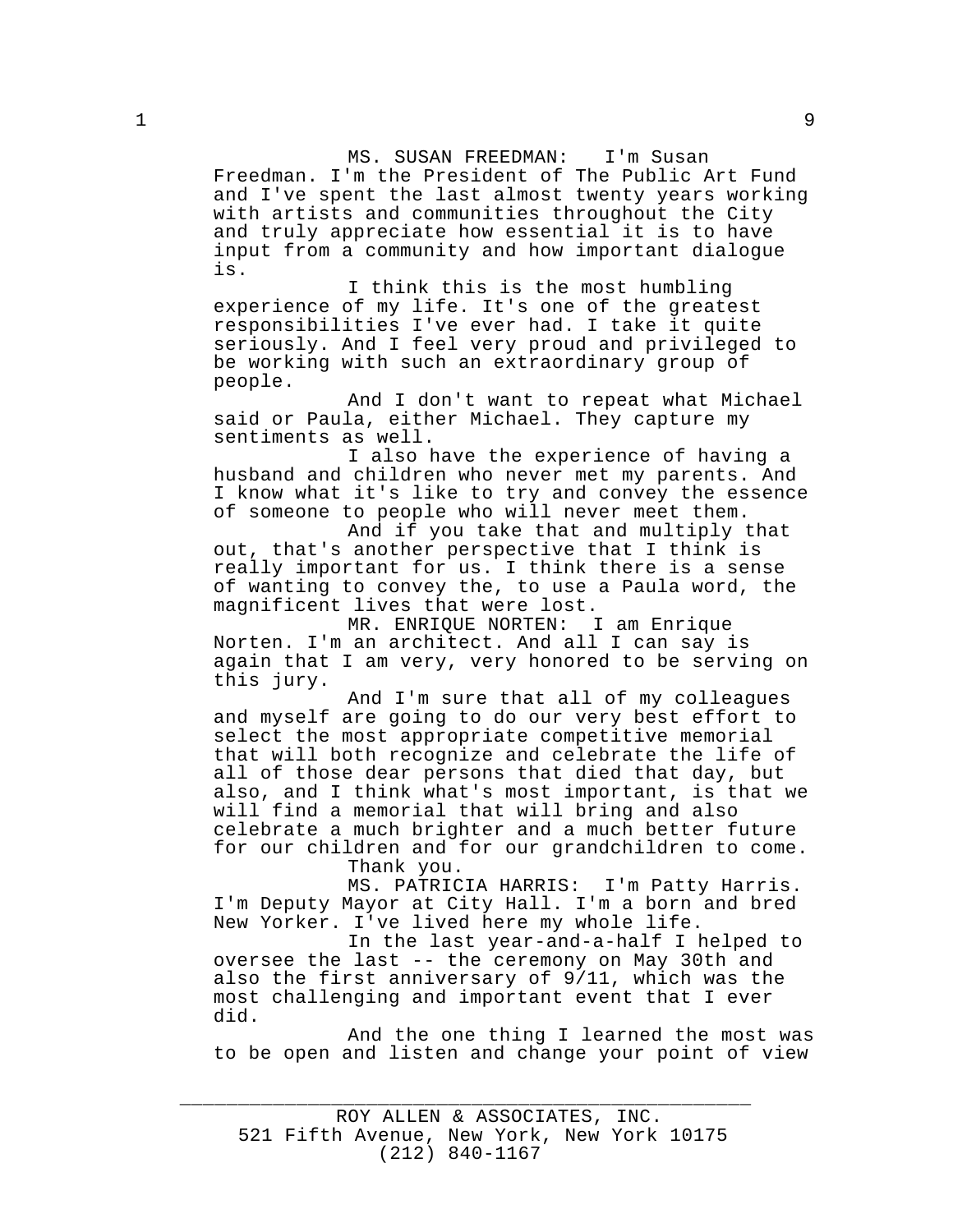and just really listen to as much as you possibly can.

And it's a privilege to be here. I was Director of the City's Art Commission which oversaw all public art and architecture. So that's my background.

But there's a lot to be learned from all of you and I'm very, very honored and will do my best.

MS. NANCY ROSEN: My name is Nancy Rosen. I've been living and working in New York City for the past thirty years and have been fortunate to have an active career as an independent art advisor.

I'm very humbled to join in this collective journey with all of you to find an exceptional and fitting expression which will memorialize the tragedies of February, 1993 and September 2001.

To share some of my background since I think the term "art advisor" is a slightly loose one or used often very loosely, my first experience with this thing called an open competition goes back to 1975 when co-curating an exhibition of outdoor sculptures that were selected on the basis of a very modest notice that was placed in a few art magazines.

We received literally hundreds of responses and were able to choose eleven of those works to be realized.

A few years later I was asked by the Parks Department of New York City and the New York Organization of Vietnam Veterans to help them with an open competition for a memorial on a site in Downtown Manhattan at the Plaza Site at Water Street.

The complexities of creating a memorial also entered my professional life in an assignment that I had from the United States Holocaust Memorial Museum in Washington where I oversaw a program to commission artists to create works in concert with the museum's architecture, works that would enhance the experience of the museum and the mission, of its very specific mission and its very specific federal setting.

Closer to home, I served for a number of years as the advisor to Battery Park City Authority during its first phases of development helping to shape and implement the public art program that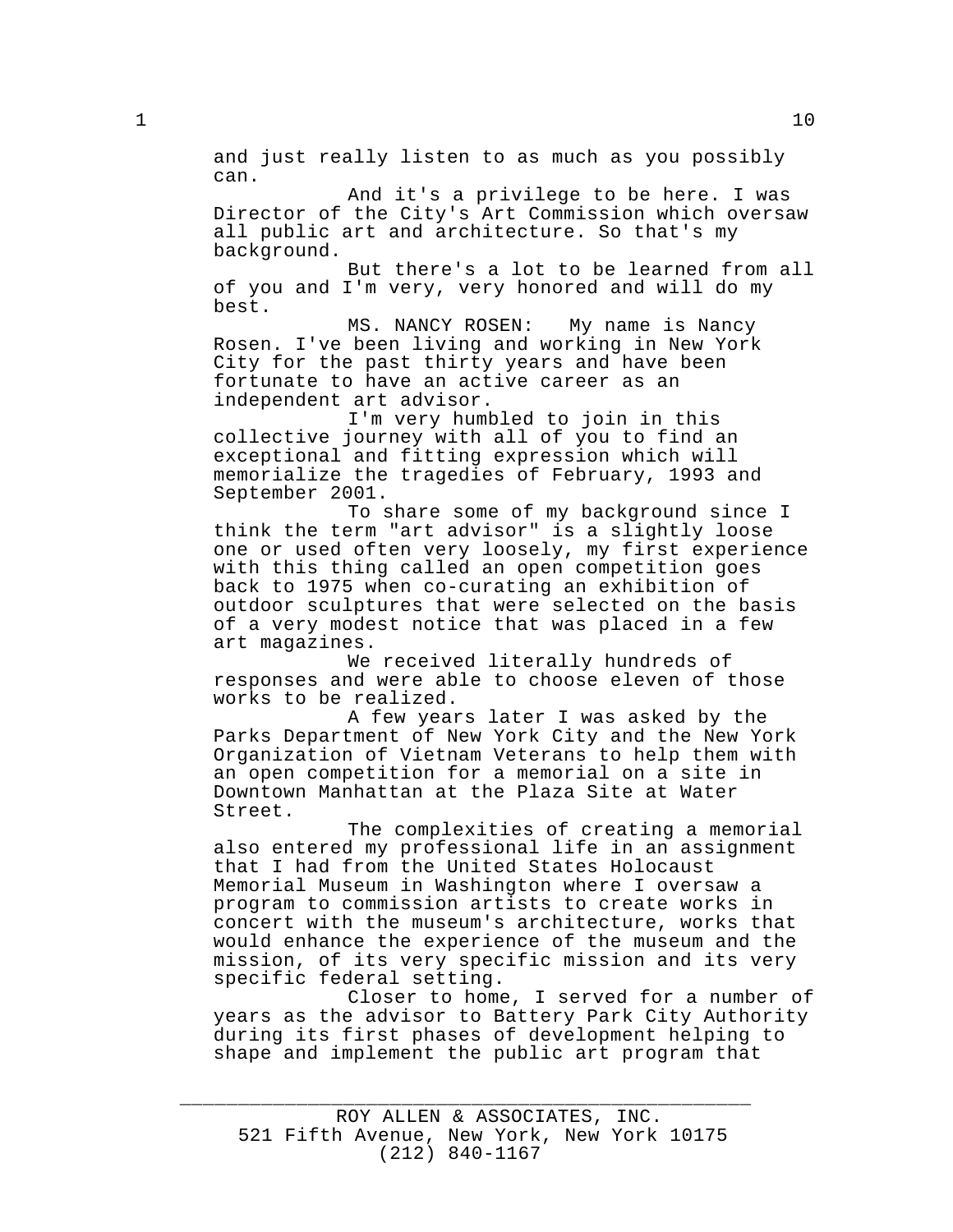brought artists and architects and landscape architects together to create the final designs for the north and south cove sites as well as the western ends of Rector Park, Albany and West Hemp Streets. These, I'm sure, are all addresses that are familiar to some of you.

The work of the Art Commission of the City of New York where I currently serve continues to enrich and challenge and broaden my appreciation and understanding of the quality and complexity of our shared public environment throughout the five boroughs, its architecture, landscape, streetscape and works of public art.

To some extent these experiences prepared me to sit here with my distinguished colleagues and with all of you. But none of us could really be prepared to imagine the horrific circumstances that have brought us here together.

And it is only through I hope the extraordinary openness of this process that we can finally inform and guide all of us.

And in this spirit of outreach tonight and in the months to come I very much look forward to listening and to learning from all of you.<br>MR. JAMES YOUNG: I'm James Young

I'm James Young. I'm a cultural historian of memorials and I have written a handful of books on World War II and the Holocaust Memorials.

And over the years I have come to see memorials themselves as processes, incompleted processes actually without taking into account the people who live in and around memorials. So that I've always have made it my job in a way to include how memorials come into being as part of the history of memorials or their genealogy.

And how they come into being necessarily will include evenings like this, in fact, where we hear your stories and what it means actually to create a space in which we mourn and live at the same time.

Memorials are for the living, in fact, as we all know. It's a bit of a clique. But how we live in and among our memorials and mourn in these spaces at the same time is just crucial to me.

I actually moved to New York City in the late '70s and my first bedroom in New York was in the Silver Towers overlooking the World Trade Center looking downtown. So they were my nightlight for the first seven years I lived in the City.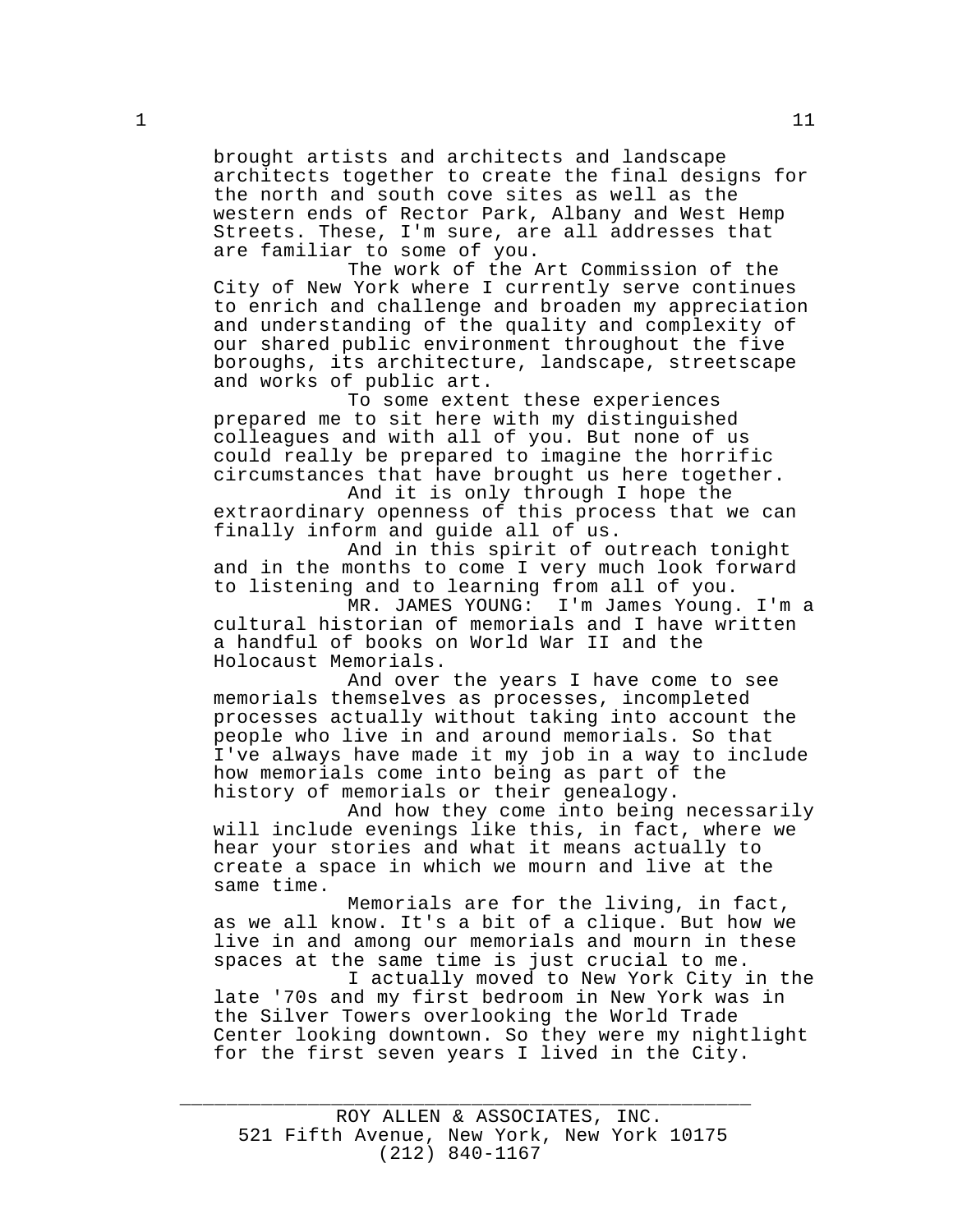We just recently moved up to Amherst where I teach. I chose to commute to Amherst rather than leave the City for several years. We moved up a few years now.

So I look forward very much to hearing everything that you have to say.

MS. JULIE MENIN: I'm Julie Menin. I'm a downtown resident. I live a couple blocks from Ground Zero. I also own a small business, a restaurant, that's located a couple of blocks from Ground Zero.

And since September 11th I've been very focused on issues regarding the revitalization of Lower Manhattan in that I founded a not-for-profit organization called Wall Street Rising.

I also served on the Memorial Mission Drafting Committee and I sit with many of you on the Small Business Advisory Council and the Development Advisory Council.

I really just wanted to thank each and every one of you for coming here tonight. I know most of you in this room. There are a few people here that I don't know.

But I really look forward to hearing comments from hopefully every single person.

As have many of you, I've participated in a number of the All Advisory Council meetings. And what I think is so unique and important about them is that we get to hear from so many different constituent groups, from family members, from residents, from small business owners, from arts groups.

And I just cannot impress upon you how important it is that we hear your comments tonight because it will really better inform us and make this process much better.

Thank you.

MR. MARTIN PURYEAR: My name is Martin Puryear. I'm an artist, primarily a sculptor. I've done a number of projects in Manhattan.

I don't live in the City proper. I live upstate a couple of hours. But I have the pylons in front of the Winter Garden at Battery Park City.

And I'm very humbled by the enormity and complexity of this project. And I want to pledge myself to just aim for excellence. I think we all are pledging ourselves to that, to aim for the most excellent and magnificent commemoration that is possible to come up with.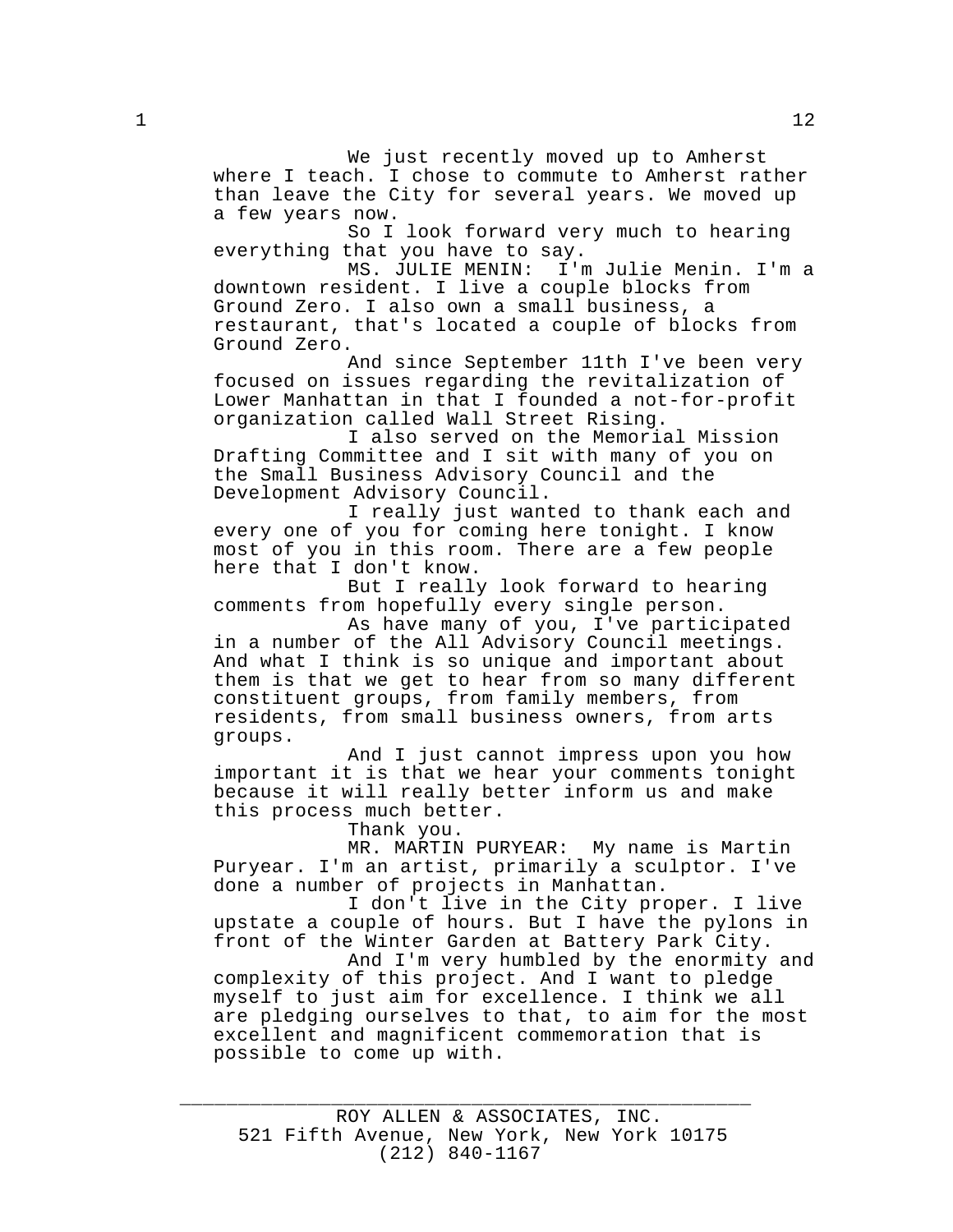I'm very heartened by the fact that this process reflects the worldwide impact that this tragic event had, and the fact that the competition is open to anybody in the world I think to me is very, very inspiring. It speaks a lot about New York. It speaks a lot about our country's place in the world and the humanity of mankind as a whole.

So I am very moved by the prospect as I am also daunted by the enormity of trying to look at what may be as many as 13,000 entries. It probably will be a lot less than that, but certainly it's going to be a lot of entries to come in.

And the idea of trying to snatch from this tragic event something which we can pass on to our, a legacy as something that's more uplifting and spirited and optimistic is the challenge I think we all face.

Thank you.

MS. LOWERY STOKES SIMS: Good evening. I'm Lowery Sims and I'm currently Executive Director of the Studio Museum in Harlem and I've been there for three-and-a-half years.

And before that I served twenty-seven years as a curator at the Metropolitan Museum of Art. So I suppose I came to this experience as an art historian and curator.

I've also served on lots of public art panels.

Particularly being up in Harlem I also am very sensitive to the issues of public art and the public good and how communities interact with monuments.

I suppose there were a lot of reasons that I was asked to be on this panel, but I do have my own agenda. My father worked for the Port Authority for a long time and I remember, you know, the first ride in the towers, the elevators.

And he died almost four years ago. So after that the twin towers were kind of like a visual marker for me for him. So I really lost a kind of visual memory of him on September 11th.

I also share with Liz Thompson, who's here, who is the Director of the Lower Manhattan Cultural Council, the memory of Michael Richards who was an artist in residence at the Council and who had been an artist in residence at the Studio Museum in Harlem in 1995 and '96.

At the time of September 11th I knew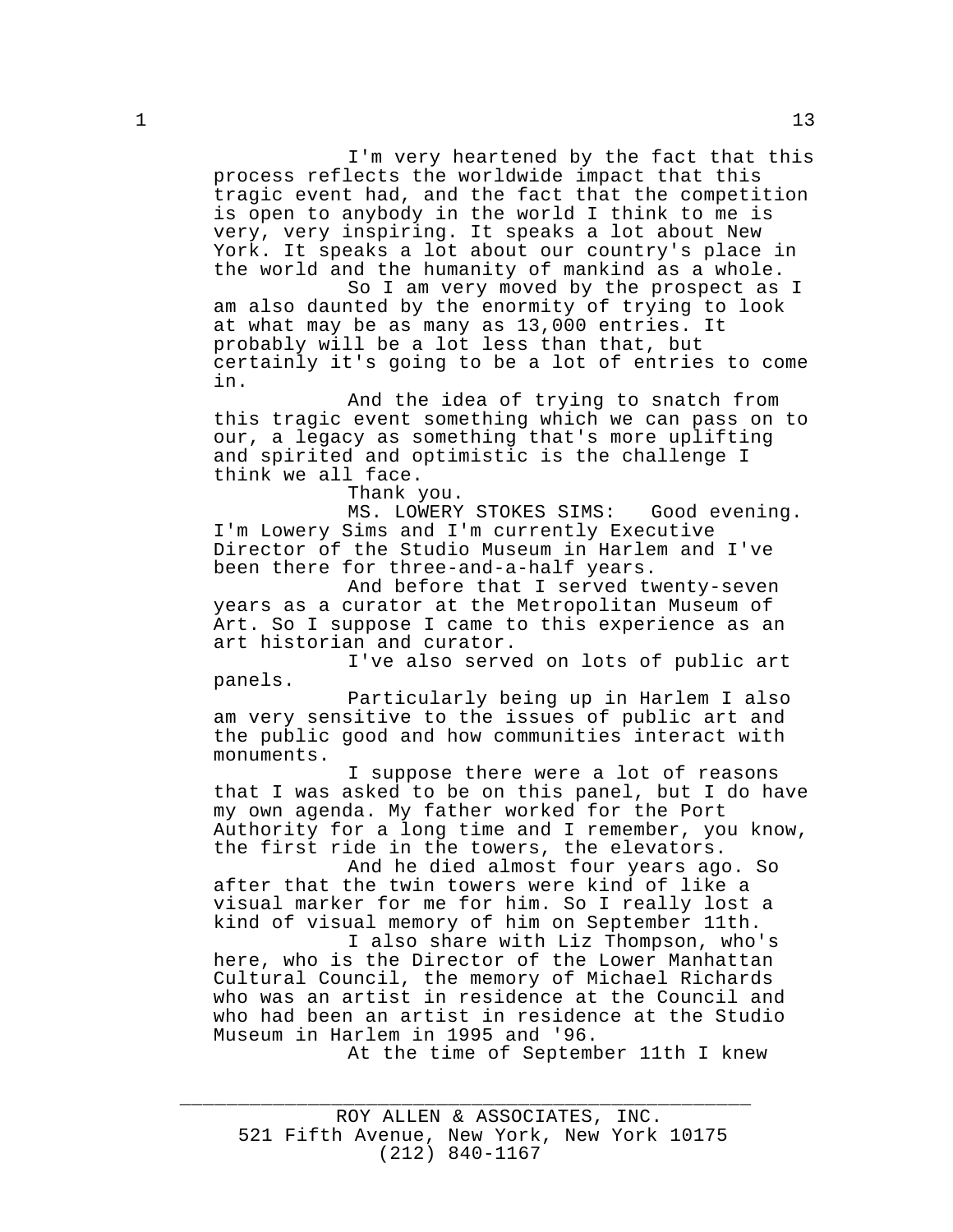Michael about two years. He was working on a show as I was coming in as Director. And a lot of his themes were ironically airplanes. I mean he was working on a monument to the Tuskagee airmen when he was killed.

And I thought about it and I say, you know, every time I ran into Michael it was always at an airport. So it's some kind of cosmic thing there.

So I don't know many of you and I don't have the same kind of depth of personal tragedy. But I want you to be rest assured that for those of us living all over New York, we all lost something that day.

And I think I bring to this task the memory of my father and Michael Richards.<br>MS. MAYA LIN: Hi! My name is

Hi! My name is Maya Lin. I'm trained as an architect. I'm an artist as well. I think -- I hope I bring to the jury

both sort of a tension between art and architecture.

And also it is a daunting task. I think with over 13,000 entries, I for one is extremely scared and hope that I can do the absolute best.

I think, having designed a couple of memorials, I hope that I can add that insight to the process.

But I just wanted to say that I will do, and I think we all will do the absolute best job we can to try to see through and find something that can really talk to each one of us as individuals so that a person's pain can be relieved on an individual private basis and yet it can bring us together as a community, as a group.

And I think that this is such -- in a way we all lost a sense of innocence. I think the world, that no one could have dreamed something like this could have happened.

And I think the levels and the ripples that go out as far as the pain that was felt and what must be in a way brought together, I just hope this memorial, what we can find here, can help with that.

But obviously you've heard enough from us and we need to hear from you in order to help us better see that design in August.

Thank you.

INTERIM PRESIDENT RAMPE: Thank you. First, I just want -- I'm glad that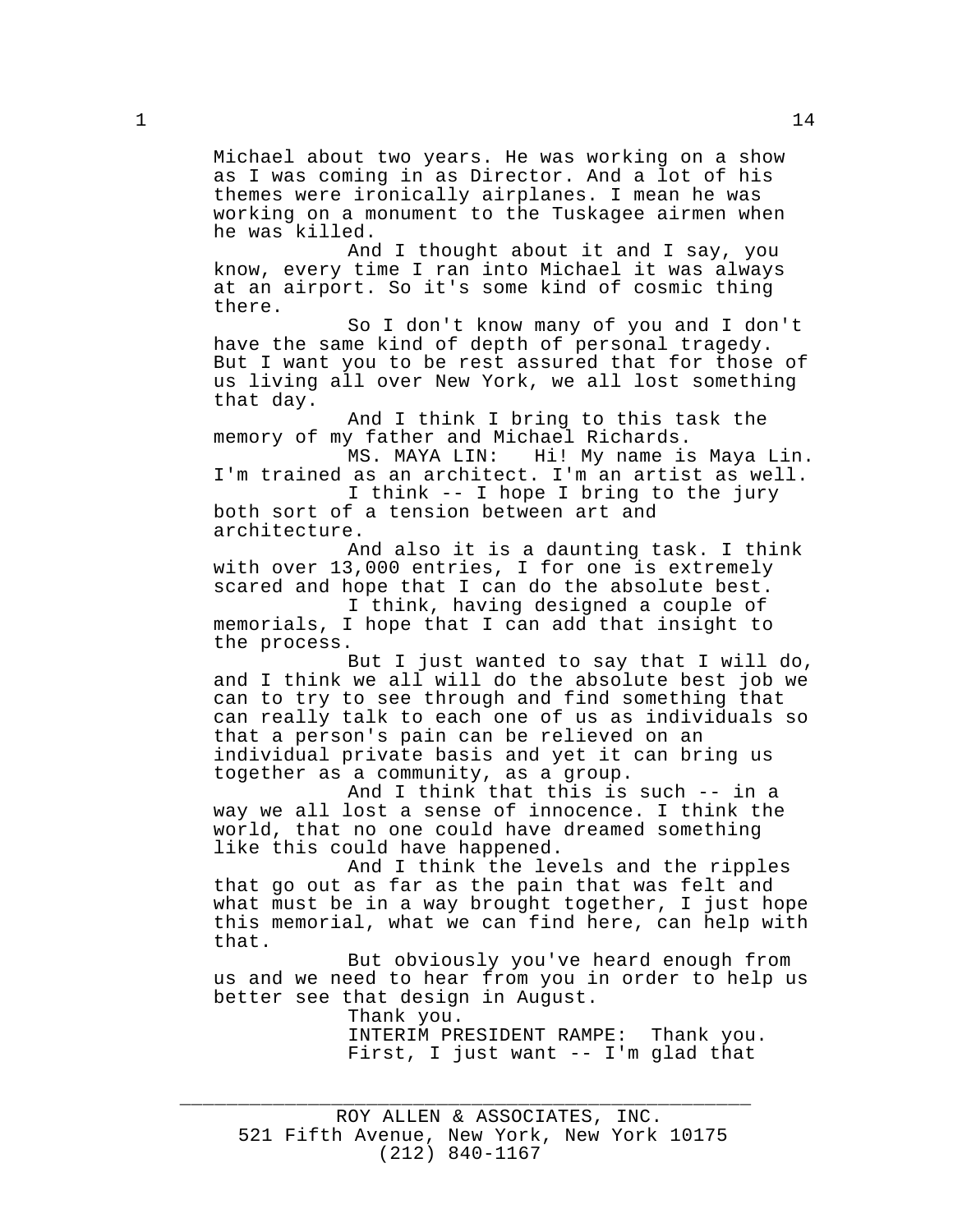Michael said "organizing" because that is what we are doing. And I want to make sure it is clear that the jury that spoke today is going to have the final decision with respect to the memorial.

It is their great responsibility and it's quite a burden that they've undertaken. And they've also given a lot of their time coming to a number of public forums and private forums and meeting with many of you.

I also want to note for tonight that the format that has been chosen is LMDC's decision and not the jury's decision. So if there are questions or concerns with respect to the format, I don't think you should address them to the jury.

I also want to recognize that we do have a few Board Members of the LMDC with us tonight. We have Tom Johnson here tonight with his wife Ann. And Tom has been really a stalwart in terms of moving the memorial process forward and keeping it in the forefront of all the considerations of LMDC as we move forward in the process. And thank you, Tom, for your guidance.

We also have Madeline Wils and Madeline has also helped us in terms of guiding the process and moving forward and making sure that the memorial is an important part of the process and that we get it right. And thank you, Madeline, for your commitment.

I also wanted to recognize Anita Contini who is our Vice President/Director for Memorial and Cultural Programs. And Anita doesn't get enough credit for all that she does in terms of just bringing this jury, putting the process together and really keeping -- making sure that whatever process we have and whatever memorial we end up with, that excellence is really what's the most important thing. And I think that's something we're all appreciative of.

And, of course, someone you all know well, Tara Snow, our Vice President for Community Relations and Government Affairs, who, you know, has helped to bring together many of these forums and really is an unheralded heroine in terms of going through public forum after public forum but making sure at the end of the day that we have a very transparent and open process that's responsive to all of your concerns.

And that's one thing I can promise you, is that we will continue to be responsive.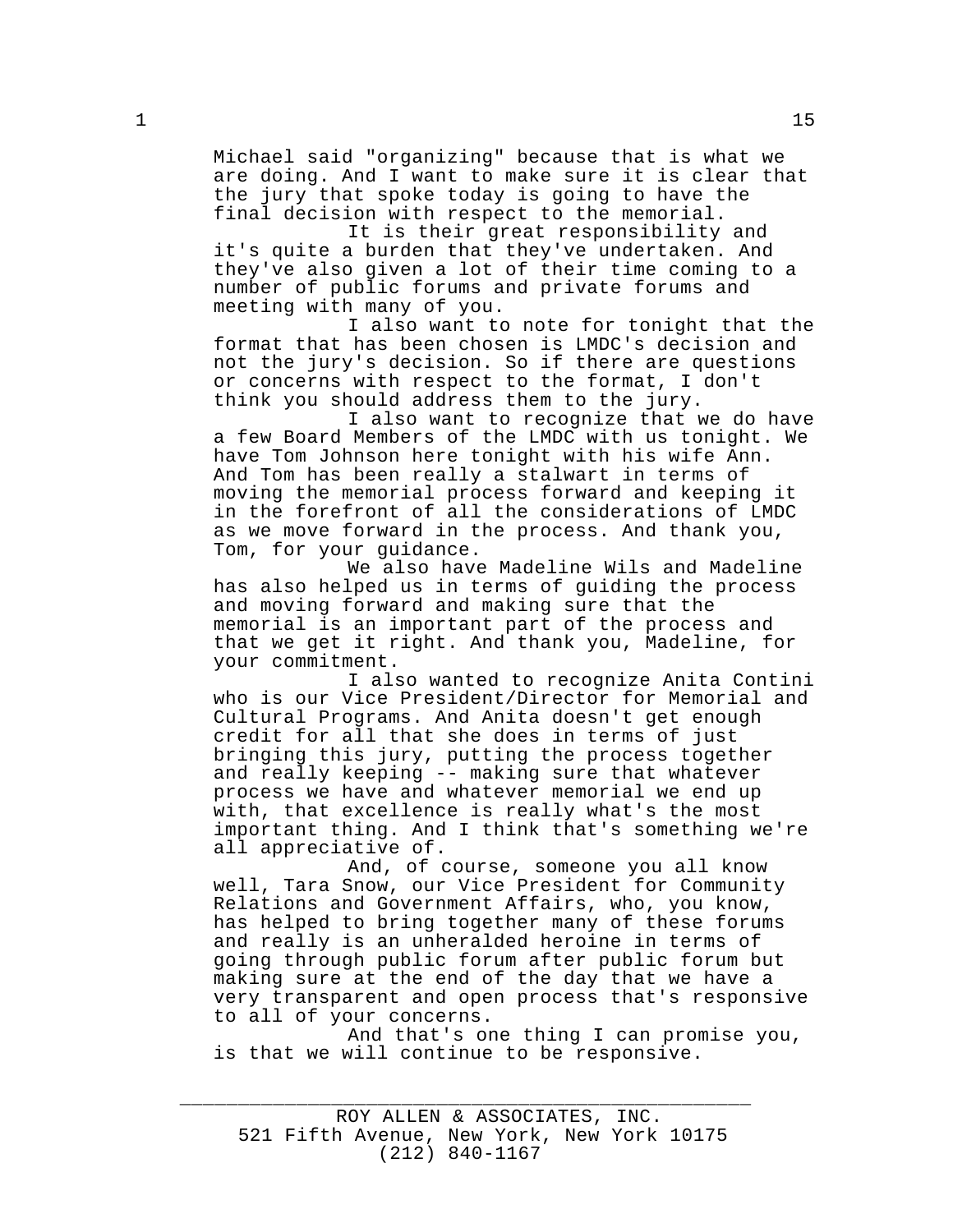I now would like to introduce Todd Jick who is our Moderator for the evening.

Todd's been actively involved in the memorial process. He's going to be familiar to many of you from the Memorial Mission Statement and Program Committee meetings that we held with the Advisory Councils. I think that was in January.

Todd was formerly a professor at Harvard Business School for ten years and is currently the managing partner for a firm called the Center for Executive Development.

Okay, Todd. It's all yours.

MR. TODD JICK: Kevin, thank you very much, and good evening to everyone.

It's clear why you're here and you've been now invited to comment.

Why I'm here is to give you the opportunity to do so and to do so in a way that gets as many people commenting as possible and as many of the heartfelt views, feelings, pains, hopes that are embedded in your comments and convictions.

We have a lot of people tonight. We have a relatively short time. So just a few groundrules to allow us to get as many people as possible.

First of all, as you know, there have been a couple of meetings thus far already with various members of the community and the jury. And the purpose tonight is to go deeper into some of the discussions that we've already had.

Obviously, some of these points need to be repeated and I understand that. At the same time it's an opportunity to go deeper and to add still further nuance to the understanding of the jury as they've invited you to do.

There are a number of you that have spoken thus far in one or both of the previous sessions; and if so, I would at least like in the beginning for you to give the opportunity to those that have not yet had a chance to speak at all to have a few moments to comment.

I'd ask you to keep your comments brief although I know it's very difficult to do so. But do your best for the purpose of everyone's opportunity, and to stay with the subject itself, which everyone understands to be the memorial.

There are two questions as you've seen, that I think everyone in this room has seen that we are focusing on this evening.

The first is what you would like the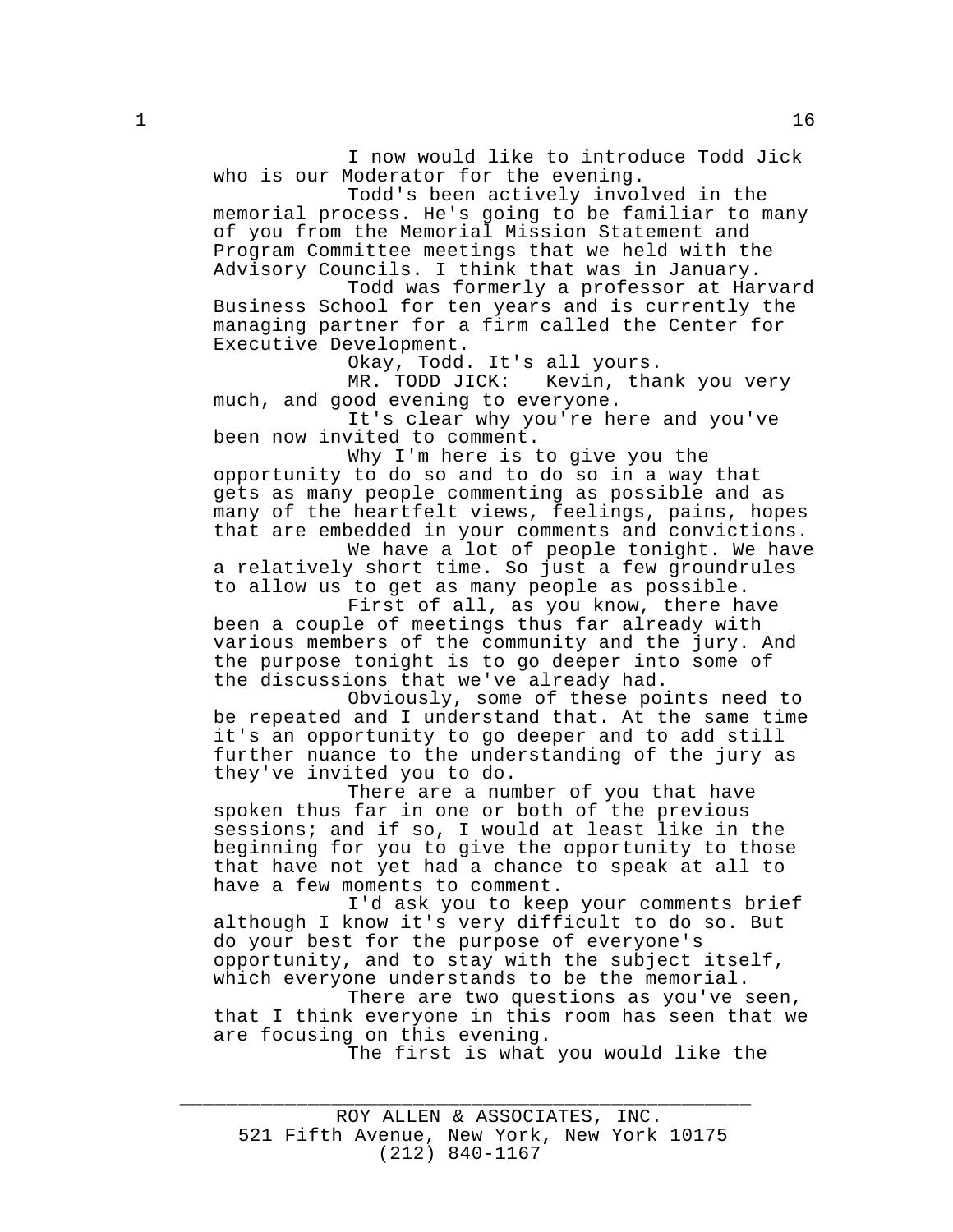memorial to mean to future generations.

The second is what things you feel are important for the jury to consider as they evaluate the submissions.

So that's a pretty broad range but nevertheless we can go further afield and I would like to stay within that range around the memorial topic.

To the extent that we do run out of time or you haven't voiced everything you would have liked to, there will be comment cards available for you, as I'm sure everyone in here recognizes, an opportunity for you to use that as a form as well.

And the only other groundrule is that when you do speak, please identify yourself and to the extent that you would care to identify the affiliation or the group that you've been a part of so that we understand as well.

That's all for groundrules. I know there are many heartfelt comments waiting to be said and I don't want to take any more time.

So with that I'm going to open it up and give us the opportunity to start.

We are just going to get our process ready with microphones. Sharon's got the first one.<br>MS. JILL PALL: My name is Jill and I'm

My name is Jill and I'm with the Families Advisory Council.

Does that work better?

Hi! My name is Jill and I -- you can identify me with the Family Advisory Council, but I'd rather that you identify me as a twenty-five year old New Yorker. I have family in the military. I have friends buried at Arlington. My cousins live in Gettysburg. My best friend is stationed in Pearl Harbor.

What I wanted to say, a lot of you, you've done work with the veterans, and a lot of you were at the veterans, Vietnam veterans 20th anniversary dinner a couple of weeks ago. And I wish that a lot of you would have stayed for the video that they showed. And they showed the importance of the past, present and future of the memorial to future generations and how the residents of the community thought it was so important to -- how it was so important for future generations and for the community to come together and create something that will outlive all of us so that when the last veteran is not there to tell the story, that the memorial can do it itself.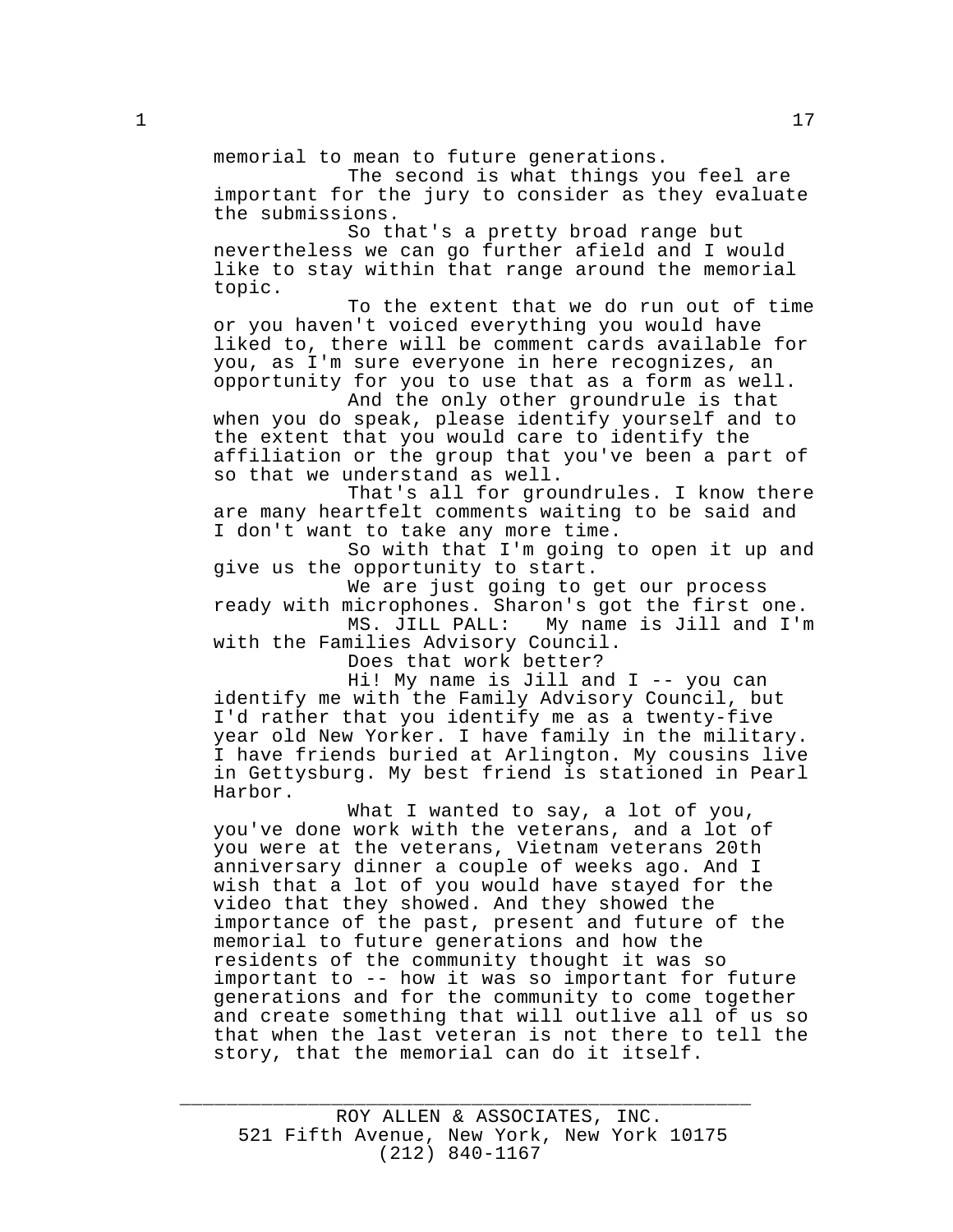And that's why I think it's so important for us to come together and build something that tells the story, not just a list of first and last names. Because you know what? That means nothing. That does not say that a child on the airplane was four years old. There was a two-year old on one of the airplanes. And to just sit there and list a first and a last name - and I guess that's my message to the jury - is when you do get the memorial wall submission, don't make it a list of names. Put ages in there, put hometowns, let people identify with these people.

Have a museum there that tells the story of what happened that day.

Americans are lazy. I can't tell you how many times I've been to Gettysburg, how many times I've been to Arlington. It looks like a circus there. And unless you're going to go and research and get books out of a library and buy books at the bookstore and figure out what happened that day, the museum needs to tell that story.

That memorial has five minutes to tell a story when people go there. So just please make sure that that is accomplished.

In Pearl Harbor, before you go to the memorial, the USS ARIZONA, you have to go in a room and watch a movie about what happened that day. I think that's really important too because they can't even get over into the memorial until they watch that movie. So everybody who goes there knows the story.

And that's all.

MR. TODD JICK: Thank you very much. We need some help I think with this

microphone. Is it disturbing also as we're listening? Are you okay with it? I just don't want the -- I want the sound to be able to come through, but I also want us to be able to hear without scratches and the like.

Senator Connor would like to just say a few words.

SENATOR MARTIN CONNOR: I represent Lower Manhattan and I'm a Member of the LMDC General Advisory Council.

But I think it's important if the jury does its work to consider the memorial in a total context. And the aesthetics and how you do it is why you're all there.

But that context has to represent one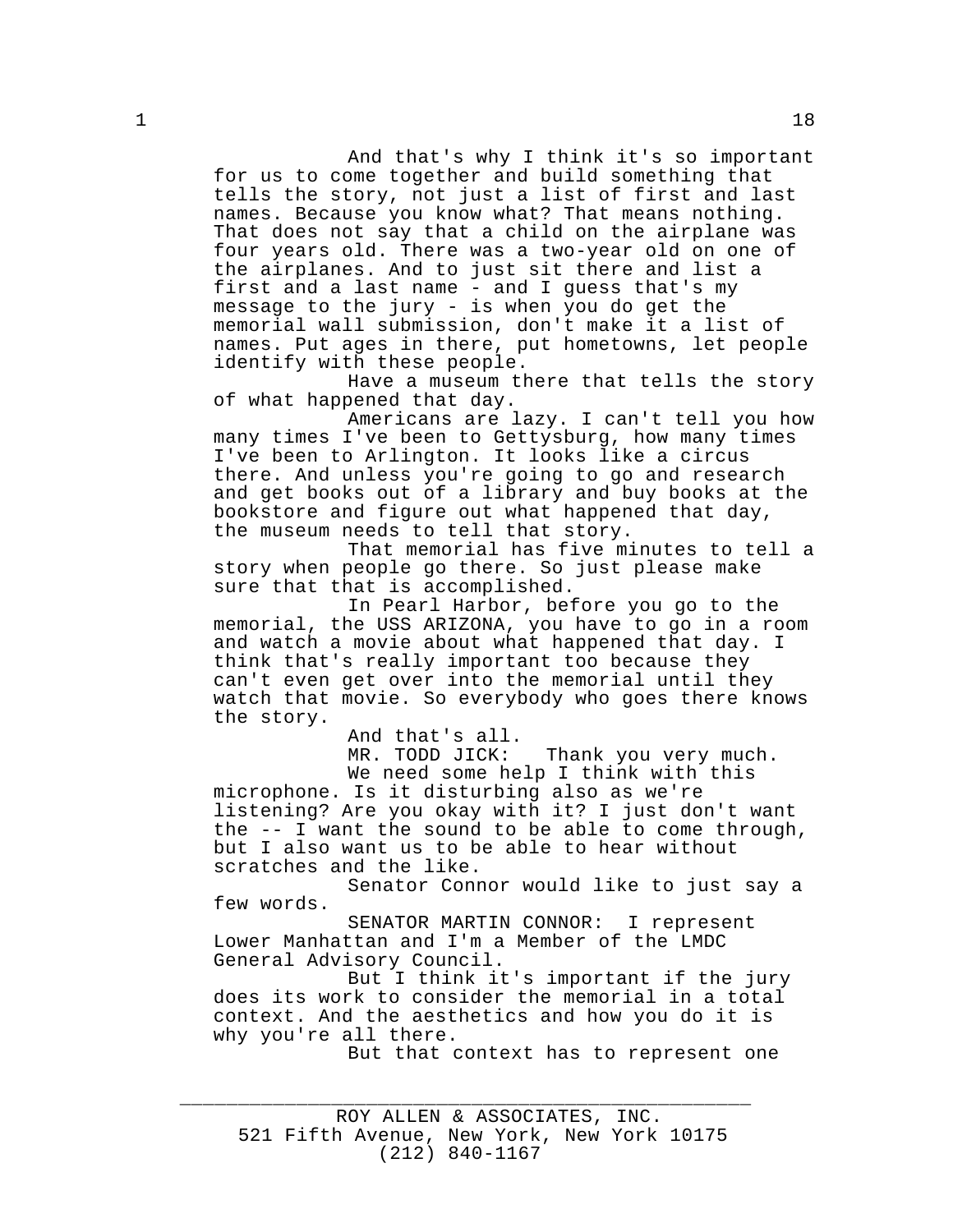fitting and moving memorial that does tell the story and that certainly conveys what happened there and conveys the sense of who the victims were.

And it has to be in the context of a downtown neighborhood where people live, children play. And so balancing that so that you get something that works is a challenge.

I know as I go around Lower Manhattan and talk to the residents, they are concerned with cross-site access. They are concerned with somewhere down there having a bus depot so that buses just don't idle.

I think their residential concerns are consistent with what you want a memorial to be. I don't think you want it to be lined with idling buses.

And I think these considerations are important.

Also downtown residents seem to, interestingly enough, while they want cross-site access, they also are very much in favor of something that's at or near grade. So it's not like they want it buried out of site either. And I don't think -- personally I don't either.

But I think balancing that, considering the concerns of residents versus everyone else is very important to making this a lasting memorial that will last for generations and generations and not succumb to what happens, particularly in this City, where, you know, try and find something a hundred years later that was of historical significance that got in the way of the almighty progress in Manhattan.

We want this to be there for hundreds and hundreds and hundreds of year. And it will be if it fits into the fabric of the neighborhood.

It should be a quiet and reflective place, but it should also have access, open space, places for people to be able to reflect.

And that's really my consideration.

Thank you.

MR. TODD JICK: Thank you, Senator.

This gentleman. Are the mikes -- we need the mikes for both the purposes of everyone here as well as for the video.

MR. GEORGE OLSEN: Hi!

My name is George Olsen. I'm a resident of Lower Manhattan.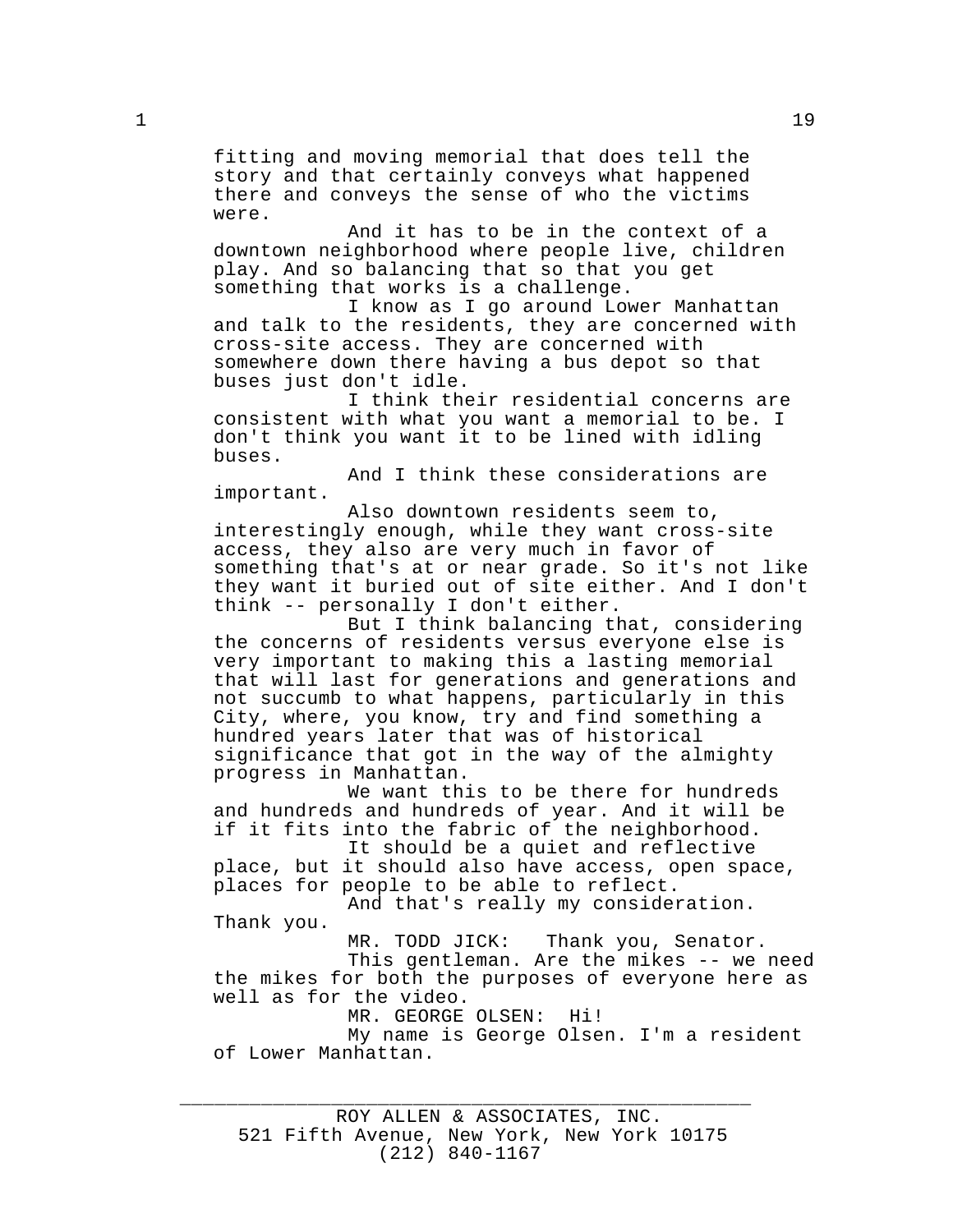I served in the Marine Corps as a Marine Corps officer in 1968 in Vietnam. So I feel I am keenly aware of the place that a memorial has in the lives of people, families and people that go forward.

However, I am here tonight as the President of the PTA of PS 234 that has six hundred and forty-two students that live down here with their families.

And I was with those students on September 11th as they were evacuated out through the debris and the dust and were covered with dust as they got up to 11th Street.

They've had to live through two years now, especially last year, of terrible environmental conditions down here. And they are going to be here for many, many years to come.

I think the main thing that the memorial needs to consider, as Mr. Connor said, is we need a place that this does not continue to contaminate the area. I want the memorial to have the significance that the families want, but it also needs to be aware of the environment that's down here and that there are children that live and play down here. And they've already suffered quite a bit emotionally.

And I would like to make sure that there are places for people to park, that there's some organization about it. And if we can get the hundred and fifty to two hundred buses that they expect a day down here off the streets somewhere, I think it will be a big step forward in helping the residents stay here.

Thank you.

MR. TODD JICK: I have Liz right behind you, and then I'm going to move back to the front. I'm going to keep going back and forth.

MS. LIZ THOMPSON: Hi!

I know a lot of you. Most of the time I speak extemporaneously but this is too emotional.

MR. TODD JICK: Liz, though, can you identify yourself?

MS. LIZ THOMPSON: My name is Liz Thompson. I'm the Executive Director of the Lower Manhattan Cultural Council.

On September 11th, LMCC had offices at Five World Trade Center, artist studios on the 93rd floor of Tower 1 and a tech crew readying the stage at the foot of Tower 1 for a dance company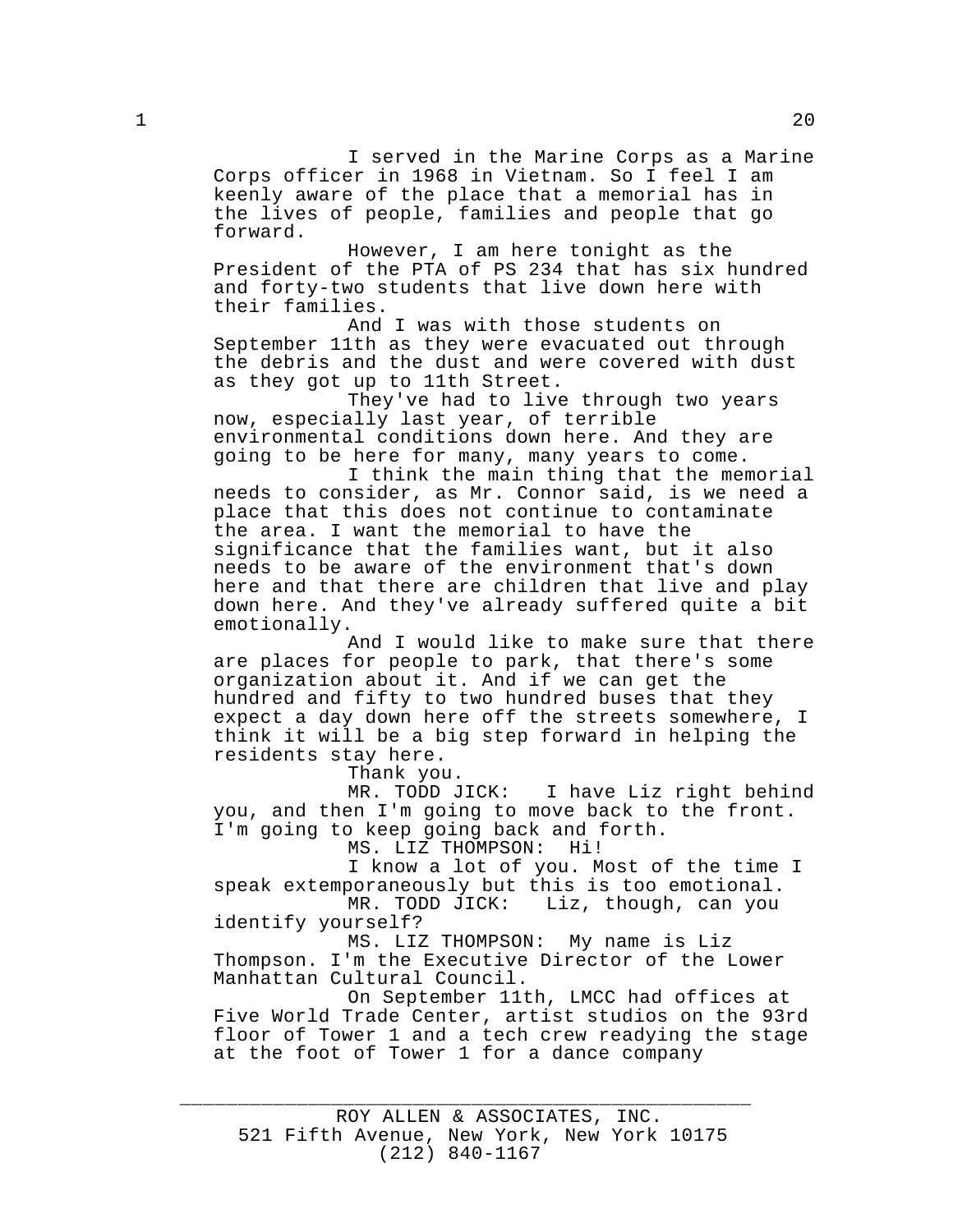rehearsal to start at nine a.m.

I was having breakfast at Windows on the World. The meeting ended early. The doors to the elevator were held open for us or we would not have been fortunate enough to have been in the last elevator down from the 107th floor.

I was in the lobby when the first plane hit, saw the second plane hit Tower 2.

I escaped by minutes. Michael Richards, an extraordinary artist working in Tower 1, was not as lucky.

It is my hope that the memorial you select addresses the cacophonous needs of all concerned. It is my belief that an artist can come up with a solution.

Although the Trade Center Plaza was not an ideal place, it did provide a town square. It provided a much needed open space and a valley in the midst of charmingly densely built canyons.

As a cultural organization, it provided us with a place to gather a very diverse audience and introduce them to worthwhile, exciting and sometimes challenging art.

The performing and visual arts can help us deal with our emotions when we cannot access them by any other means. Coming together as a community of neighbors and strangers on that fiveacre plaza was important before 9/11 and it is important as we rebuild this community.

It is my hope that the space designated for the memorial provides a place of communion for all of the diverse constituents that need to remember and recover from the tragic losses suffered on the 11th.

It is my hope that the individuals who died are honored in a way that satisfies those left behind.

It is my hope that the memorial allows us not only to grieve for what was lost, but to celebrate life.

I was privileged to have been a member of the Memorial Mission Statement Committee. It was interesting as I attended last week's session to hear the statement cited by people with diametrically opposed needs. It is clear that seemingly incompatible needs must be met.

Some will take solace in concrete representations. Some need a less articulated transcendent environment.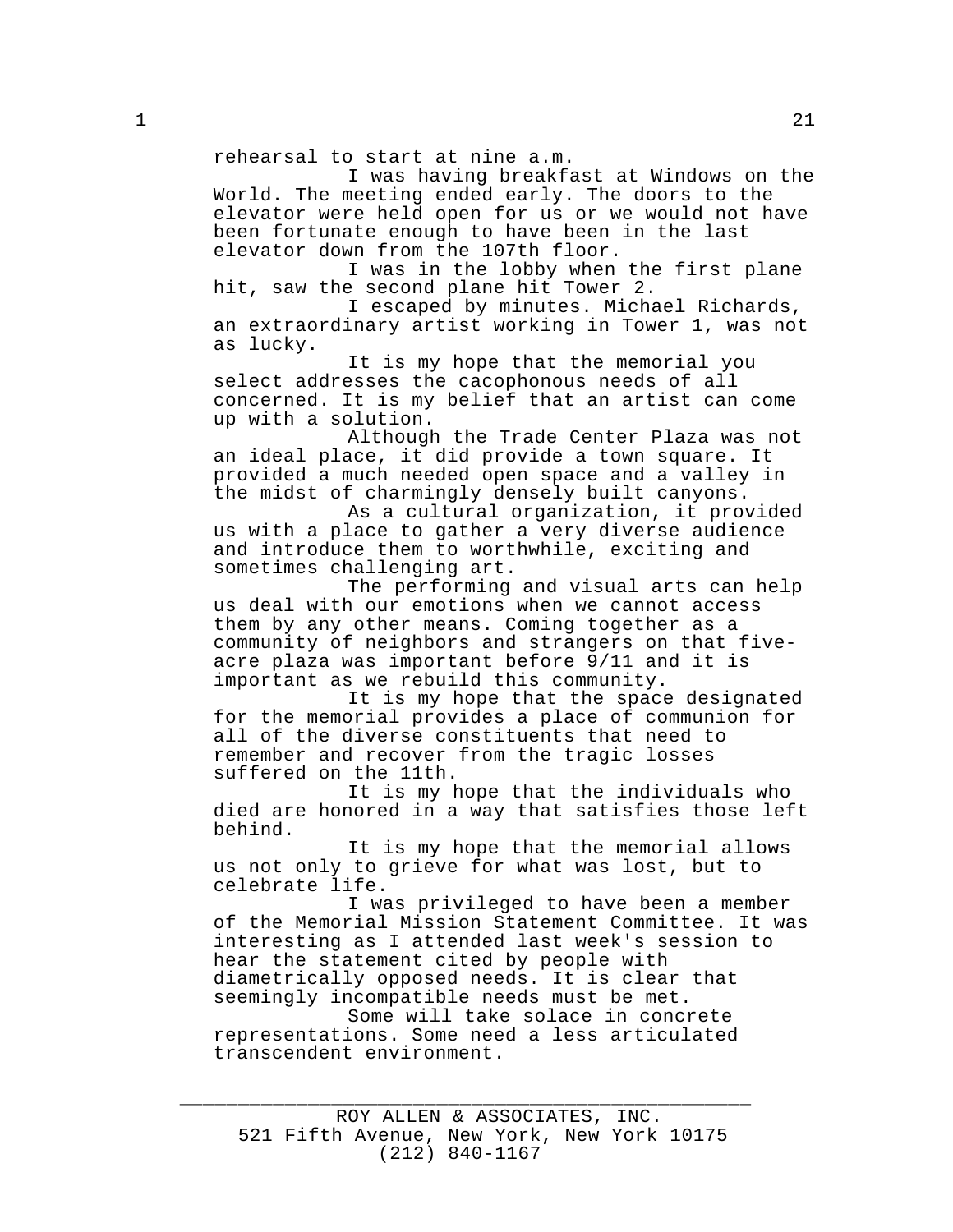It is my hope and understanding that the

memorial will not have to bear the sole responsibility of conveying information about the event of September 11th, that in tandem with the memorial there will be a museum or a library or a visitors center that will address the specific nature of the events and articulate in a more concrete way the exceptional bravery demonstrated and loss suffered on that day.

I believe that this community that I live and work in honors and respects the very specific needs of family members, firefighters and police that was so articulated last Thursday and probably will be tonight.

But I also believe that this community that lives and works here in Lower Manhattan needs green space, needs a town square back, and I think we all need to celebrate life.<br>MR. TODD JICK: Thank you.

MR. TODD JICK:

MS. EDIE LUTNICK: Hi!

My name is Edie Lutnick. I'm the Executive Director of the Cantor Fitzgerald Relief Fund. As all of you know, we lost six hundred and fifty-eight families, including my brother Gary. My office was on 101 of Tower 1.

The Cantor families and the Relief Fund families which make up approximately nine hundred families have been incredibly consistent in what they have said that they wanted from a memorial. They have said it at the beginning and I will reiterate it now although it runs afoul of some of the things I've already heard this evening.

The Cantor families would like one memorial that is dignified and respectful.

I think the one thing that you have to remember is that you are not dignifying and respecting the lives that we have lost if you run roughshod over the people that they loved the most in the world, which means that I would charge you to listen to the families and listen to them very, very carefully.

Their needs are tantamount here. And I'm sorry if other people don't agree with that. But in point of fact this is the final resting place for these families and that cannot be ignored. That's number one. We want a dignified and respectful memorial that honors the lives of those that we have lost.

Number two, the families have asked that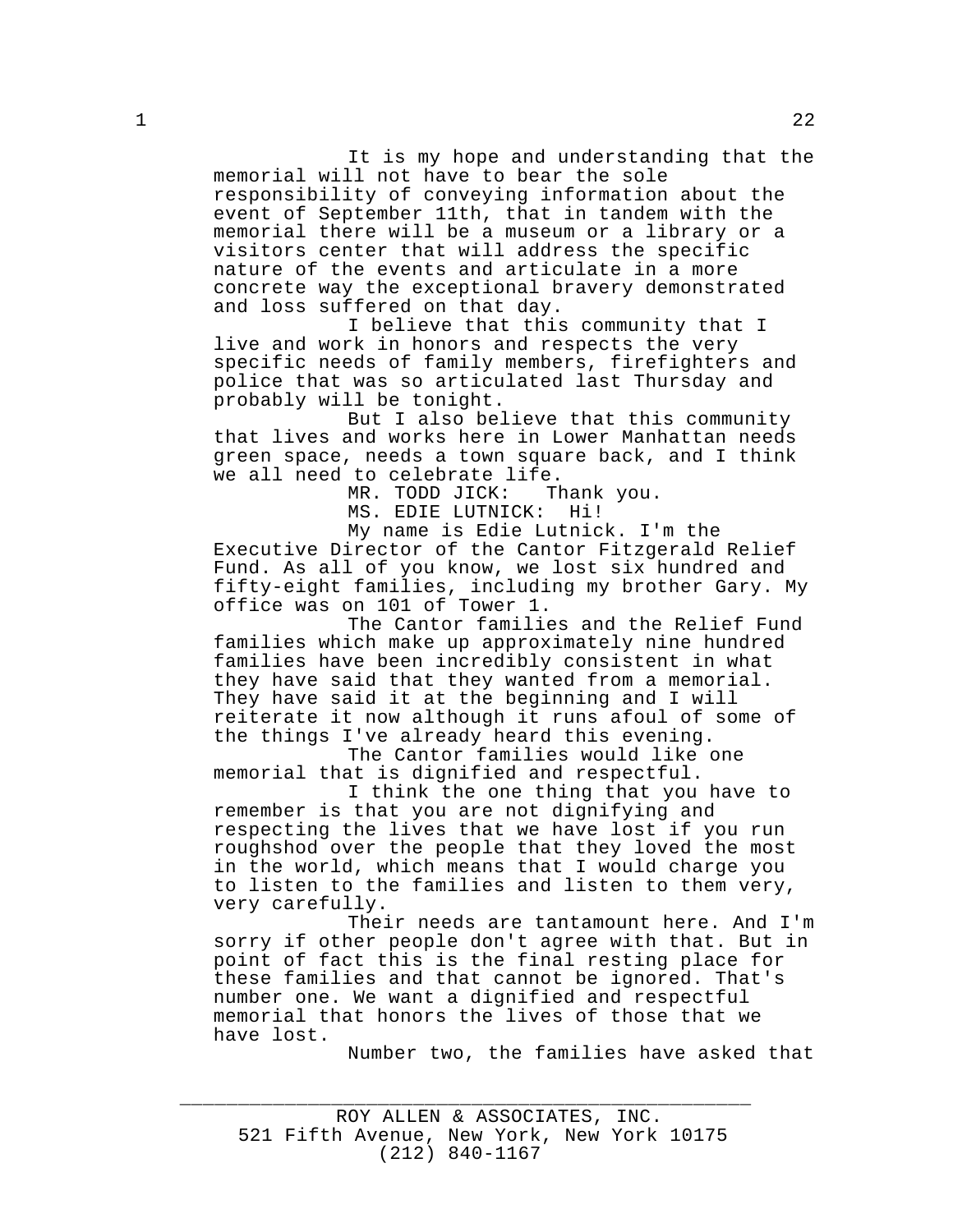the remains - and that includes the land from Fresh Kills - somehow be returned to this site and be interred there so that the remains of our loved ones are, in fact, on the memorial grounds where they lost their lives.

And we understand that this isn't going to be a cemetery and the families aren't asking for that. But they are asking that the remains of their loved ones be returned to where they were lost. That's number two.

Number three, the families have asked consistently and repeatedly and have not wavered from the fact that they do not want any vehicular traffic running across the site. This is where they lost their lives. This is where the remains were found.

None of you have vehicular traffic across your loved ones' gravesites.

Make it something else, call it something else, but respect the fact that to these family members this is, in fact, sacred ground no matter what you put there. So don't make it a place that these families do not want to come.

We are going to be here. Our children are going to be here. Our children's children are going to be here. And they are going to visit repeatedly.

And that includes a bus depot below one of the towers.

And these are things that were discussed and agreed upon and everybody thought we were in the same place.

All right. So these are the major points.

Now, I don't want to say that this is everything that the Cantor families want because it isn't. And now that we know that we have a forum where potentially our voices will actually be heard, I will tell you that the Cantor families are meeting on this. I have already told this to Tara. And we will have a complete and comprehensive thing that the united Cantor Fitzgerald Relief Fund, nine hundred families, agree when I come forward and I talk to you the next time.

But these are fundamental propositions that everyone has heard from us time and time and time again. And I think that it's uniform across all of the families.

And I hope that you'll all listen to it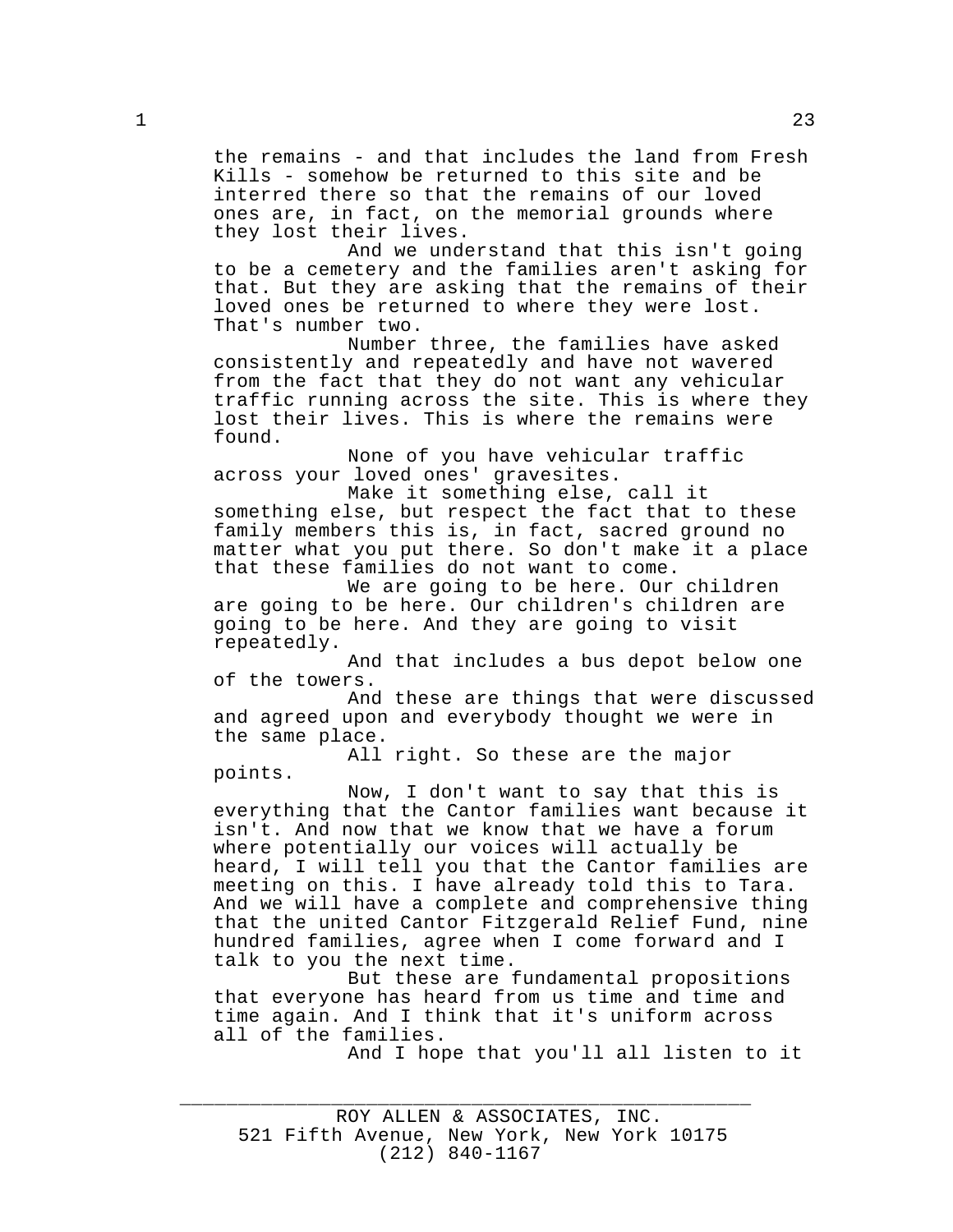very, very carefully.

Thank you very much.<br>MR. TODD JICK: Thank you.

MR. TODD JICK:

MR. BILL LOVE: My name is Bill Love. I'm a ten-year resident of Battery Park City.

And all I want to speak on today is to support the proposal I understand has been made by a couple of members of the LMDC to basically return the memorial site to ground level rather than thirty feet below grade.

It's very important that residents and people who work in the area have access to the site. For people like myself who live in southern Battery Park City, which is southwest of the site, access to the site has been an integral part of getting to where we want to go for all the time that we've been there prior to 9/11, whether it's going uptown, midtown to jobs, which I do everyday, or it's going to Tribeca for lunch, or going to Century 21 or stores to the east for shopping.

And if -- the current proposal to put it thirty feet below grade essentially means that we will be isolated. It's almost like there will be a wall up West Street and then east along Liberty as far as being able to access the site.

And I think the practical -- that will add several minutes to our trying to get to where we want to go, to our commutes. It will be worse on the elderly and handicapped.

And I think practically what it means is that people will probably tend to go underground, this passageway that's going to be under West Street, which I'm in favor of as an alternative. But I think it's going to tend to make people go that way because it will become a more direct way to get places to the east.

So it will tend to be not good as far as streetlife is concerned.

The other thing that strikes me, I've read a lot about this wall, exposure of the wall, as being a symbol of strength. In fact, for those of us who live down there, it's very much a symbol of vulnerability. Many of us didn't even know about the bathtub wall prior to 9/11. And I remember moving back down there two weeks afterwards. There were lots of rumors going around about how the wall might collapse and so forth.

We all know we're not talking about the Rock of Gibraltar here. This wall is something --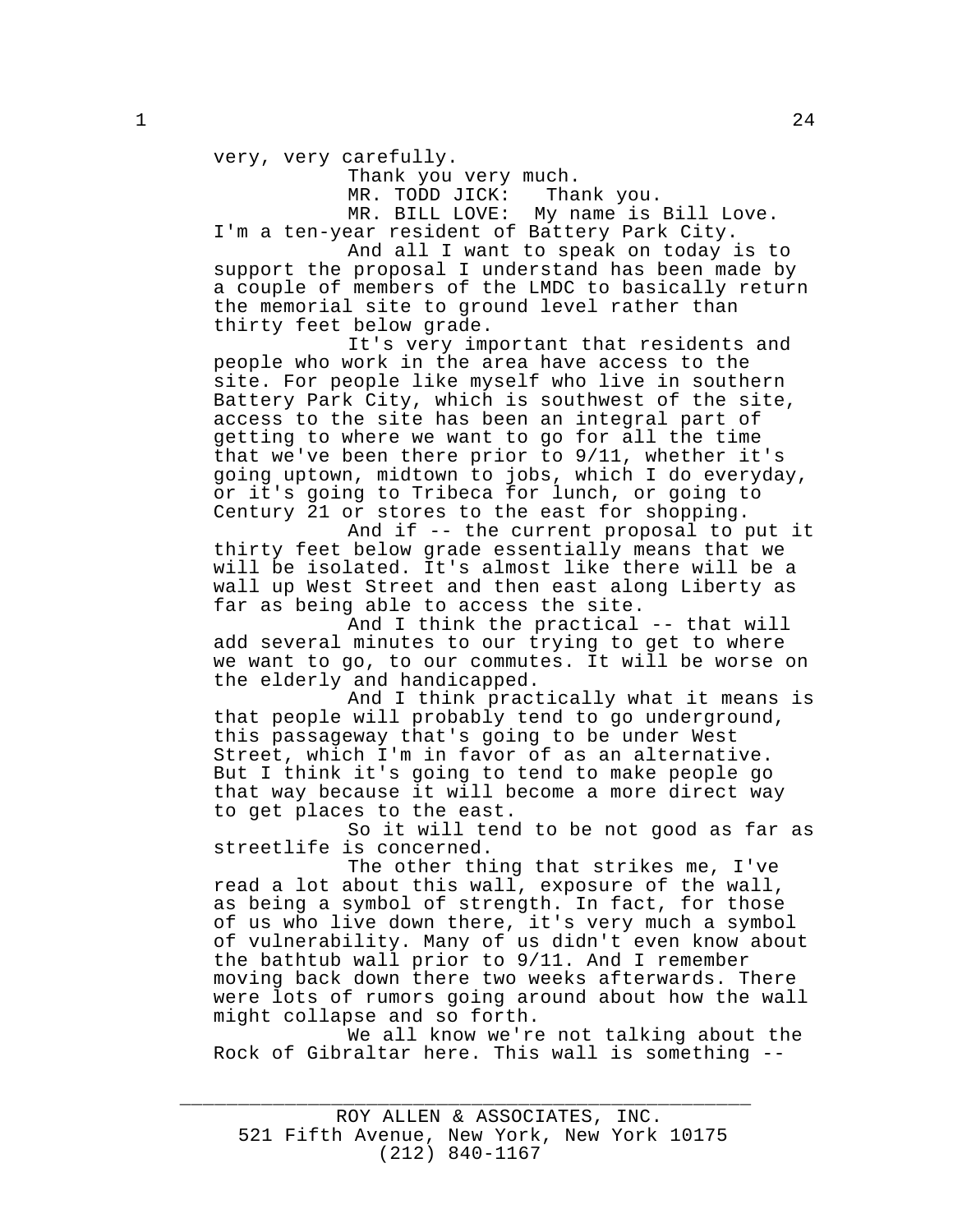it has to be shored up periodically. So I don't understand why the exposure has to be there.

And I hope you'll -- in coming up with the design not only come up with a tasteful and appropriate design for the memorial, which I will trust to your judgment, but also consider the needs of the people who are living and who have to interact with this site on a daily basis in the normal course of our lives.

Thank you.

MR. TODD JICK: Thank you, Bill.

I'm going to take a little privilege here. I know that there are some Flight 93 families that have joined us for this evening with some considerable effort. And we have not had a chance to listen to you.

And I'm going to ask Allison perhaps to introduce those that have come, and please speak either on their behalf or if others would like to speak.

But if you could please begin. We are very, very pleased to have you here this evening. MS. ALLISON VADHAN: Hi!

My name is Allison Vadhan. I lost my mother on Flight 93.

And we were invited to attend this meeting today. I want to introduce people from around the country who have come specifically to listen and to participate in the meeting today.

Alice Hoglan, mother of Mark Bingham. Lloyd and Joan Glick, parents of Jeremy

Glick.

The Homers, Marilyn and her sister, sisters of the pilot Leroy Homer.

And Richard Price from New York, from Battery Park, who lost his former wife on the plane.

We have a written statement just to give a ballpark sense of what Flight 93 would like to see with the memorial and museum.

MR. LLOYD GLICK: I'm Lloyd Glick.

And the Families of Flight 93 are a relatively small community when compared with everyone else. We're forty families.

And yet we believe that we share this moment with you and with all of the families of the victims of both the World Trade Center and the Pentagon.

A commonality was established that day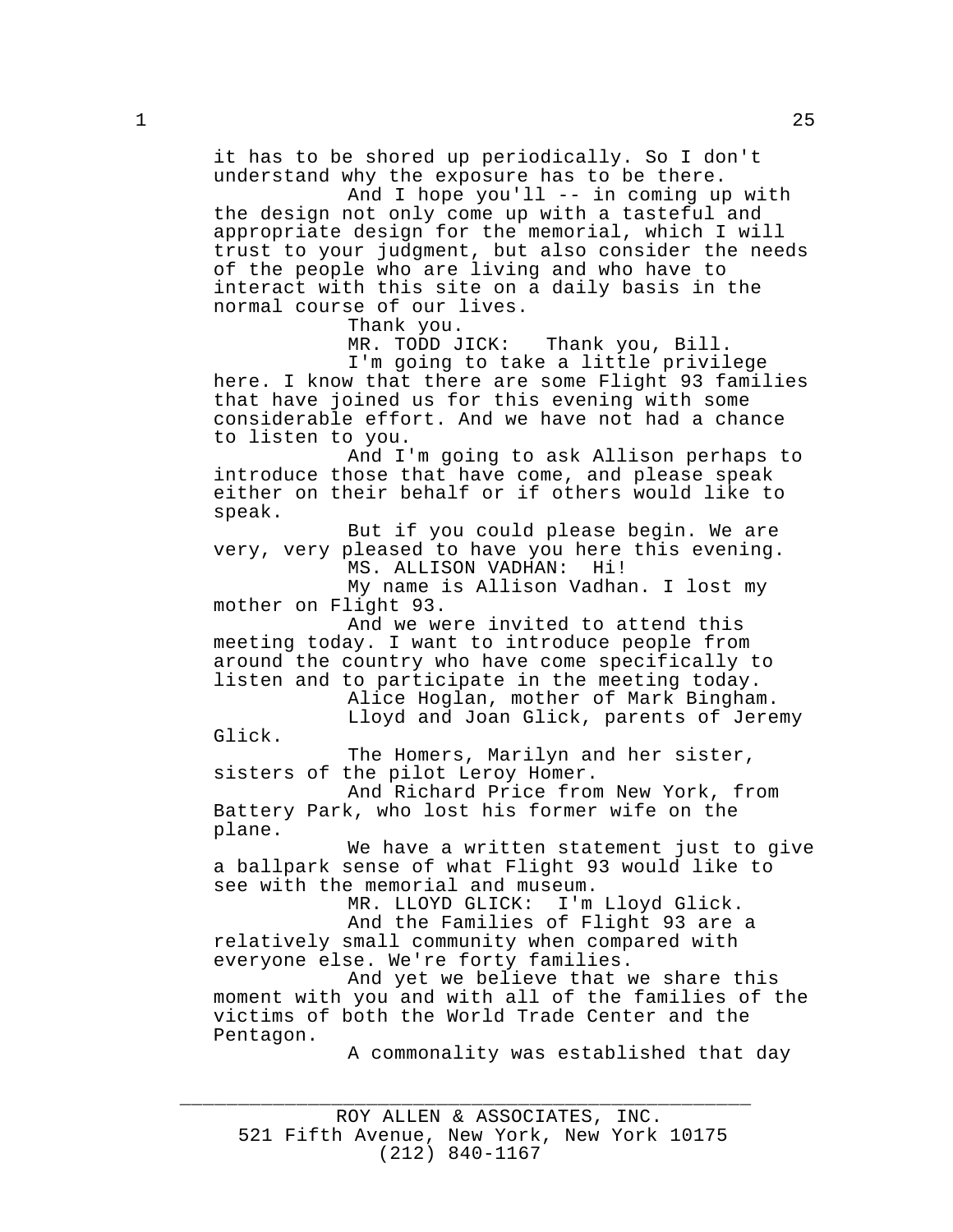that will live forever in the hearts of Americans within the fabric of our joint history.

The victims are as united in death as they were distant in life. We, as Family Members of Flight 93, share the same grief and sorrow for our losses as the families of the World Trade Center and the Pentagon and will be forever linked by the tragedies of that day.

It our wish and hope that the memorial will invoke the sacrifices of all those who lost their lives on that day, honoring and remembering and including the civilians, firefighters and policemen at the World Trade Center, the civilians and the military at the Pentagon, as well as the passengers and crew of Flight 93.

The tragedies of all are interwoven and they are inseparable and should be joint, the memory should be joint.

It may be a great honor and a privilege that the memory of our loved ones be included in your memorial and to remain forever together in history.

We also feel that there should be an educational component so that the world can learn about the events of September 11th.

And our hope is that the efforts of all those who perished that day will forever engender feelings of unity, courage, pride, honor and respect.

We strongly support and urge the jury to consider such an inclusion and we look forward to the great opportunity we have before us to join you in that effort.

MR. TODD JICK: Thank you very much.

MR. MARC AMERUSO: Thank you.

My name is Marc Ameruso. I'm a Member of Community Board #1.

On 9/11 I was also a first responder and spent three-and-a-day days at the site assisting with search and rescue efforts. A couple of points I want to address.

The woman from Cantor Fitzgerald mentioned that the victims' families were of tantamount, I think she said, concern. And I would take issue with that respectfully because there are a number of homeowners and homerenters that live down here. The operative word there is home. This is our home.

So to put more credence on one group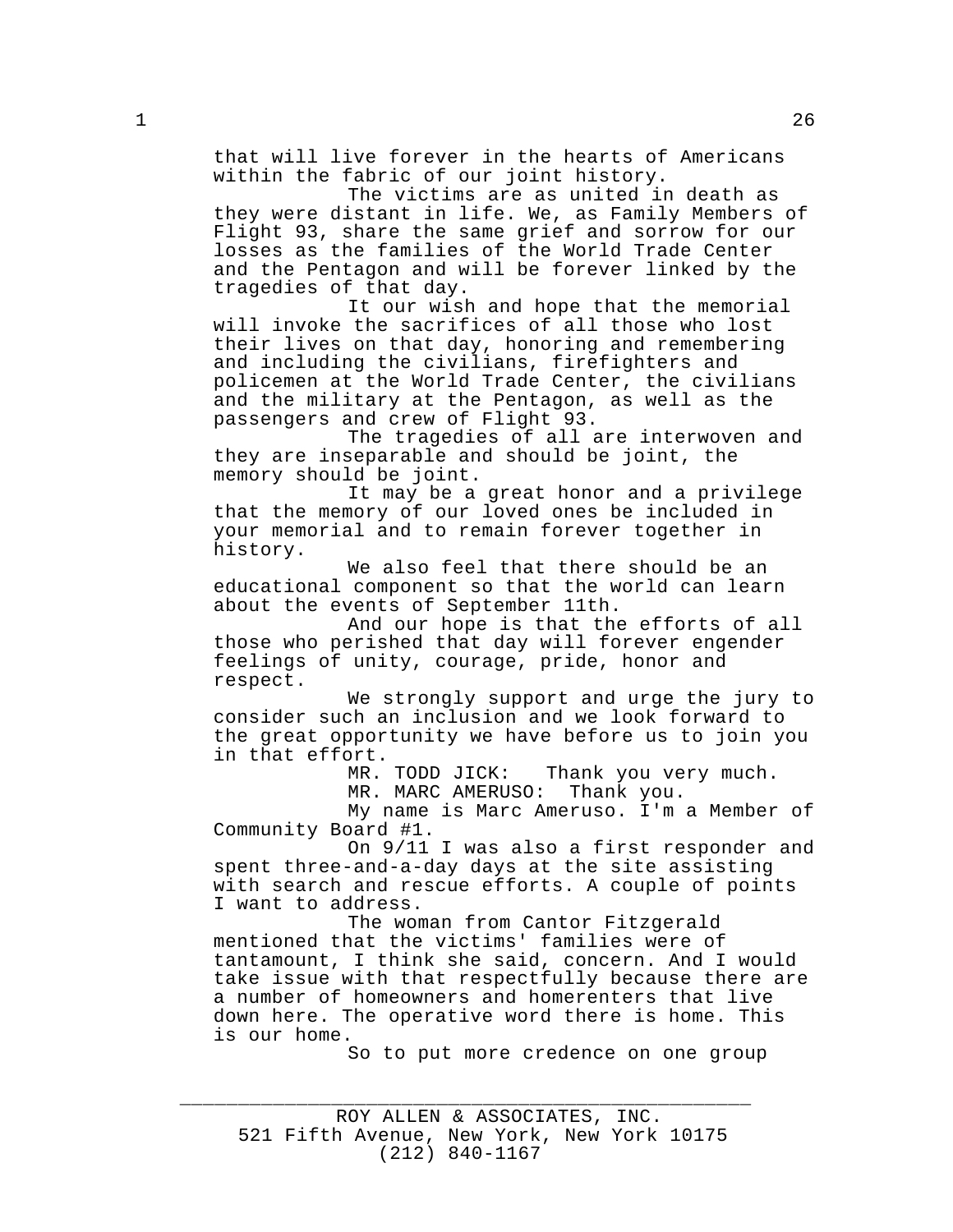than the other I think it's kind of disrespectful. What -- her point about vehicular

traffic through the site, I would -- and there's no other way to say it except to say it. I attended several workshops with victims' families and this term of sacred ground, I think we can never get a definition of what they meant by that.

So I wanted to bring something back to the Community Board because I knew it would be a point of contention, to at least have some kind of dialogue and middle ground where we can meet.

Now, what is sacred ground? She says that no vehicle should go through the site because the ground is sacred.

When I was down there helping search and rescue efforts, I unfortunately found remains on West Street. Now, no one's saying close West Street. So what is this definition of sacred ground that you have to come up with?

The same thing with the bus garage. There needs to be a garage. We don't want these buses idling, as Senator Connor said, outside.

Also what he had said is about bringing it up to grade. You need connectivity for the neighborhood otherwise it becomes like the old World Trade Center which was disconnected. A big labyrinth of escalators and tunnels and things like that disconnected all the surrounding neighborhoods, not just Battery Park City.

I think the connectivity is probably one of the most important things. And not to forget that - I don't want to use the term residents anymore. That's why I used the term homeowners and homerenters. But the operative word is on "home." This is our home. And please don't forget that.

Thank you.

MR. TODD JICK: All right.

I'm going to begin to open it up more widely to those who also wanted to speak and have spoken, but I do want to come -- Fred, you'll be next.

MR. ANTHONY GARDNER: My name is Anthony Gardner. I am a founding Board Member of the Coalition of 9/11 Families. I'm a Member of the Family Advisory Council since its inception. I'm President of WTC, another family group.

I've been an advocate for the September 11th community since the weeks following the attack.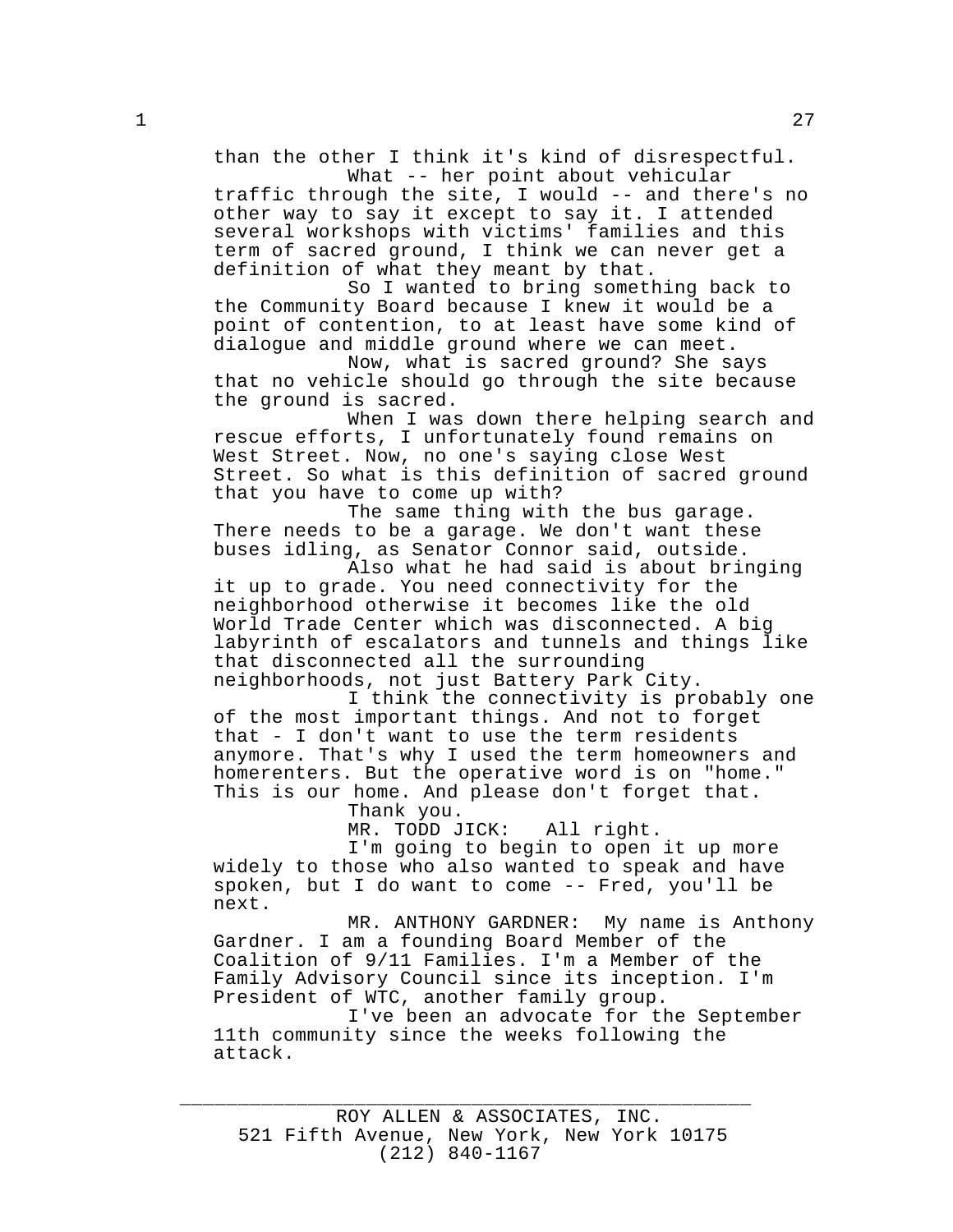And I want to say that, to this gentleman over here who has redefined residents, I'd like to redefine September 11th families because we are a community. There's a September 11th community. We are comprised of survivors. We are comprised of rescue workers. We are comprised of residents that do not share Madeline Wils' opinion and the opinions of other residents who would like a street level memorial so that they could shave two minutes off their commute. If that's their motivation, I'd like to ask those people to go to Oklahoma City National Memorial and try to walk across that memorial site on their daily commute.

This is a sacred place. And to define sacred ground for you, sir, the area that we are specifically fighting for is to protect and preserve the area within the slurry wall known as the bathtub, that comprises the Tower 1, Tower 2 footprints to bedrock, the Plaza area, World Trade Center 6 and the Marriott Hotel.

The reason we want this area is because we understand that remains were recovered on West Street. We understand that remains were recovered in apartments. We are trying to compromise here.

This area within the bathtub is where over 19,000 remains were recovered, specifically within this area. Okay? And this is why we want this site to bedrock.

Future generations -- you talk about your children. Future generations should be able to go to this site and touch that bedrock and learn about their American history, learn about the people who were killed.

And it's very unfortunate how the press has only told one side of the story, and that seems to be the residents' side when the September 11th community has been all about compromise from the beginning. We've tried to include everyone.

And what we want to say here today is that we are greatly opposed to a bus garage on that site.

We are greatly opposed to any retail or office space within that bathtub area.

And let me correct myself. I don't mean the entire site. I'm talking about this specific area within the bathtub which we are fighting to preserve.

To do any less, to build a bus there,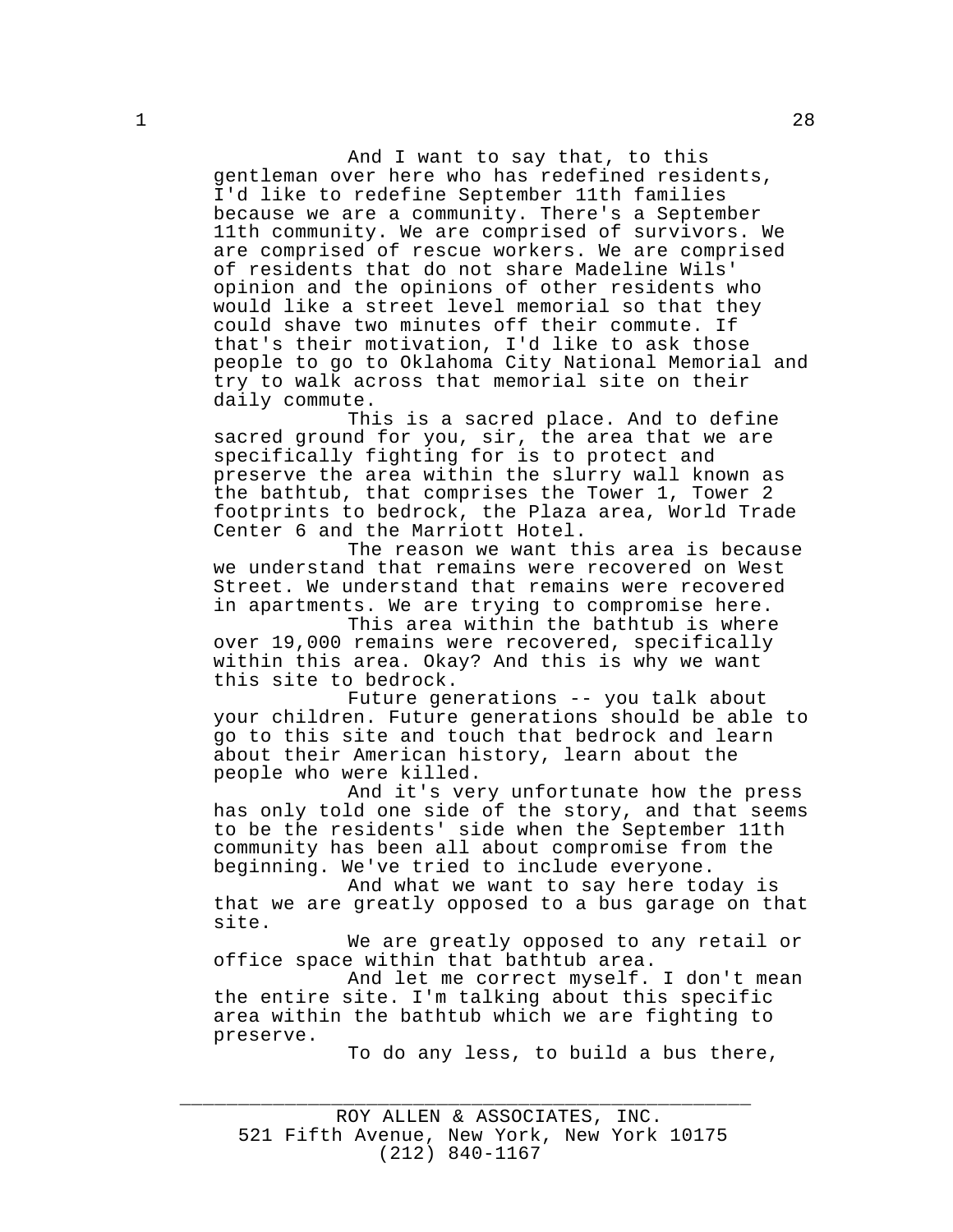bus garage, to build retail would only succeed at creating an uninspiring memorial, one that fails to educate future generations.

And I have some comments written down here, but I just want to say that many members of the September 11th community have also acknowledged that it might be more beneficial to the residents if people are forced, not even forced, but people are challenged to make a pilgrimage to the site where they would have to come by ferry into Battery Park City and then walk to the site.

They will go into your businesses, they will go into your restaurants, they will go into your hotels.

And there's a way here. There are no winners in this situation, but it's about compromise. And the September 11th community has repeatedly been misrepresented. We are about compromise, but we are about American history. This is America's memorial. This isn't only New York's. This isn't the September 11 Families' memorial. No matter what, that will not bring my brother back.

The only solace it will give me is knowing that history was preserved and future generations will learn about these martyrs, these people that gave their lives.

And I apologize to the people that feel that it's an inconvenience. But the bottomline is that that bathtub must be preserved for memorial purposes only.

And this is America's memorial. And I can't say anything more than that.

Look at Gettysburg. Look at Pearl Harbor. And that's what this site is.

Think about the compromise.<br>MR. TODD JICK: Thank you. MR. TODD JICK:

Thank you for your patience. I know that there are heartfelt views all around the room, but I do want them all to come out. It's hard to do them simultaneously.

So I think, Fred, you were next.

And then I'm going to come over to this

side.

MR. MANFRED OHRENSTEIN: Good evening.

My name is Manfred Ohrenstein. I used to be a member of the State Senate and represented this area for about twenty years.

My office was also on the 85th floor of Tower 1. And we probably were the last floor that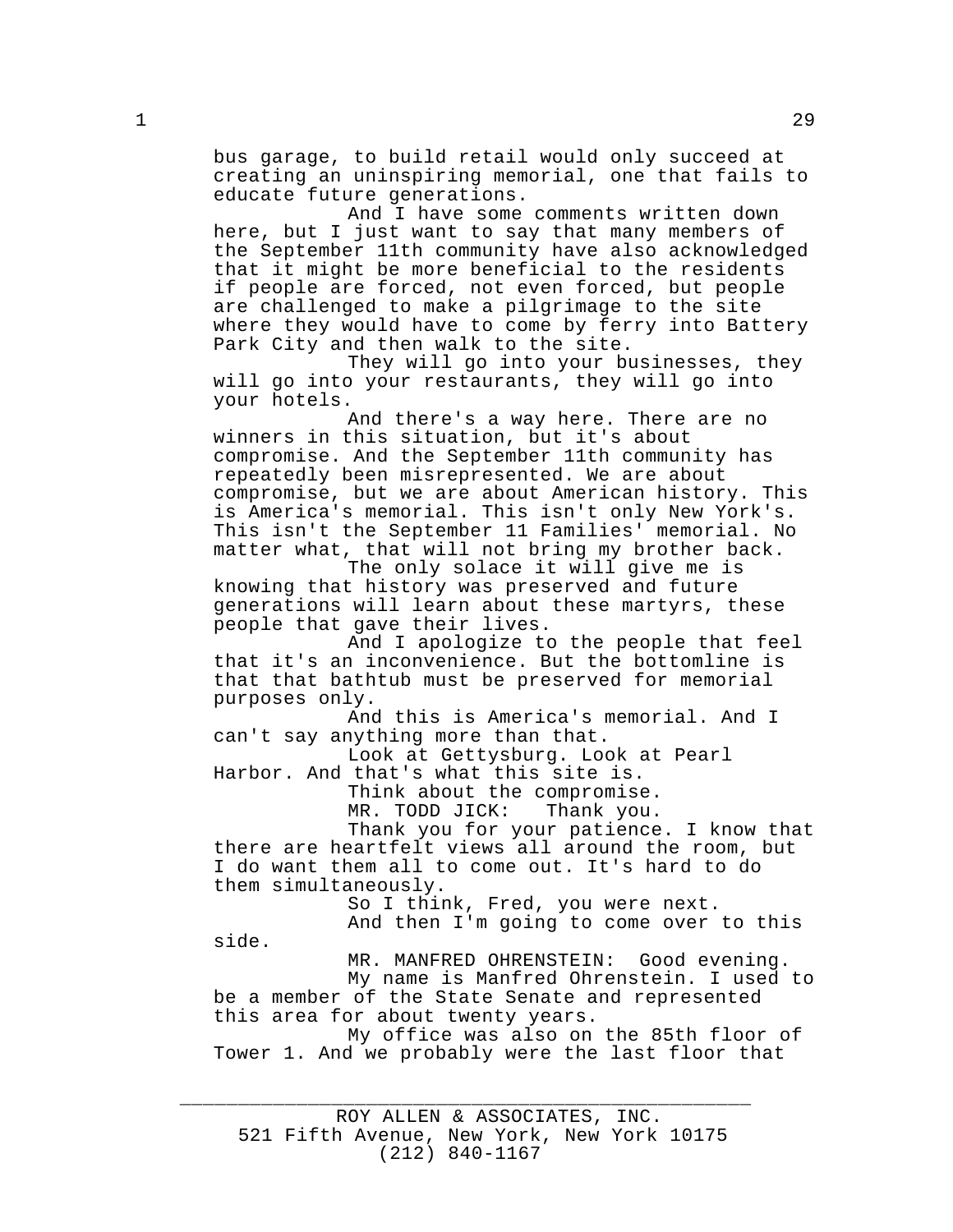was not totally destroyed when the plane hit.

Fortunately for us most of the people who were there that early in the morning were able to escape by walking down eighty-five flights and getting out of the building before it collapsed.

I'm also a holocaust survivor and I'm fortunate to have come to this country as a young boy and to achieve whatever success I was able to achieve.

And I was part of the group that built the holocaust memorial at the foot of Battery Park. And this is one of the things I would like to talk about.

When we started the effort for a holocaust memorial, we felt the same sense of overwhelming -- of being overwhelmed by this task: how do you memorialize the tragedy of that immense proportion.

And it was only after long periods of contemplation that many of us realized that no one memorial, no one effort, can ever encompass the total tragedy that is involved.

This event, this September 11th event, will be memorialized by what's happening on the site. It will also be memorialized by many other things which we haven't even thought about.

Nobody thought about "Schindler's List" until fifty years later, and yet it was one of the great memorials to the holocaust.

Nobody thought about "The Pianist." And it is a great memorial to the holocaust.

Similarly I would say to you, while it is a feeling of being overwhelmed by the task, do not try to encompass in this one area all of the tasks that have to be discharged because it's impossible.

Trust history, trust the creativity of the American people, trust the creativity of New York City residents, that we will find myriads of ways of memorializing this terrible event.

Secondly, I would like to urge on you the following.

One of the - and I told that to Kevin Rampe this morning, this afternoon, before - I believe the selection of Daniel Libeskind was an act of genius in this whole picture because he brings to it - and I never knew nor heard of Daniel Libeskind before he created this concept - but he brings to it a purity of thought and a focus on the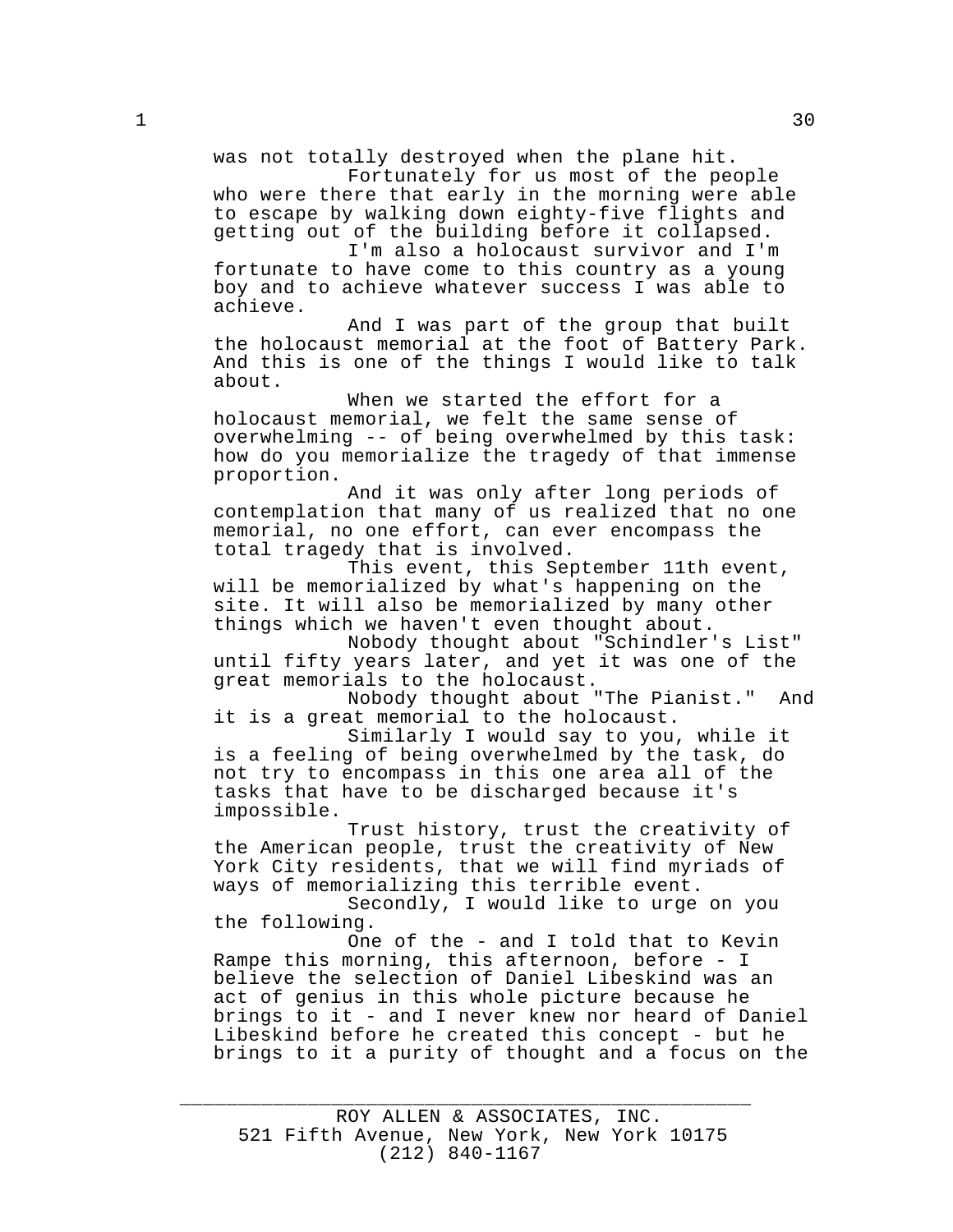big picture like no one else I have seen articulate this problem.

From the slurry wall, which seems to have become so controversial, which represents the depths of the tragedy and the depravity of the 9/11 acts, to his soaring tower which represents the courage and the heroism of the American people and of the people of the City of New York, in that soaring concept from Ground Zero to the heights is the context in which the memorial itself has to be thought of.

And I urge you to involve him particularly in this process as you come to your conclusion because he has it right.

Finally, I'd like to say this. It is troublesome to hear some of the contentiousness that has crept into this process. There are many, many heroes here. There is enough pain to shake the world. No one's heroism and no one's pain is above anybody else's heroism and everybody else's pain because we can only deal with our individual pain in our own individual way.

But we have to recognize and respect that others feel exactly the same way about their pain and their loss.

The task that you have, which is impossible and yet it is possible, is to see to it that all of those whose heroism was part of this day - and I don't want to name them all because we could run out of a list - and all of those who felt the terrible pain of loss and who will continue to feel, have to be encompassed in this site in some way.

But as I said at the beginning, you are not going to be able to do it all. You can do the best you can if you keep your eye on the big picture.

Thank you.

MR. TODD JICK: This gentleman next.

I see many hands. We are going to start to find ourselves with time crunches. So I'm going to ask, to get as many comments in as possible as long as you all respect the brevity as well.

Please, sir.

MR. PAUL SIPOS: I would like to read a brief statement.

My name is Paul Sipos. I'm a Member of Community Board #1.

The terrorist attack on September 11th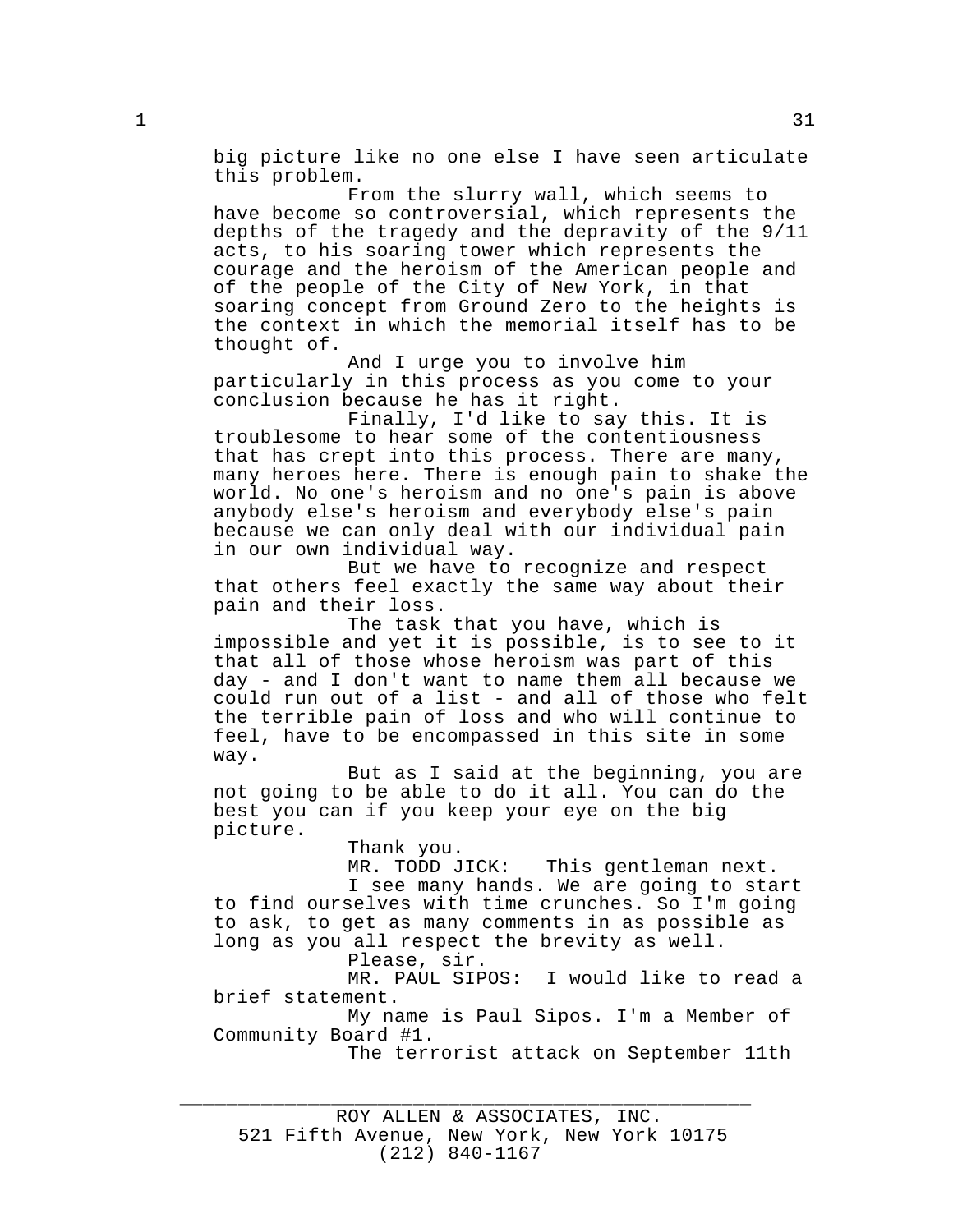and the resulting holocaust was not directed at Lower Manhattan. It was an attack against the civilized world. The people who were murdered that day were like any of us in this auditorium.

The rescuers, brave and valiant, were the same people who may have helped many of us at another time in the line of duty.

There will be countless visitors, nontourists, coming to pay homage and respect at the memorial site.

The memorial should not be compromised with a bus depot. The site should not be compromised for passive community space or used as a shortcut.

A prominent New York religious leader recently stated that we as a society will be judged by how we memorialize those who perished on that fateful day.

Those of us who have a place to live, a place to work, and most importantly, our families intact, we are the very fortunate ones.

The word "opportunity" has been used in various contexts when discussing changing downtown. I feel this is an opportunity to show compassion and respect to those who were murdered on September 11th and their families. That would be a change downtown.

MR. TODD JICK: Please.

MS. LINDA ROSENTHAL: Hi!

My name is Linda Rosenthal and I'm here from Congressman Jerrold Nadler who is still in Washington when I got here. So I'll briefly summarize his remarks.

On that terrible day in September the City, State and nation suffered grievously when terrorists destroyed the World Trade Center. This tragic event deeply and immutably affected us all although I have a slightly different perspective.

The terrorists struck my congressional district, the area I have proudly represented in the House of Representatives for more than ten years. They inflicted untold grief and misery on thousands. The victims' families will have to grapple with the pain and loss for the rest of their lives, and I hope for them this memorial will be a place of peace and solace.

Many have expressed their hopes and aspirations for this memorial site and I know that they have created lasting impressions upon you, the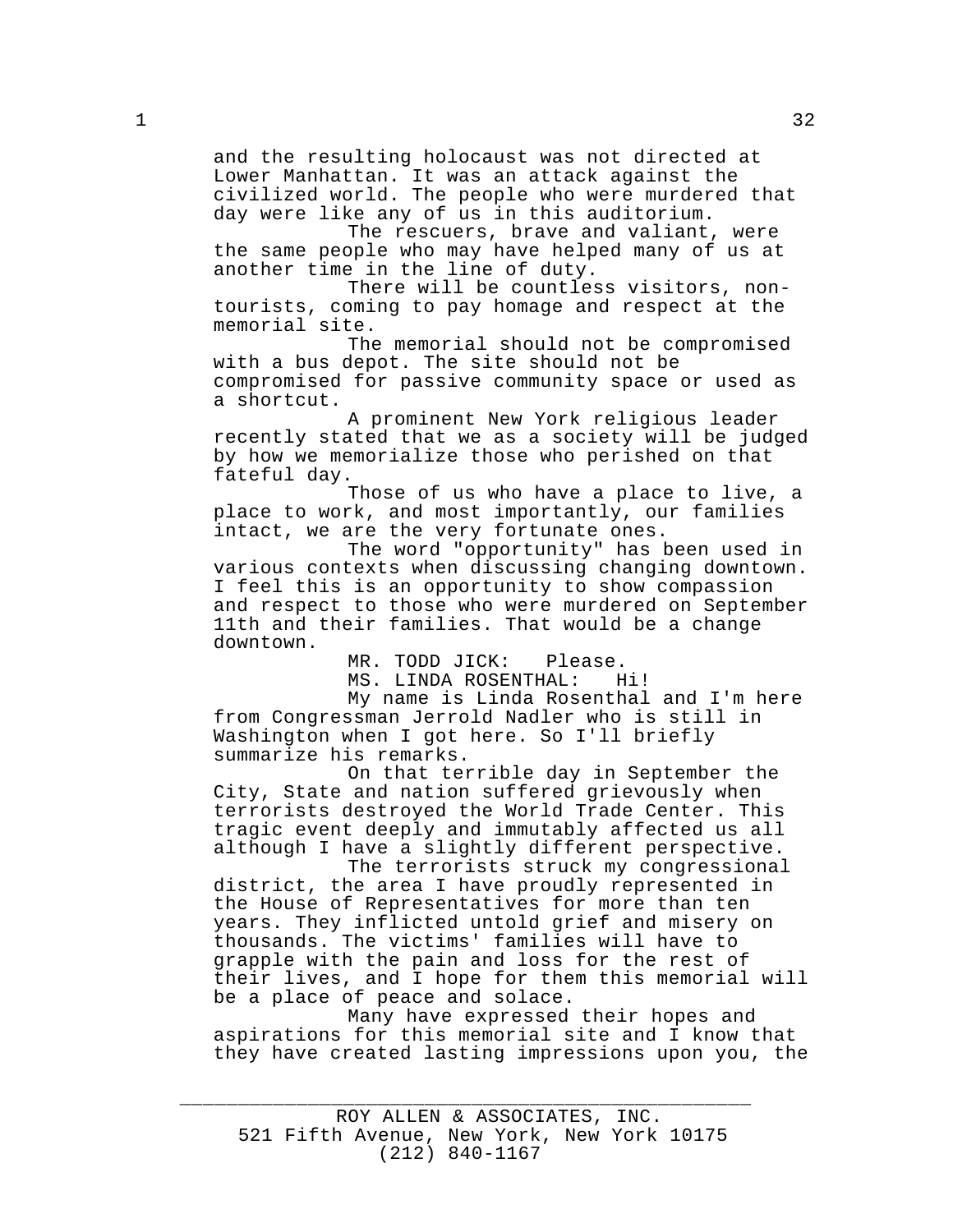jury.

The terrorists also caused unmitigated damage to a large swath of this City. Their heinous acts disrupted the cotidiem lives of my constituents, 50,000 people who live in Lower Manhattan, 30,000 students who attend school in the vicinity of the area, and more than 300,000 workers.

These residents, civic groups and business groups and schools have expressed some of their concerns to me and I would like to convey them to you.

Approximately forty-one percent of people who responded to a poll downtown have lost family, friends and neighbors in the attack and many continue to suffer as a result.

They've also lost their community center and their town square. They used the World Trade Center as a community resource in ways most of us did not realize. They would cross through it to get to other neighborhoods. Ninety-five percent of Battery Park City used it in that way. And they also utilized its shopping, cultural and other services.

Residents who live here twenty-four hours a day say that life downtown is difficult these days. Getting around is onerous as an east/west pedestrian access is severely limited.

Their preference is to allow access through and within the site. They prefer plans that bring the open area closer to grade as well as those that offer plenty of open green space and are able to provide the infrastructure to support the millions of anticipated yearly visitors.

We are all trying to come to terms with this new world reality as we look towards a restoration of normalcy when Lower Manhattan is rebuilt and revitalized.

I know that a magnificent memorial will rise in the future, one that will acknowledge our profound sense of loss and demonstrate our commitment to endure.

I just want to add another comment, that the Congressman has proposed a bill in Congress that will call on the Federal government to pay half the cost of construction and will take responsibility through the National Parks Service to administer the memorial once its built. And I can give you more details on that if you are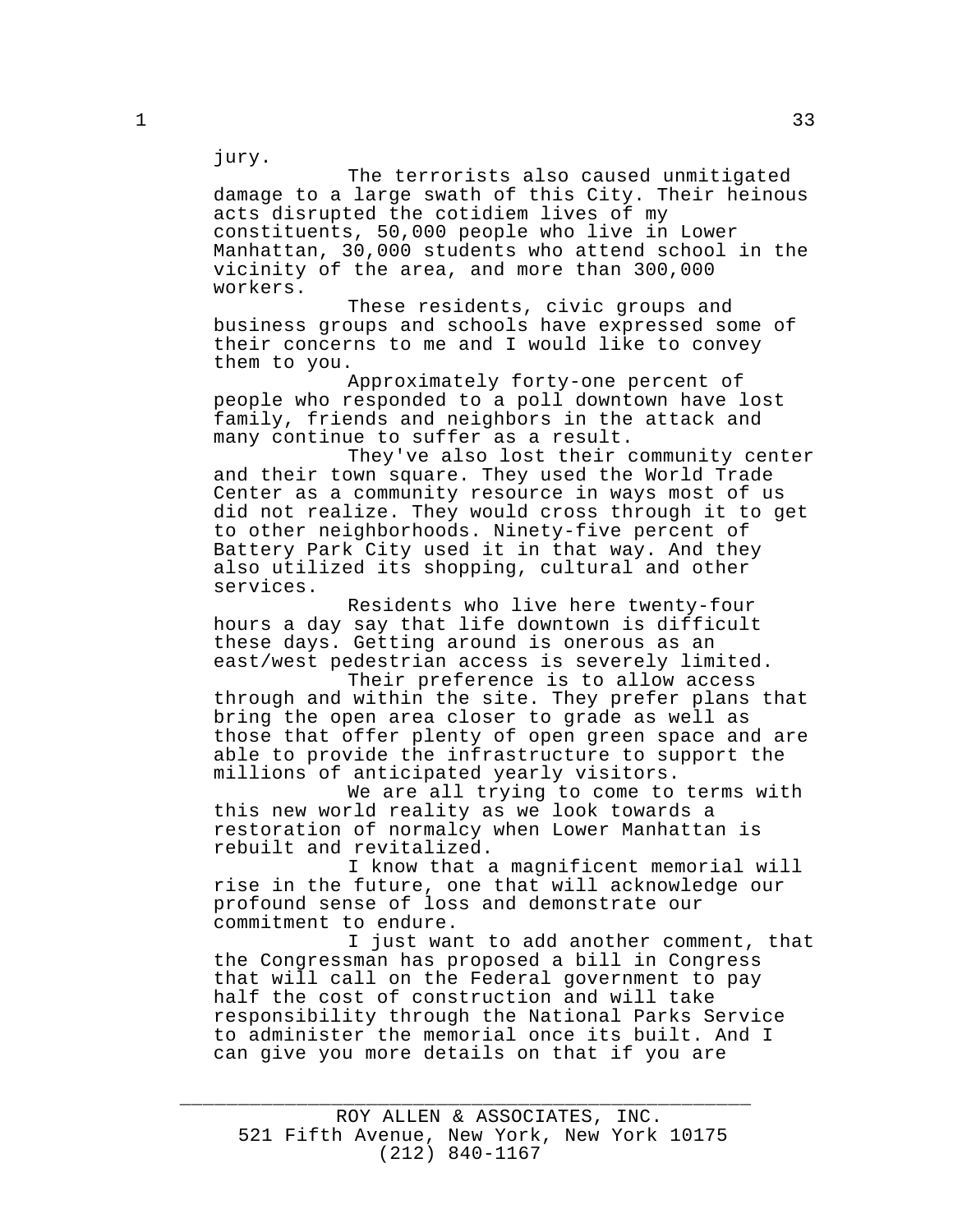interested.

Thank you very much.<br>MR. TODD JICK: Tha

Thank you very much.

This gentleman here and then I'm going to come up to the front row. I know that there are other hands. I'm going to keep going back and forth as best I can.

Please.

MR. RICK PLANTIN: My name is Rick Plantin. And I'm not going to speak as a twentyfive year resident or a Member of the Community Board, but something that Manfred Ohrenstein clicked something off in my mind.

I am also the child of two holocaust survivors, both my parents. And when it gets to the next generation up, those are the people who didn't survive.

And I've worked with my father in the 1990s to create a memorial in the town where he comes from in Germany because there was nothing, no names, no memorial, nothing for the six hundred and fifteen Jews that died in Altsburg (phonetic).

The problem I had there was I was on the other side of the fence in that every time that we were saying we wanted a memorial, the residents and the people living there said please be sensitive to us. This happened fifty years ago, we don't want to have to walk through and see this memorial.

So, I know, you've been sensitized a little bit on both sides.

And, again, when you talk about compromise, the compromise is you do have to come up with a compromise. And I am an example of something that is fifty/sixty years after the event.

And as a result, you know, it's either yes or no. It's either going to have to be something where people feel it's like a cemetery or it's not. And the issue of sacredness, I mean I work at NYU where the Triangle Shirt Factory fire was in 1911 and it's a chemistry building now. People have to be sensitive but also people have to realize that other uses occur.

The Pentagon also was rebuilt.

So in one way one has to be sensitive but one also has to realize that people do live in the area, the future is going to continue, and you don't want to create something that creates such a problem for everyone who goes down there.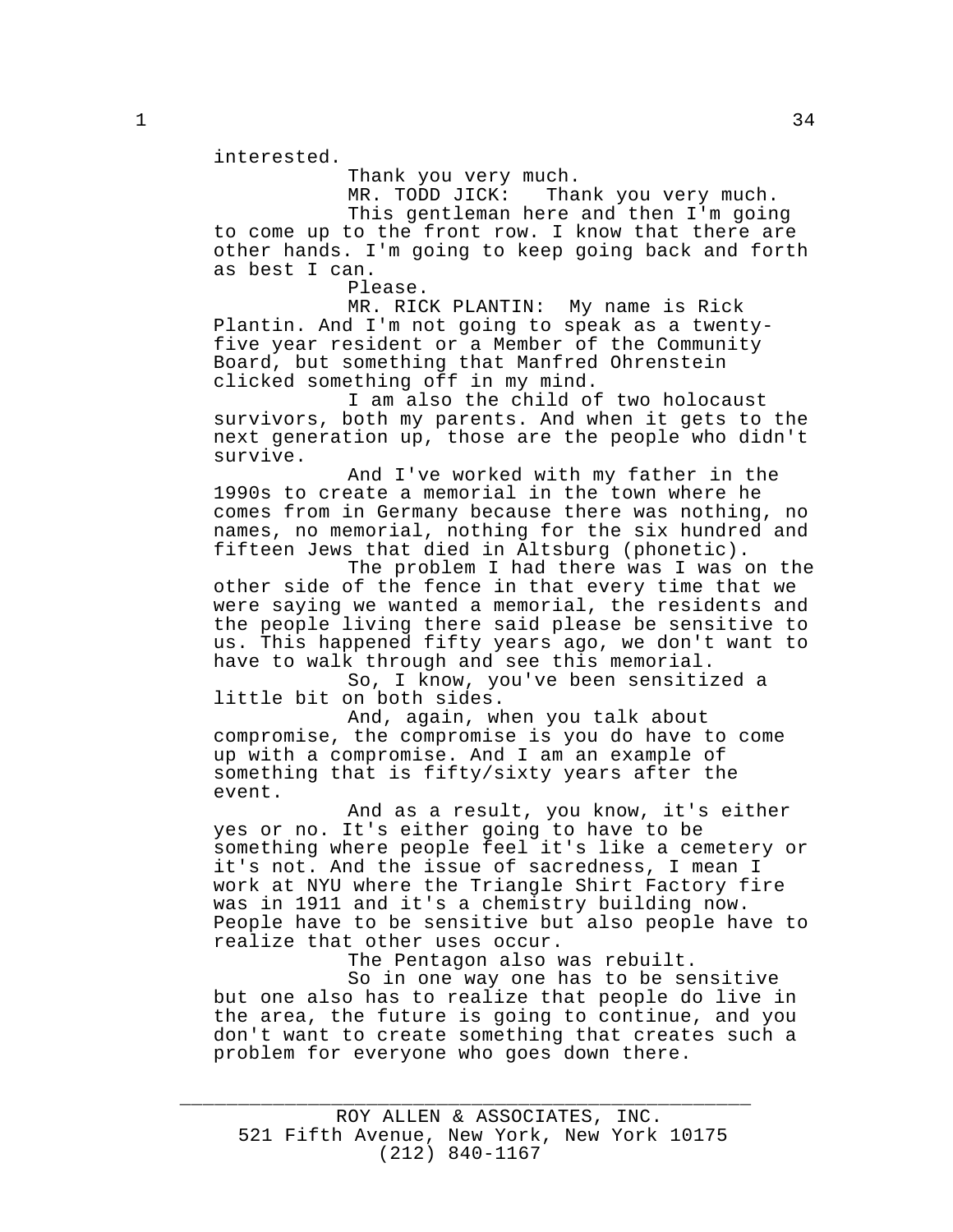So, again, it's not that like cars are driving through something. It's below grade where there are many utilities and infrastructure, that there is an event, that's something that occurring. And the actual nexus of where bodies or

remains are, no one in my family really has a memorial where they were murdered. In Sheepshead Bay where these people never even heard of Brooklyn we have their names inscribed. Plus in one town where three out of the fifteen people were deported from their names are inscribed.

The memories are in your hearts. I don't even know these people but I know every one of those fifteen people's lives. You learn these things not because of the exact nexus of where you feel the remains were left. Those things are basically separate.

And I think we have to come up with something that is sensitive to both, that looks towards the future, that it may not be like a religious cemetery type of situation.

Thank you.<br>MR. TODD JICK: Thank you for your view on that.

I see this spurred some other comments and reactions. But I first said I was going to come up front.

MR. SUDHIR JAIN: I'm Sudhir Jain. I'm a resident of Battery Park City and a member of the Residents Advisory Council.

As some of you may know, I know some of you are familiar with Battery Park City, but I personally was hardest hit, our neighborhoods in some of the tragedy. Almost half the people in Battery Park City are new since September 11th.

So imagine how much turnover there has been in the neighborhood and we need to keep these people around and make sure we rebuild our neighborhood and our lives.

A lot of people are still trying to get their homes cleaned of asbestos and other factors two years later.

So a lot of this healing has to go on and the more or less integrated to a living community.

And the World Trade Center was, as people have said, it's a commercial center and the heart of the neighborhood, whether, you know, we had to physically go through it or be there, you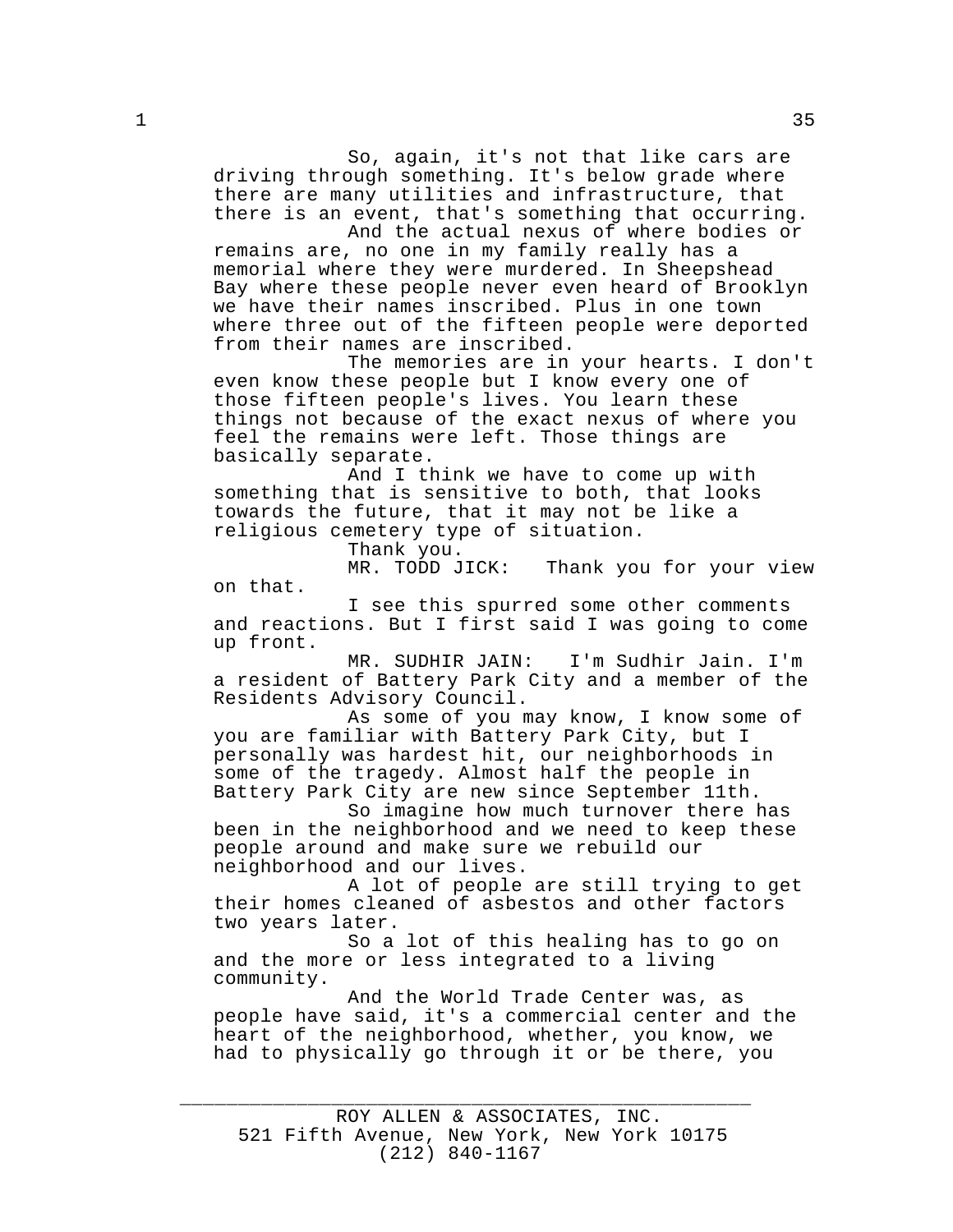know, for services or whatever.

You can have your respect for a memorial and meet the needs of residents like, you know, be at the surface level, a ground level memorial, and also have connectivity through there and still have a memorial.

So it's possible to balance all these things and I'm sure the jury can go about doing that.

But I just want to make sure that you realize the residents really need to heal and move on as well, not just the families. Everyone needs to do that.

Thank you.<br>MR. TODD JICK: All the way across

here.

MR. LEE IELPI: Good evening.

My name is Lee Ielpi. I lost my son, Jonathan, firefighter, South Tower. We found him three months to the day after the collapse.

I spent the better part of nine months at the site working with recovery workers. So I know the site well.

We talk about remains. You people, the jury, to say your task is a daunting task would be an understatement. You have a monumental task.

We spoke about different sites across the world. Our site is unique. I still haven't been able to find the site that's going to go below grade level, six stories.

We speak about the holocaust, which we should never forget, we must always remember. None of the camps, if I'm not mistaken - and correct me if I am - went six stories below grade. You've heard "below grade" quite often tonight.

To say that we have not been sympathetic to the community I think is false. Those of you who were at the first Community Board meeting I think, that I spoke at, I got up and one thing I did say was I came here tonight to demand sixteen acres. I left by saying I was totally wrong because we have to mindful of the residents of the area.

But we have a very difficult task with the residents, with family members, with the jury on what will be.

I did have the chance, the National Holocaust Museum in Washington asked if I would come down and say a few words at their 10th anniversary, which just passed. I did go down. I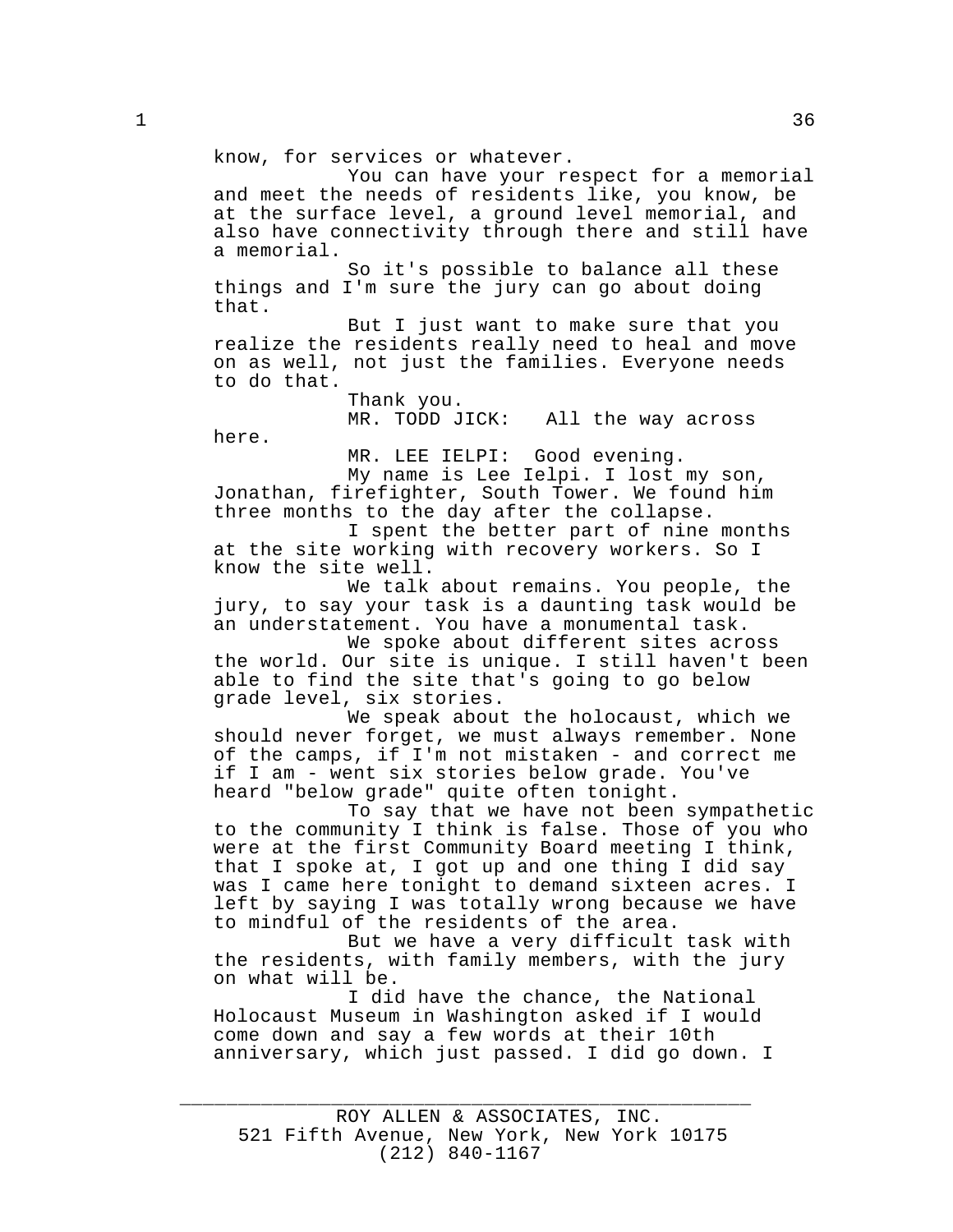gave the similarities of the site. And forgive me, some of the similarities of the site were, as I make a turn in the holocaust museum and see the clothing on the ground, I saw lots of clothing that was stripped from the people that worked at the World Trade Center.

When I made another turn and I saw shoes on the ground, and those of you who have been at the museum know this area as well, the shoes at the holocaust museum, we at the site saw hundreds and hundreds of shoes that we had to pick up and smell the shoe to see if there were remains in the shoes.

I saw photos. We have photos of the holocaust museum. I found wedding albums. I found personal albums. I found i.d. cards of all of the faces.

The similarities were uncanny.

And the last turn I made, which I didn't say at the holocaust museum because there were people crying at that point, and this is always going to be a sad issue, we are always going to try and bring the sadness into play to try and manipulate.

I said that I made a turn in the holocaust museum and I saw the crematorium. At the site the fires burned for almost six months. I went through ashes at the site where we found steel toes from boots. We didn't find the boots or the people that were wearing the boots.

So to say our site is unique, it is unique, but it's very similar to the holocaust museum. Should we ever forget? And we should never forget.

The residents have a true point here and I truly understand their point. But time is going to tell what is right and what is wrong.

Yes, we found remains throughout the area, rooms in buildings. But the vast majority, the vast majority were found inside of the slurry wall bathtub area to bedrock.

I mentioned -- and I've had the opportunity to speak across the country in many, many, many states. And I speak of only what the recovery was like for nine months.

I bring up the fact, and I do not tell them what to do about it, I leave it up to them, I ask the question. And I asked this question at the holocaust museum. I said: what would you say if I said to you there is a possibility of a bus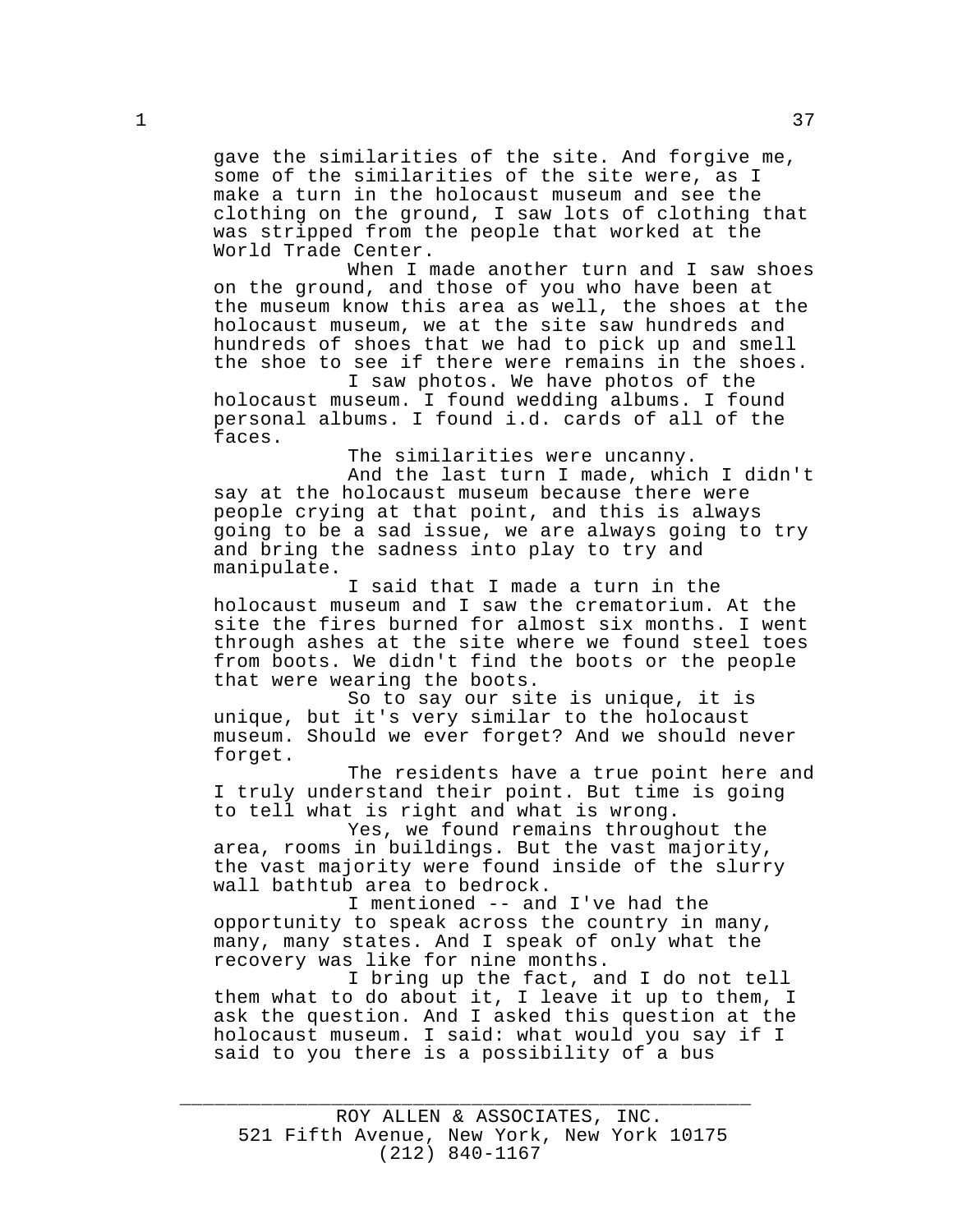terminal, of some place to go to get something to eat, or commerce where you can go in and buy a dress or a pair of shoes, sitting on top of the sites?

Overwhelming, unanimous across the country - not here, not the families, not the residents - unanimously across the country they said: That is repulsive, that's not what is going to happen, is it?

I said I don't know, but there is a chance it could happen.

We are not asking for sixteen acres. We are asking for the area where the vast, vast majority of 19,000 plus body parts were found at bedrock.

MR. TODD JICK: Thank you, Lee, very much.

We'll pass it back here.

I'm going to come across over here.

MR. ANTHONY NOTARO: Good evening.

My name is Anthony Notaro. I live and work in Lower Manhattan, Battery Park City.

I am part of Community Board #1 and I don't say that as an affiliation except to say that I love my neighborhood and I love New York City.

I hope I can get through this because this is going to be a little emotional. I want to give you another view as a resident.

One thing that everybody in this room shares in common is September 11th. We all suffered, we all lost. We all deal with that in our own ways.

There is, and I think someone said it before, no hierarchy of this, but they are all genuine. Our needs are different, but there is also one common need that we all have. And I want everyone to understand that. And maybe there is a little story that I can share with the jury.

The residents, the workers, the visitors of Lower Manhattan need a memorial as much as anyone else. We all saw what happened that day. I moved back to my apartment because it was my home and I got back there literally September 24th.

It was ridiculous. And everyone here - and I know that Lee will probably verify what Lower Manhattan was like at that point.

But the story I want to tell you is that from that night on -- in fact, the only way that I could get around the site was to literally go to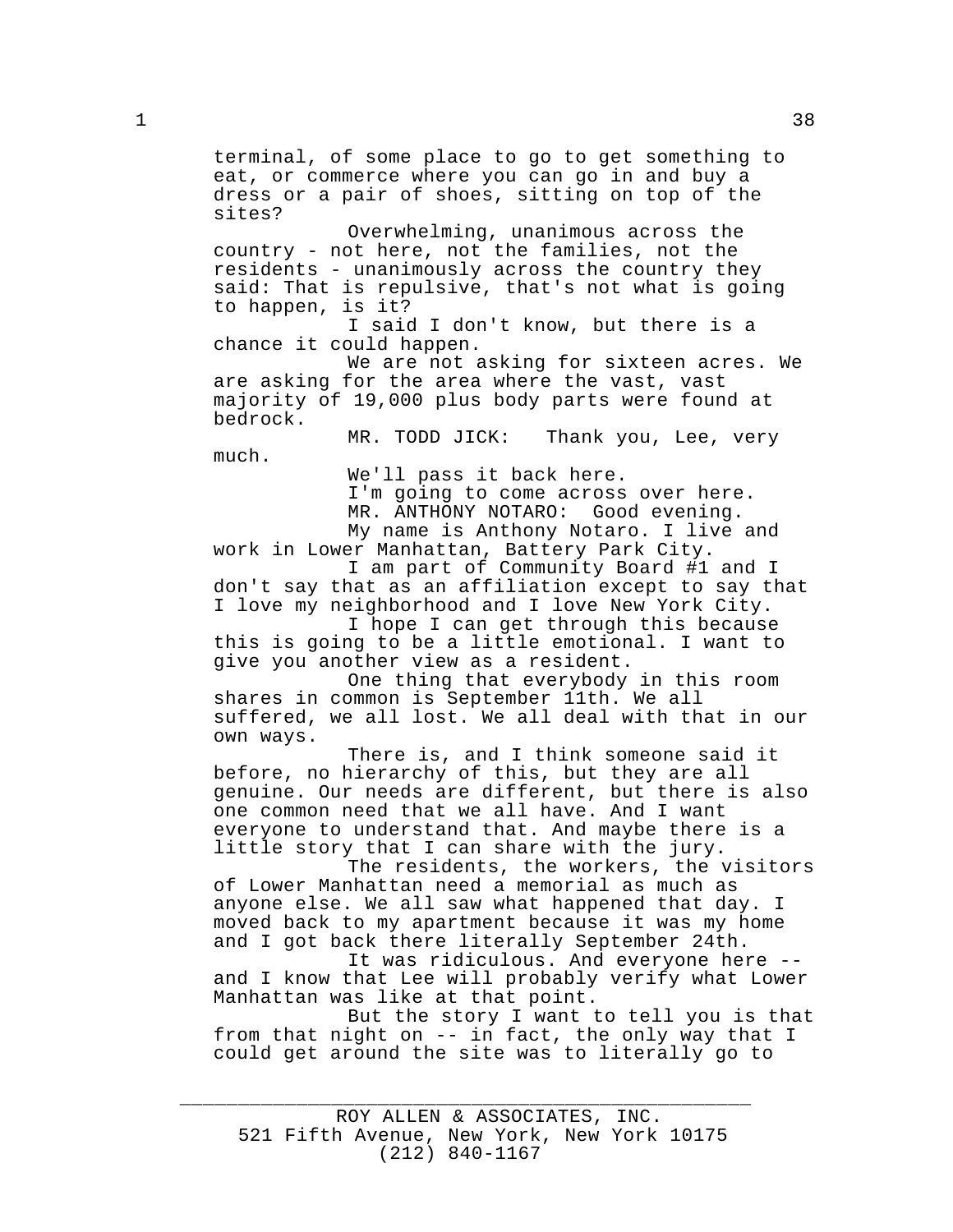Battery Park and come back up parts of Broadway.

And I have to tell you that it was a struggle but I did it every night. And I find myself to this day not one day has gone by since September 11th where I don't walk by the site.

And I found myself early on, as the barriers kept moving, I could get closer and closer. It was, for lack of a better word, almost a novena or -- I would say a prayer every night. I still every night pass by.

So a desperate need that I have for healing and for rebuilding is that we have the ability to build a beautiful memorial and that we

have everyone in the world have access to it. If it comes across as trivial or trite,

I'm sorry that we can't express ourselves better that way. But we all need a memorial. I felt for two years like a moth going to that site because it is so special and so unique.

So I can tell you that from the residents there was great suffering, great loss here. We don't need another store. That's not the issue. Because that's nostalgia. We'll get those things and they can be worked out.

What we need is access to a place of healing and rebuilding.

I didn't have the experience that Lee had. But one other part of the story was as I got closer and closer to the site very early on, the memory that still sticks in my mind is of those last couple of floors of the superstructure of the World Trade Center.

And so my vision is not of the depth of the wound but of some height that was still left. I do not advocate big buildings in this comment. What I advocate is a soaring or a -- I've had my eyes looking down for two years or almost two years now. I want us to have eyes that look up and I want us all to go through that site and be compelled to go there everyday.

MR. TODD JICK: Thank you for making the effort to speak.

I'm going to turn to Ric. I'm going to come here to Patricia and then I'm going to come back here. I see some other hands. I'll get you as well.

Please, Ric.

MR. RIC BELL: Ric Bell. I guess I'm speaking for myself. I was privileged to speak on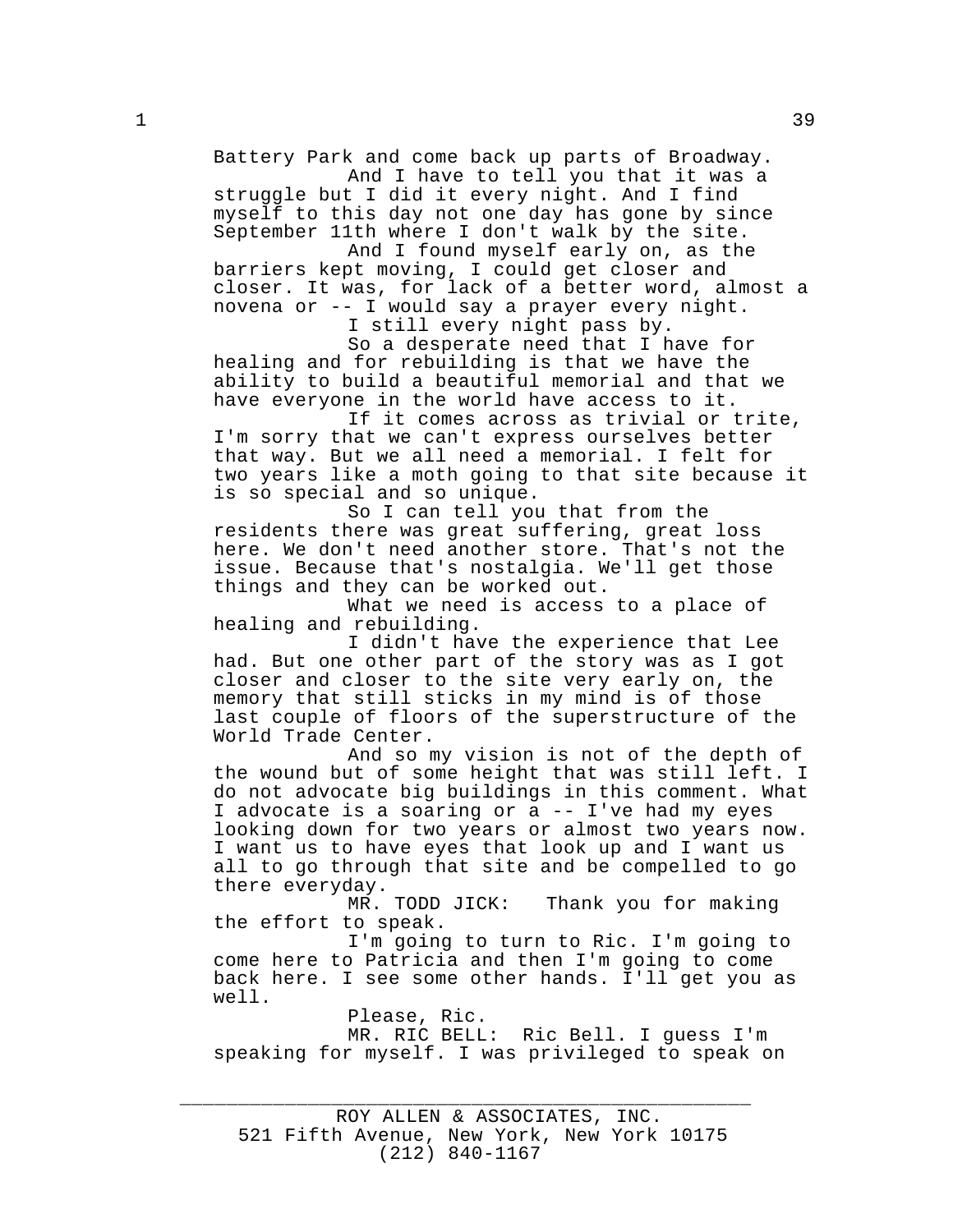May 28th on behalf of New York New Visions. And I won't read what I said then. I didn't prepare anything except to try and take notes from what other people have said tonight and to try to see if there was some common ground.

A lot of people have spoken about compromise.

On the 28th what I was talking about was a single, respectful, non-hierarchic - and as soon as I said non-hierarchic, the booing started. It's a much more civil night this evening because I think there is a lot of common ground.

A memorial that actively engages the site plan and that connects the site to a context beyond its boundaries and its borders, beyond its neighborhood and its neighbors, even beyond the State and its statutes.

The jury should be commended for listening, for being here tonight, for listening on May 28th to a lot of heartfelt pain on the part of the family members, particularly the firefighters, on the part of firefighters who were there, and many of the rest of us who have different reasons for being involved.

Also there are many nights to come, nights when you are going to be talking amongst yourselves, to each other, not to us, not at public hearings, not at advisory council meetings, but trying to figure out what this all means, what you're hearing about what the memorial should be, what it means to all of us, what it means to people not yet born.

Mark was talking about workshops that brought together family members and neighborhood residents before. And there were some. Imagine New York did a lot. New York New Visions did a little. Other groups tried to bring people together, tried to see if there was a common ground, to define terms.

What is a living memorial, what is a respectful memorial? A place that respects the lives that were lost to heroism, that speaks eloquently to the children of people who have not yet come to visit the site.

Sacred ground? It may be very, very hard to define such terms, especially as a secularist or without a spiritual underpinning. But sacred ground to me talks ground made sacred by loss. It's clear. Something different happened here than happened in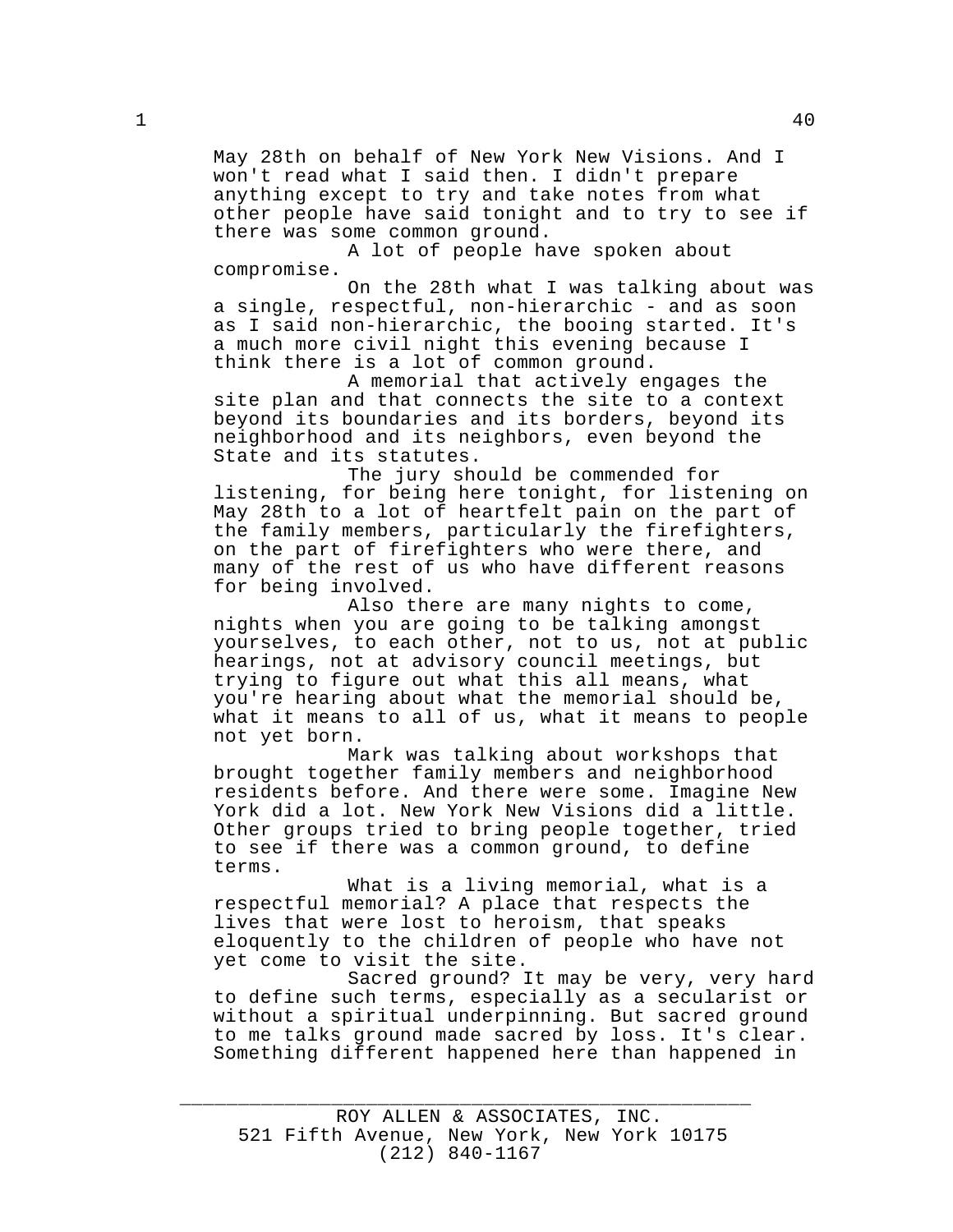Long Island City or in the hub in the Bronx.

There have been a lot of buzz words, maybe less tonight than the other night, but there are buzz words. And some of these are loaded, freighted with meaning.

Hierarchy - hierarchy does not equal heroism. I'm trying to come to terms at a war memorial where I spent some part, some brief part, of a college reunion this past weekend. And there was a list of names. And it wasn't alphabetical. People didn't enter World War I or the War of 1812 or any other war alphabetically. But people could find the names. And to the degree that they were recognizable and told some stories, it transcended the list.

There was hierarchy insofar as ranks were shown and birth dates and ages, but that became almost meaningless, at least to me distant from those losses and those names. A child of immigrants, the names didn't resonate in any way. But they talk to the magnitude of the loss. They talk to collectively and by their equality in their death what that loss meant.

Issues of connectivity. I was calling it connectiveness until I was corrected. Connectivity has become a buzz word. It does not equal convenience.

New York New Visions on page twenty-one of the report we did last January - I remember the page because it was the most relevant page - it says, how big is sixteen acres. And it talked to Rockefeller Center and it talked to other places about how big places are.

I can't come here with an equivalent page and say Gramercy Park is the equivalent size of a four-and-a-half acre site. But how important is it truly to be able to cut across the site, a desired path? A desire to do what?

It seems to me that the issues of connectivity are about approach, they are about significance, they are about not being plopped down in a bus right in the middle of the site, but by coming to it with a certain meaning, a certain respect at a certain distance.

Lastly, compromise. Everybody has said tonight, and I will, and many have said it more eloquently, that compromise is what is needed.

Compromise is not about mediocrity. It does not equal mediocrity. Compromise is not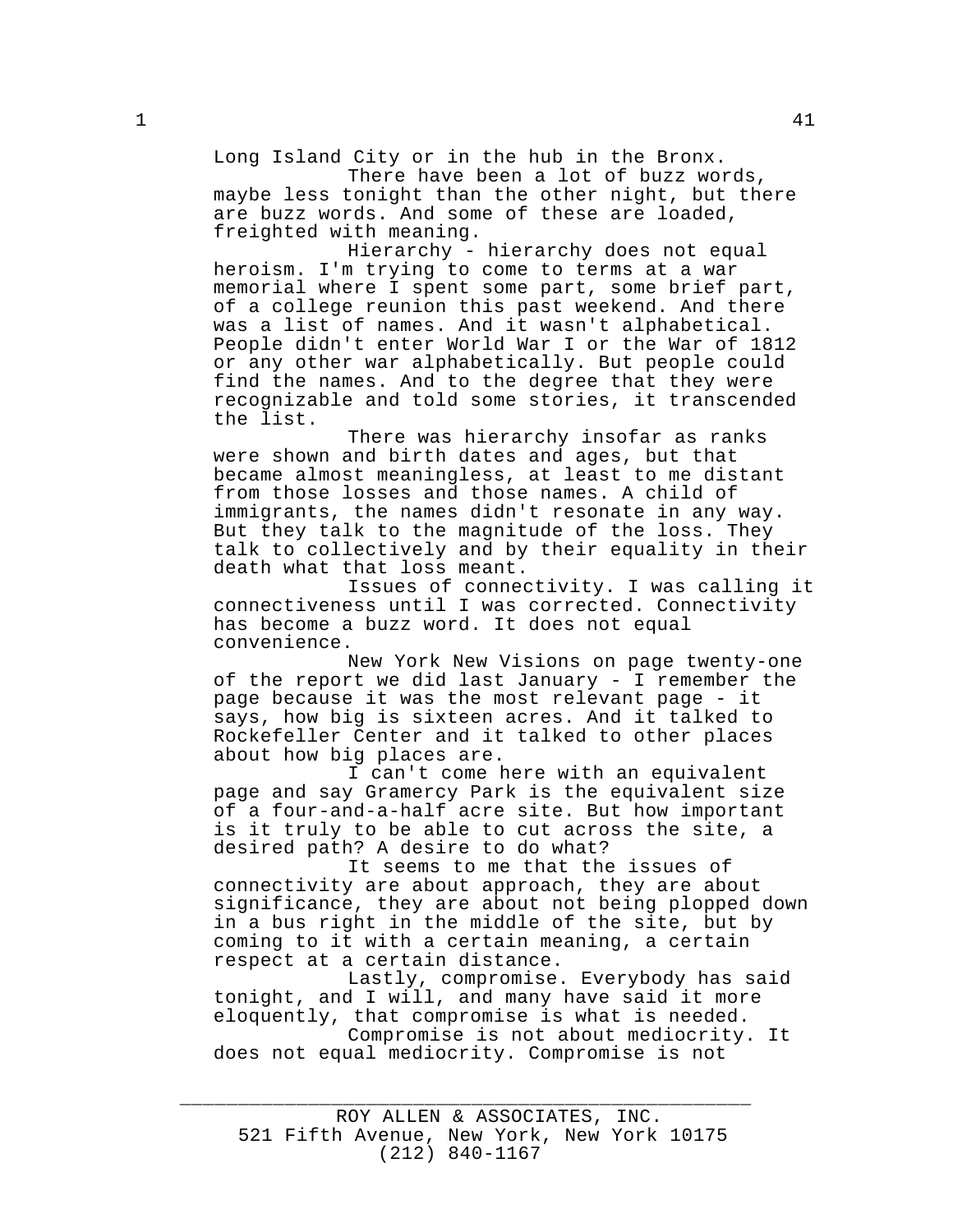something that -- it is a necessity in the democratic process. Hey, you know, an election is not about finding a compromise candidate, not one of those who was running.

Compromise to my mind is about a qualitative imperative that comes from the conditions that bring us all together, bring us together in this room, bring us together on these issues and bring us together going forward.

I would like to think that the jury's mandate as, or its charge, and I wasn't in the room when it was read, is to not achieve something that's going to satisfy everybody, but it's to be strong and stand up to the principles that are going to lead a single, respectful memorial, and do it not by compromise but by seeking the best excellence that we can all achieve together.

And thank you very much for the time to say that today.

MR. TODD JICK: Thank you.

MS. PATRICIA REILLY: My name is

Patricia Reilly. I lost my sister, Lorraine Lee, in Tower 2 at the World Trade Center.

I'm a member of the Coalition of 9/11 Families. And what's important to us is to have a memorial that honors all who died at the World Trade Center site, Shanksville, Pennsylvania and the Pentagon, to pay honor to all who died on September 11th.

I think there's a miscommunication going on. The families, most families from 9/11, are - only supported the Libeskind plan because it preserved the bathtub area and the slurry wall, or the area within the slurry wall to bedrock.

We are not opposed to -- oh, I'm sorry. And February '93 and I'm sorry for that.

We are not opposed to an above-ground memorial. What we want is the site to be preserved to bedrock and to have access to bedrock for the families. That can be through an elevator. That could be through some mechanism.

The families, it's important to go down to where their loved ones were found. But it doesn't mean that we want to have an open pit any more than you do.

The slurry wall means nothing to the families other than a demarcation of the site. And within the slurry wall is where the two towers stood, the Marriott Hotel and Building 6.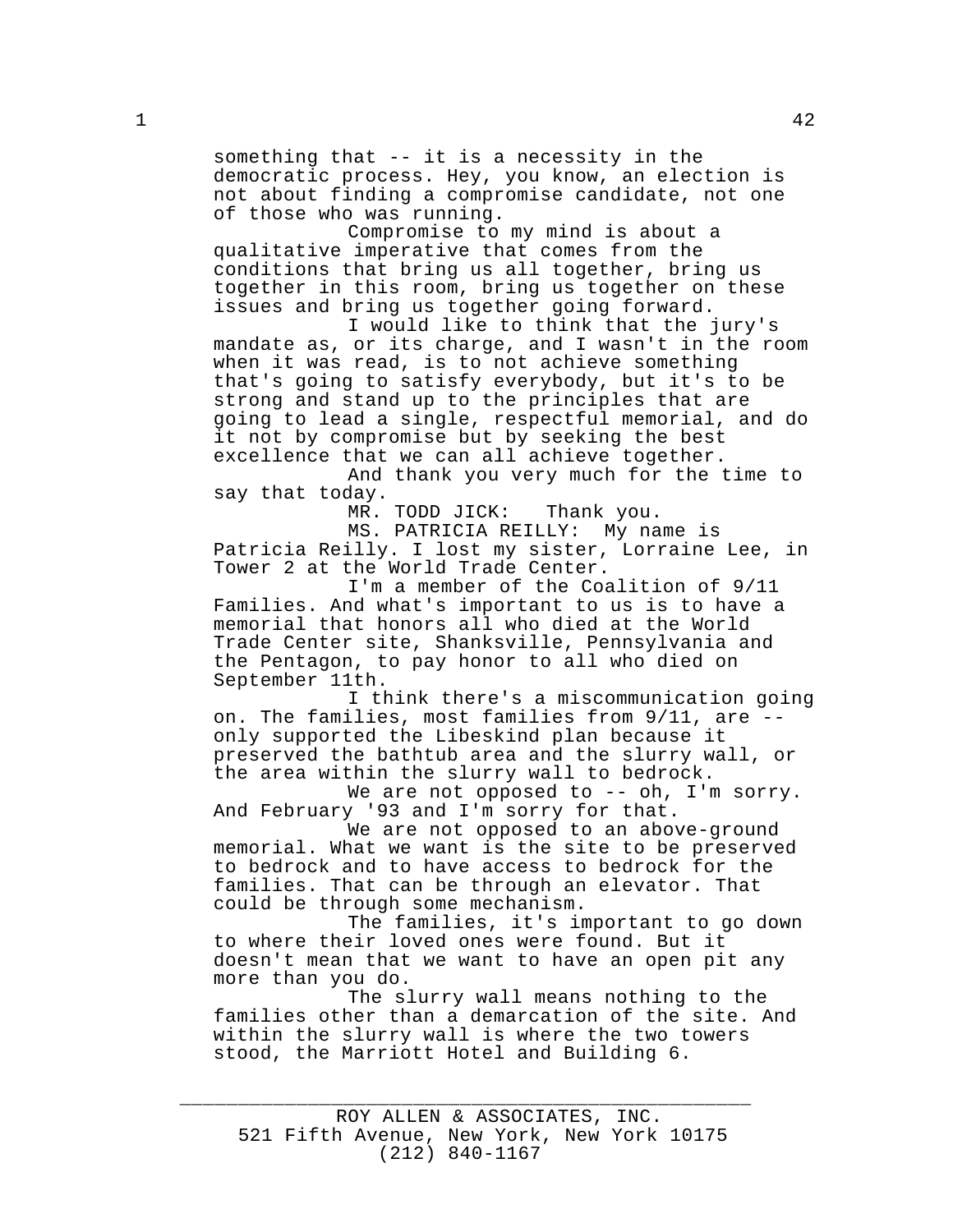And so I think when you keep on saying you want an above-ground memorial and the families don't, we're not opposed to an above-ground memorial. We want access to bedrock.

And we certainly don't want a mall or a bus depot underneath. I mean that is going too far for us.

You have to remember that fifty percent of the remains have not been identified. We got my sister's pocketbook back. We never got any of her back.

So for us this is the last and final resting place of our loved ones. And we do want the remains interred there.

We've heard over and over again that we are trying to make it a cemetery. I don't believe that's true. I think a beautiful place for the remains being interred can be done tastefully and beautifully.

You live among the most beautiful cemeteries by the way. You want to get rid of St. Andrew's Cemetery or the Cemetery at Trinity Church? They're beautiful. They're part of the history here.

We're not asking for headstones at the World Trade Center site. We are just asking that the remains be brought back and be interred where they were found.

So I hope that I have cleared up some stuff for the residents here and gave you a better understanding of what the families are looking for. When we're working with the LMDC and

trying to present our position, we are trying to get the area where the memorial will be located and we do want access to bedrock, but we are not saying that we want a big hole in the ground which you have to live with and have to walk around.

Thank you.

MR. TODD JICK: And I thank you,

Patricia, and Ric what you did, and others. As you are starting to help us to sort of calibrate what we have heard tonight and give more clarification to it, it gets, I think, more helpful to the jury.

And thank you.

MS. NANCY OWENS: Hi!

My name is Nancy Owens. I'm a landscape architect, artist sometimes.

But I've working on and going to meetings as a Member of Community Board #1. I'm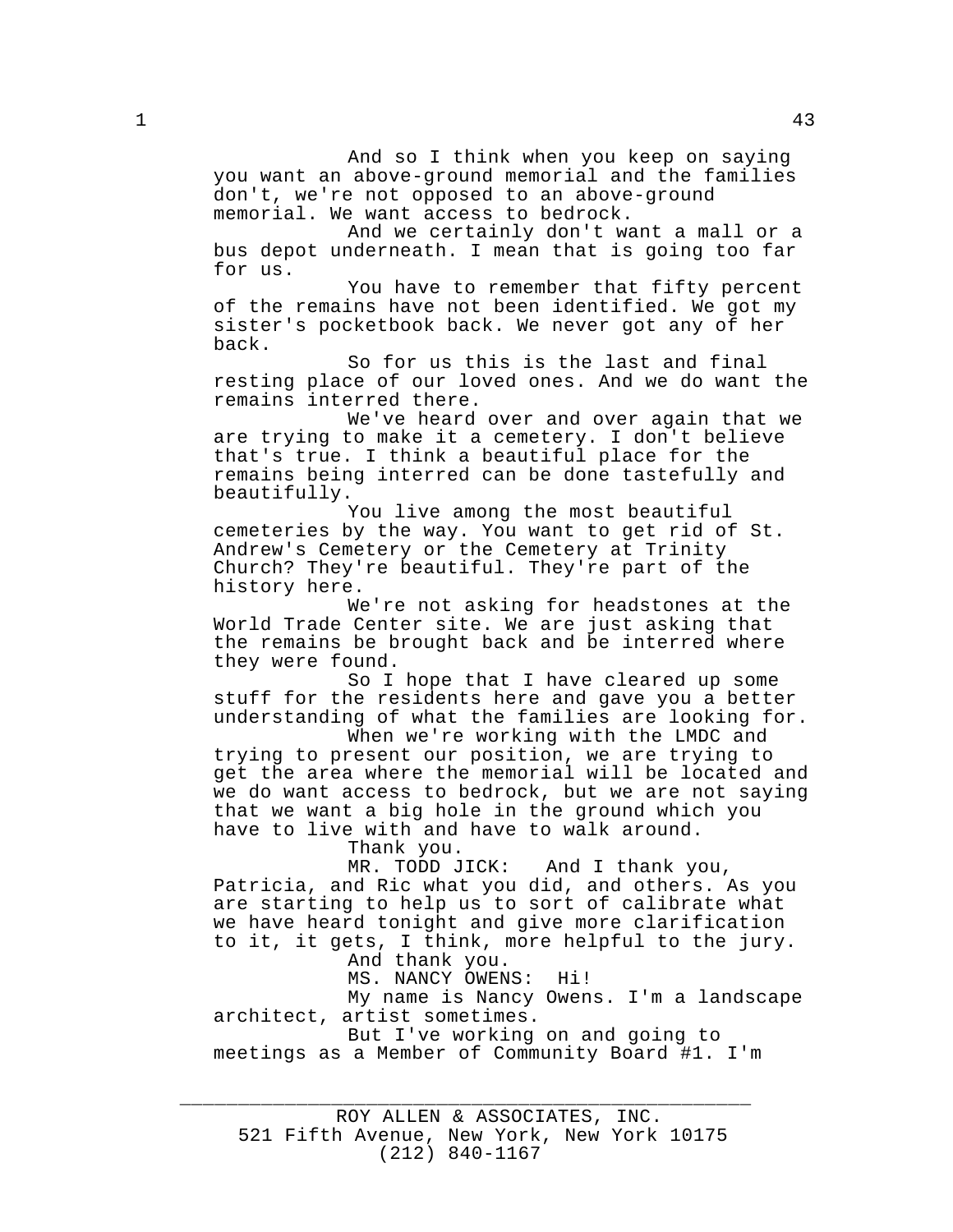also on the Development Advisory Council.

After 9/11 we -- our meeting, where we could find to meet, if there was a playground or a space, but in those early meetings - and I think former Senator Ohrenstein mentioned, that we can't lose sight that there was so much in those rooms. We wanted -- we were all in shock and we wanted to rebuild.

And I don't know literally what this memorial should be. In fact, I don't want to know what it should be at this point. And I think that's what your charge is.

But I know as a resident that I need some days to go down to St. Paul's and read about a specific person who died and all about what's there. But there are other days where I need a choice and I don't want to walk down to the site.

And I love -- I didn't go to the green market opening today, but I'm so happy that something is coming back.

And these were magnificent lives, as one of the jurors said. But it's also a magnificent City. We always seem to rise above. And I think we -- I don't know what the answer is. I just hope that this memorial will address some of the extreme positions that people have had over the last yearand-a-half.

I do hope that we go back to some of those early town meetings and early meetings where we were all together gathered to rebuild and to make it better than it was before.<br>MR. TODD JICK: Thank

Thank you very much.

The gentleman right next to you has been patient. If you could just pass it right there. Thank you.

MR. BRUCE EHRMANN: Hi!

My name is Bruce Ehrmann. I'm on Community Board #1 and I've been a resident of Tribeca for fourteen years I guess and elsewhere downtown before that.

I wasn't here at the beginning of the meeting. Part of my sensibility or feelings may have been echoed earlier.

I actually was separated from my family when 9/11 occurred and I actually barricaded myself in our apartment because we were to be evacuated and I was very scared of everything. And so I stayed in there until the smoke and the lack of communication became too oppressive three days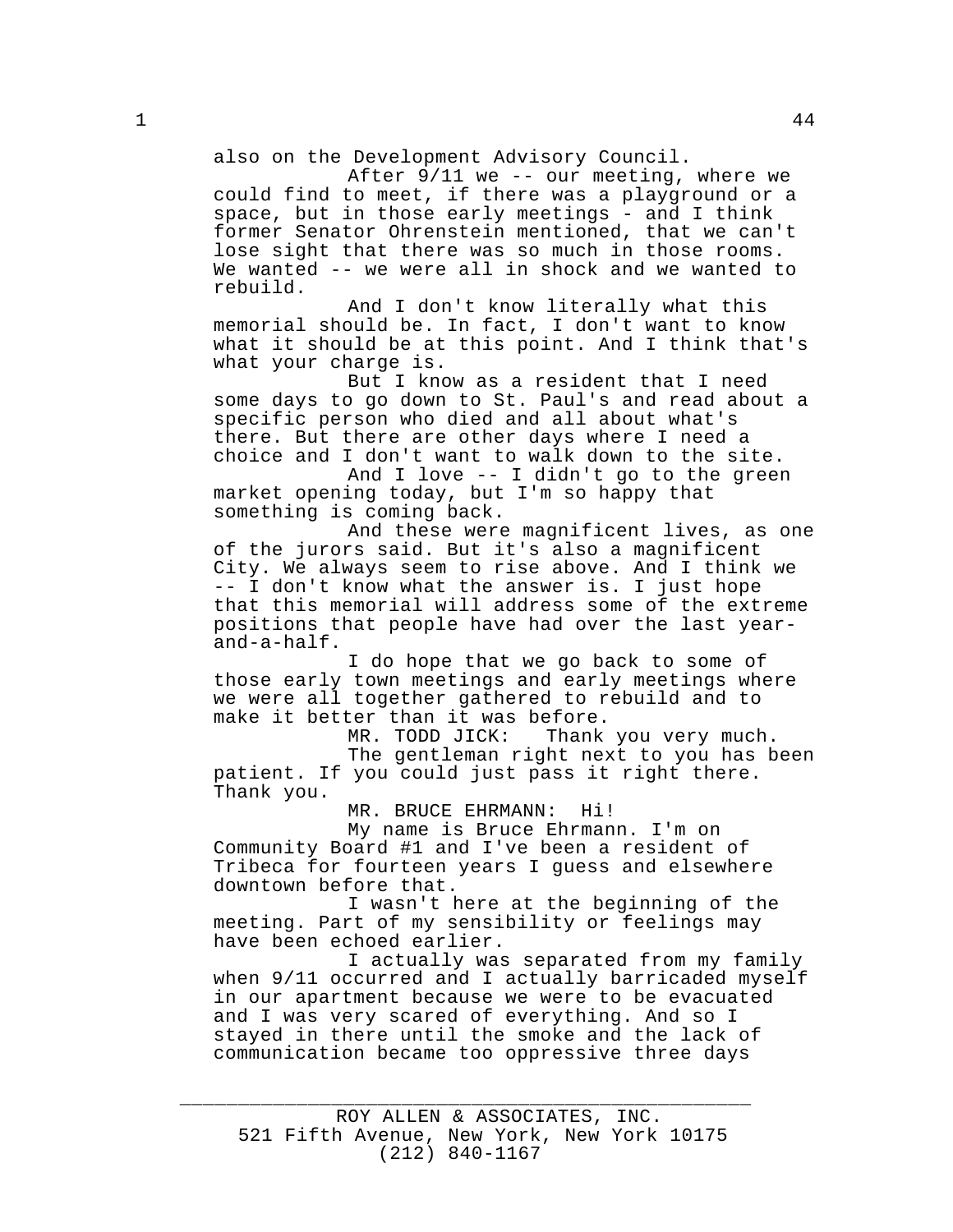later. And I walked out on the street and turned left two blocks and could barely find my way back home.

It was a landscape that I had never seen before except in historic pictures of other conflagrations.

Eventually I managed to hook up with my wife in another state. We were separated for quite a while. And two weeks later when we came home, and, of course, we had to walk in with our suitcases from a demarcation line farther north, my wife, Sandy, you know, immediately burst into tears just at the universe in front of her.

And those scars don't really go away. I think those who -- the heroes of 9/11 will always be remembered and this panel is here to make sure that they are.

I certainly will never forget them. And I've had experiences shortly thereafter where I was at physical risk and firefighters went to great difficulty to get to my apartment by ambulance which had been barricaded actually for many months after 9/11, the street was barricaded.

So I have the deepest respect and love for the heroes of 9/11.

I do fear that the residents who will always suffer in some cases physiological and in most cases psychological scars for the rest of their lives will be forgotten.

And their forgetfulness doesn't require a memorial to them to keep their experiences alive. It requires the complete renewal of their community.

I know it's been said before even while I've been in the room that after almost three decades the World Trade Center site had become finally what it was supposed to be the thirty years prior, a neighborhood hub. Children were using it. People were shopping there. People were working there. It was fully occupied. Battery Park City had come along to amplify that.

It really had become a nexus of all the downtown communities.

As you have to appreciate, as I'm sure you do, that the heart of our neighborhood has disappeared. I've heard a lot of discussion about the holocaust tonight. And I remember how violently opposed I was to the proposition a few years ago to put a monastery on the site of, it was either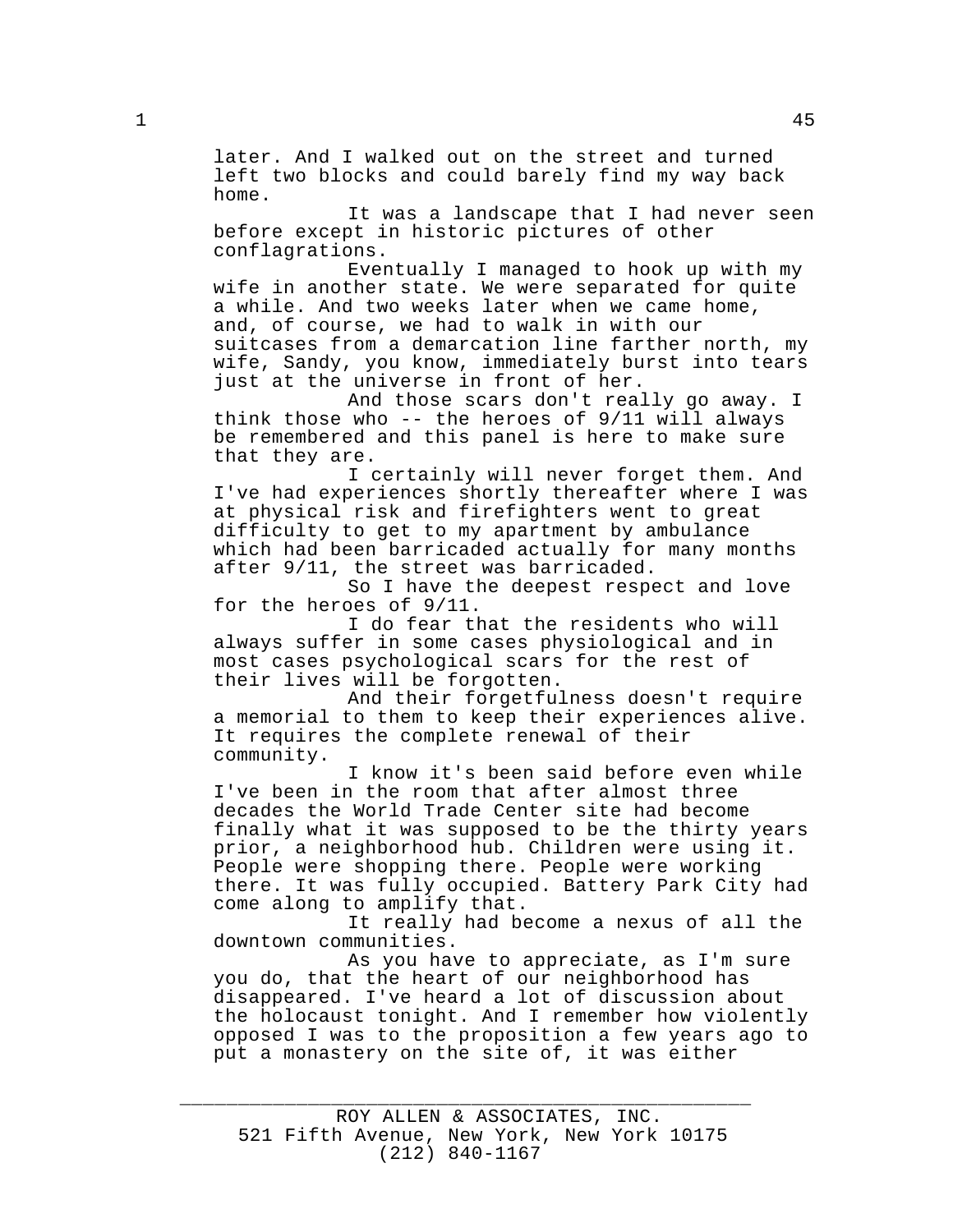Auschwitz or Theresienstadt. That finally didn't happen.

So I certainly understand the issues there.

However, we are talking about a memorial. I've been to Yad Vashem. I've been to the holocaust memorial in Los Angeles. I found my grandfather's remains in a detention camp in France where the bodies were all lumped together.

I mean I'm familiar both with the act of the holocaust and the memorials to them. And I know how important it is to have a memorial here for our heroes.

I also know how important it is to again make this a full and living community. And I also know that the most powerful memorials, such as Yad Vashem are not the biggest and are not cemeteries.

Thank you.

MS. CATHERINE McVAE HUGHES: Hello!

My name is Catherine McVae Hughes. Thank you very much for your time this evening.

I'm part of the World Trade Center family and a member of Community Board #1.

Our family of four lived one block from the World Trade Center site. From our living room, our bedroom, our dining room, our seven year old son's bedroom, and even our kitchen, we overlook the bathtub.

We have seen the recovery process for the last twenty months.

I've also worked for the company and the person that built the slurry wall. He actually came to our wedding.

So, in addition, I walk by the idling buses that come down to the World Trade Center site.

I ask you tonight to consider two things about the memorial: how the memorial will not only be viewed from the street level or the ground level, but also at various heights because people will be looking at the memorial from their apartment buildings and from the nearby buildings.

In addition, I ask you tonight to consider the environmental health of the residents and workers at the site. Residents have been exposed to the fires for months. Residents have been exposed to unprecedented levels of World Trade Center dust.

And so I ask you to carefully consider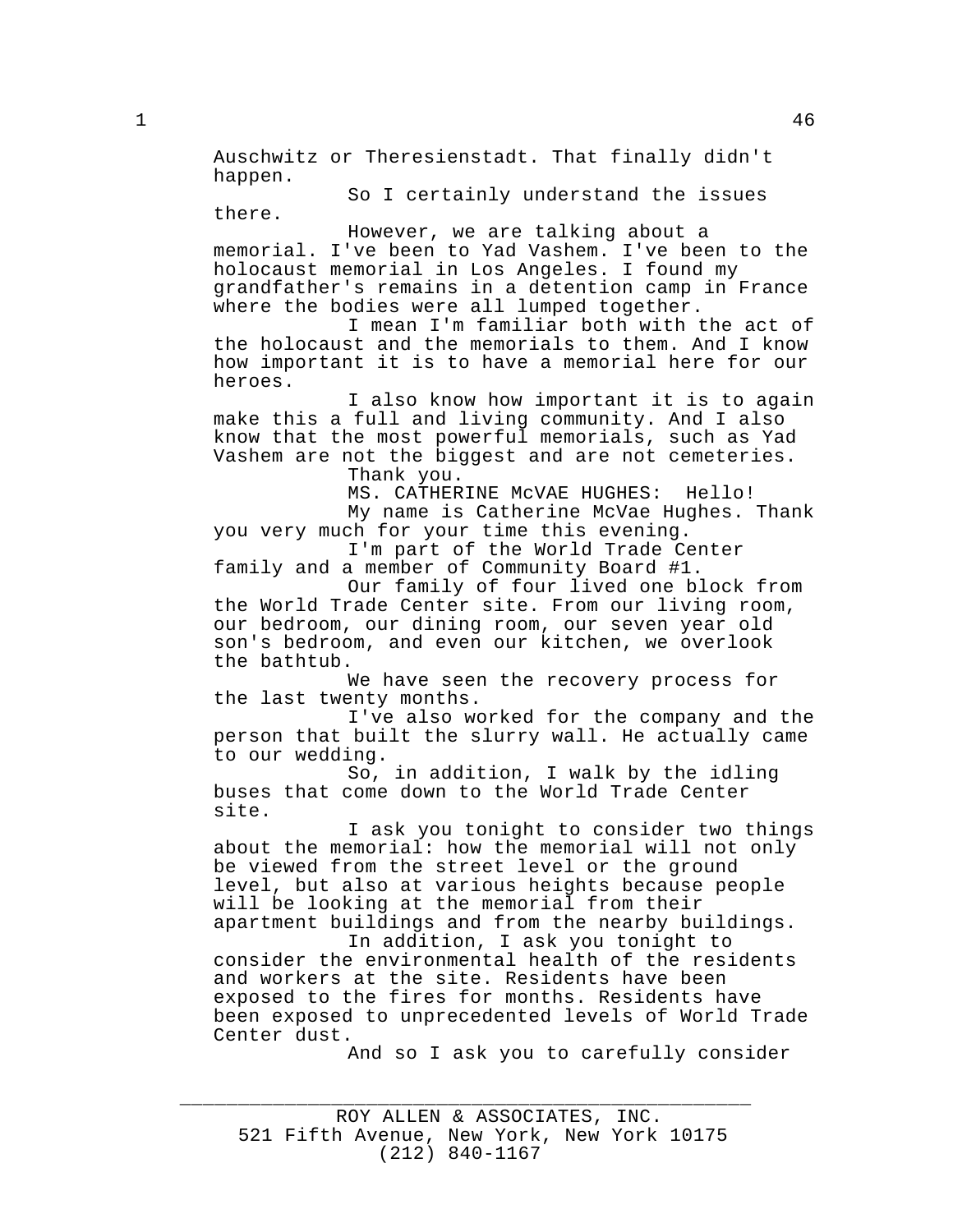depot has to be evaluated very, very carefully. Thank you very much.

MR. RICHARD KENNEDY: Good evening.

My name is Richard Kennedy. I live in Lower Manhattan and I've worked here for over twenty years. I'm part of the Community Board and I serve on one of our Advisory Councils.

And I come here tonight as a spokesperson for Downtown Rebounds. Downtown Rebounds is an umbrella group comprised of more than twenty Lower Manhattan businesses, civic, residential and educational interests that comprises approximately 50,000 residents and 300,000 workers.

And to that end we conducted a poll that you heard someone mention briefly.

And I think that it's very important - my heart is down here. I've lost someone too. But I think it's important to the jury and all those involved to have an accurate assessment of the impact of 9/11 on the community, the people who live and work here, how the community used the World Trade Center site prior to 9/11 and our aspirations for the memorial and for the future.

Forgive me for reading but it helps me get through it. There's some tough moments that I also went through.

You must understand the finding of the polls and the emotional and physical experiences of the community. We lived through that nightmare, the destruction of 9/11. We lost our community. We've returned to rebuild our homes and live in Lower Manhattan.

Approximately 30,000 residents fled on that day. It's important that you understand how we feel about our neighborhood and that we speak as a group to that poll.

A poll of Lower Manhattan residents commissioned by Downtown Rebounds was conducted by Blum & Weprin Associates by telephone in the beginning of May.

Just technically, the margin of error is about 3.5 percent. But 801 Lower Manhattan residents south of Canal Street and west of Baxter were surveyed.

Seventy percent of them lived downtown prior to 9/11.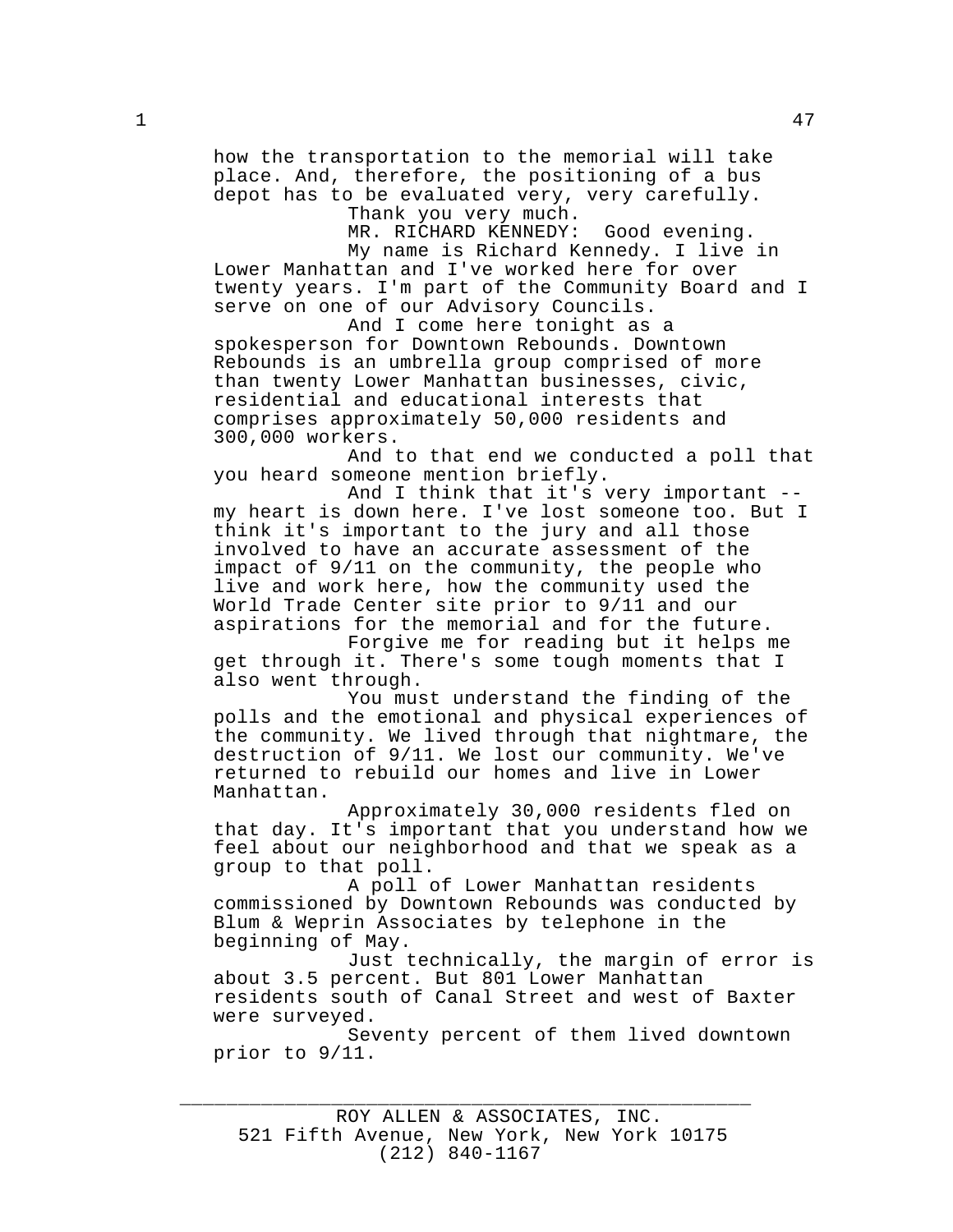And just briefly I want to talk about the three areas and the findings.

And the first is the impact. Seventy percent of the respondents lived in Lower Manhattan prior to 9/11. Many of them suffered losses as a result.

Forty-one percent - and this is so important - forty-one percent lost family, friends and neighbors in that 9/11 attack.

Sixty-four percent were forced to move from their homes and seventy-two percent had emotional difficulties as a result of the attack.

Thirty-one percent say they continue to suffer that and thirty percent continue to suffer respiratory problems.

The really important part is understand just how much it affected everyone who lived and worked here.

The other thing is about the use of the World Trade Center prior to 9/11. It was a community resource in the past. It helped to explain residents' preference for access, street life, for retail parks, things of that nature.

Eighty-five percent cross that World Trade Center site. Ninety-five percent of Battery Park City residents utilize the site to shop. Ninety percent use the services there. Sixty percent - sixty-three percent using the dining facilities.

This was really part of our neighborhood.

Sixty percent of them or an immediate family member attended cultural events on that site or artistic performances at the World Trade Center.

The third piece, which is the memorial. Three-quarters of Lower Manhattan residents, seventy-two percent, favor a memorial that is both respectful to those who were lost but that would become a permanent community asset. And that asset is really critical to us.

It has to allow for pedestrian access through the memorial and incorporate green space.

Fifty-one percent of the residents favor a memorial site which is at street level allowing access through the site and twenty-one percent favor a memorial thirty feet below with pedestrian access over that.

Lower Manhattan residents are also concerned about the impact, as you heard from many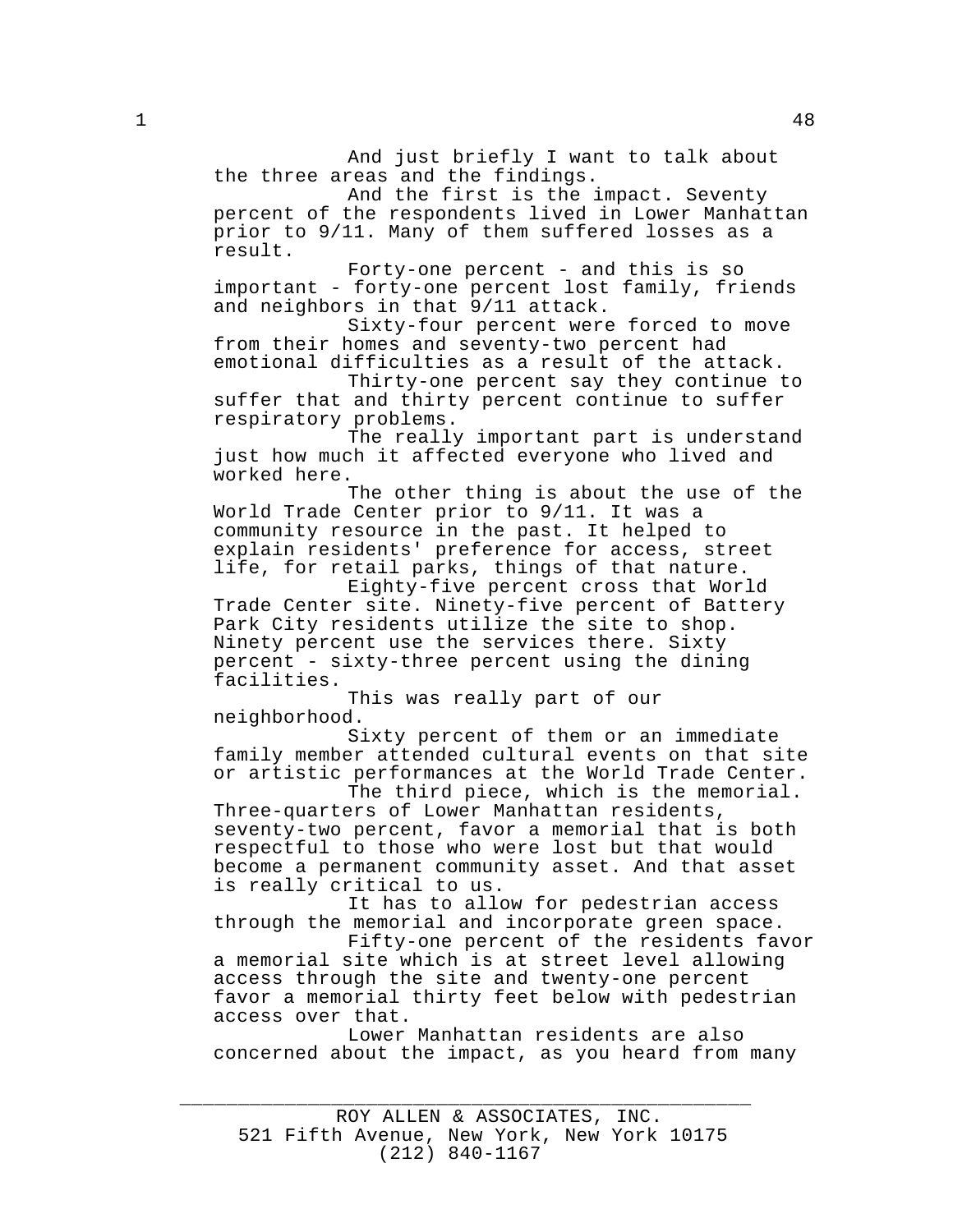of us, of an estimated hundred and sixty and more tourist buses per day once the redevelopment of the World Trade Center site is completed.

A bus park has been proposed as all you realize below the memorial. The New York City Department of Transportation tells us it's unable to find another feasible site.

But for this reason fifty-four percent of the residents and sixty-two percent of Battery Park residents are in favor of that, in favor of underground bus parking.

Overall thirty-nine percent oppose a plan for that underground bus parking.

But I think we did this, and I think it's critical that you really understand that this really reflects what the residents and the people who work here feel about that site.

So we ask you to help us with that, help us find a solution that makes it work for everyone. Thank you.

MR. TODD JICK: All right.

I'm just watching the time. Our time is really starting to run out. So I've got a few more chances.

Right here.

MS. HOLLY LEICHT: Hi! My name is Holly Leicht. I'm a Director of Imagine New York.

And Imagine New York was created in the aftermath of 9/11 to give the public an opportunity to be involved in the rebuilding. And to date we have had 4000 people around the region participate in public workshops and 10,000 people participate by our website.

And Imagine New York took a very -- made a very conscious decision not to take an advocacy point of view on issues relating to the rebuilding and 9/11. We have been a conduit for the public's voices and obviously thousands of people have responded.

And one of the things that I think is very important, because there has been a public process and we are one of many groups, including LMDC and government entities, that have given the public an opportunity to weigh in on issues, and the Libeskind design was the result of a public process.

And was it a flawed process? Well, perhaps we could all talk about that probably for another night. But it was a public process.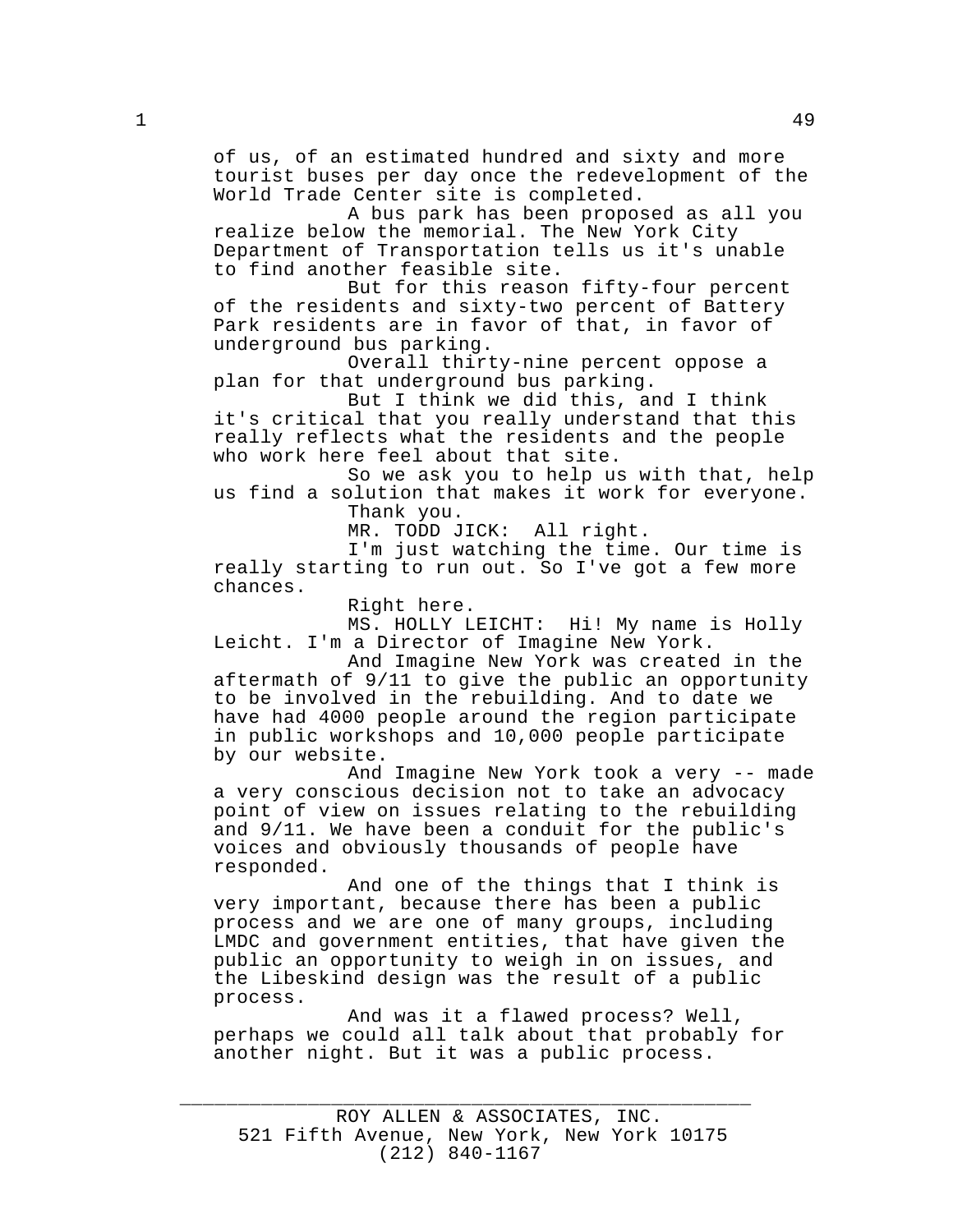And it is incredibly important that this jury not be pressured to undermine that public process and the decision that was made from that public process. It would be a real betrayal of the public trust.

I'd also just like to comment briefly on the public involvement going forward. We have been very committed to making sure that the public had a say in all of the processes. And we think it's important that that continue to be in the memorial process beyond this evening and this particular set of hearings that has occurred.

I don't think any of us wants the memorial to be determined by a CNN or New York Post poll. But that being said, we feel that it's very important for the public when there are final designs selected and exhibited, to have an opportunity to weigh in on those and to be able to make the results of those dialogues, you know, to the jury in their decisionmaking process.

So we hope that this is not the end of a public process but the beginning of one.

Thank you.

MR. TODD JICK: Thank you.

Over here, please.<br>MR. ALAN GERSON: Thank you. MR. ALAN GERSON:

Good evening. My name is Alan Gerson. I represent District #1, the community of Lower Manhattan, the community of Ground Zero vicinity, on the City Council.

Putting aside my official capacity, I also grew up downtown. I literally saw the World Trade Center built up looking out of the window of my childhood bedroom.

And on September 11th I was standing with many community members four blocks or so away from Ground Zero, and like so many others I saw it all come down.

In the immediate aftermath and indeed the days following of those horrific moments, we experienced in Lower Manhattan and beyond an incredible unity, if you will, a singularity of the human spirit. We each had our different roles which we played. We each had our different vantage points and viewpoints. We each suffered in different degrees and in different ways. But underlying that there was a unprecedented coming together, if you will, of the human family of Lower Manhattan and beyond, residents, visitors, the rescued, the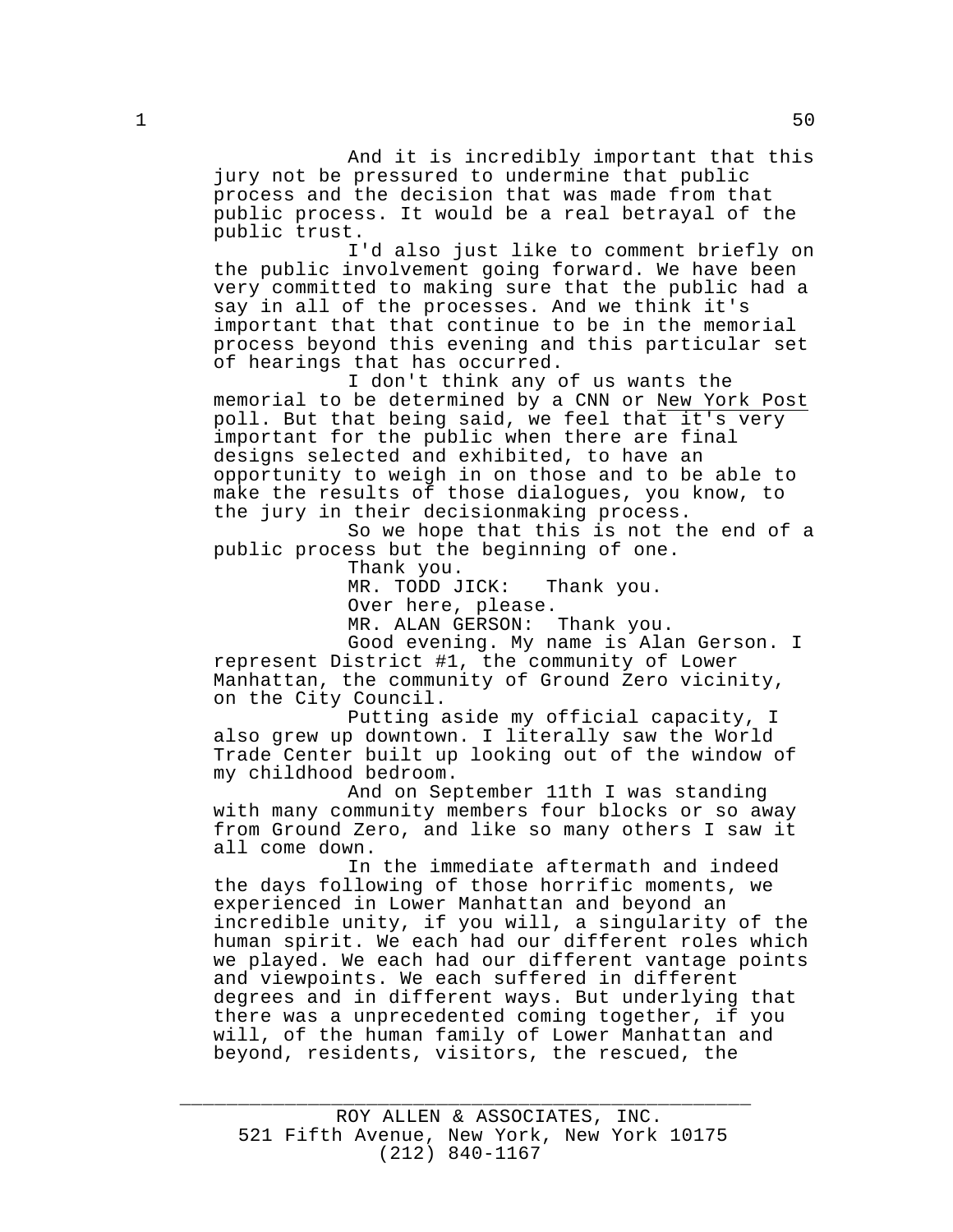rescuers, stranger helping stranger.

All divisions and dividing points did not matter.

Your job, I suggest, is to carry out this process in a way and to generate an outcome which, in addition to all the other important sentiments, captures and preserves that fundamental unity, that fundamental coming together of all people across all dividing lines.

When people go to that site, they need to feel and to see, those of us who will live with it need to feel and to see and to remember that here was a community and here is a community that was and remains in solidarity with one another in a genuinely unified spirit.

That needs to be part of the outcome and part of the process.

It's not an easy, but it's a very doable mission which you have. And I want to suggest some guidelines, some principles, which I believe will help accomplish that goal, both build a site which demonstrates a reverence for those who perished, our sanctity for human life itself, but also our resolve as one unified community and family.

First, you must incorporate the principle of a paper we released a few weeks ago which we entitled "Livability First." It would be a travesty to attempt to honor those who perished in a way which diminishes the life quality of those who live in the vicinity. It would send the exact opposite message of that, that we are a society which truly cherishes human life. For if we do so, we must recognize the basic life needs of those who will live with this day in and day out.

That means that there must be a connectivity at street level in this site.

There needs to be -- and I don't have the engineering details to pinpoint exactly where, but there needs to be an underground parking facility in that area. Otherwise this area -- and this will diminish the site itself if we are invaded and inundated with idling and polluting and overcrowding tour buses and limos.

There needs to be the green space and there needs to be the ongoing dialogue which you must keep with the residents as well as with the victims, of course, and all else. This cannot be the end of the process, but it must be the beginning of the back and forth that incorporates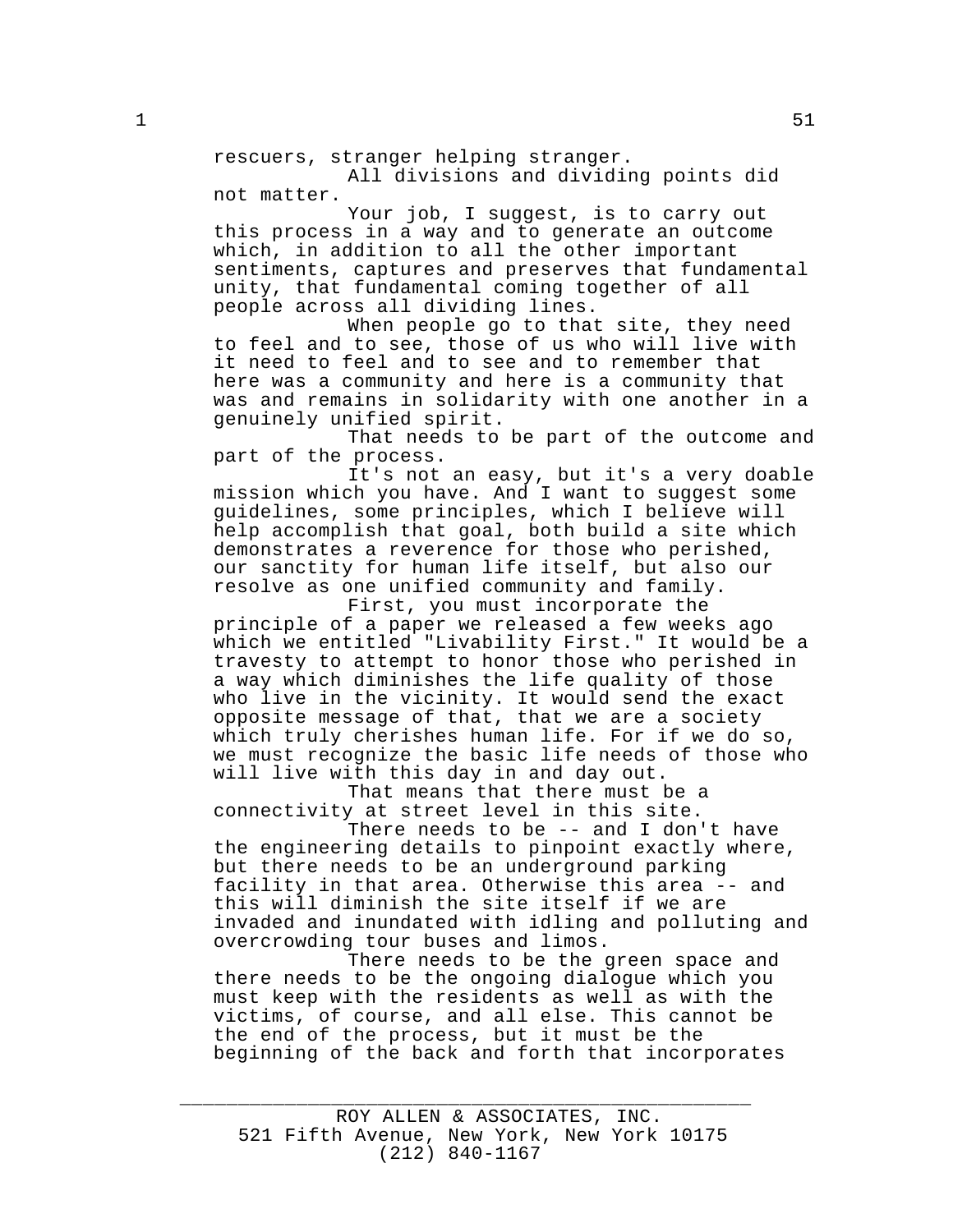those needs.

Within that framework we can be creative enough to accommodate the needs and to recognize those families who lost loved ones, who include, by the way, many residents. We can within that framework be creative enough to come up with a fitting memorial that demonstrates that those who were lost were loved and that we must always remember them.

Patricia Reilly I thought suggested some very interesting ways of what you need to explore to accommodate that within the framework of the livability, a prerequisite.

Just, finally, we also need to pay special heed to children and the needs of the children who were part of that 9/11 experience who have suffered and who will continue to grow up in the area.

That means keeping in mind their sensibilities, but also means somewhere in the context of the broader area there needs to be a children's destination, if you will. And there are several folks who are going to come up -- come back to you with specific ideas.

I stood by one of the public schools as I saw the children evacuated. That experience needs to be captured as part of the history, but it also needs to be captured as part of our hope and optimism for the future, that these children will build a better future.

That needs to be part of it.

And the need for the cultural bridge, the need for the optimism and the affirmation as we go from remembrance, memorialization, not go from but as we preserve that, and we have in the context the commercial activity, there must be that spiritual as well as that physical bridge that provides an important cultural affirmation of the sanctity of life itself.

Within those parameters you can achieve the greatest -- the most significant memorial ever that preserves this unity and does not divide us as a community physically or as a society spiritually, if you will.

Thank you.

MR. TODD JICK: Thank you very much. The clock is not generous to us. So I'm limited and the hands haven't gotten any fewer. So I'm going to do my best to continue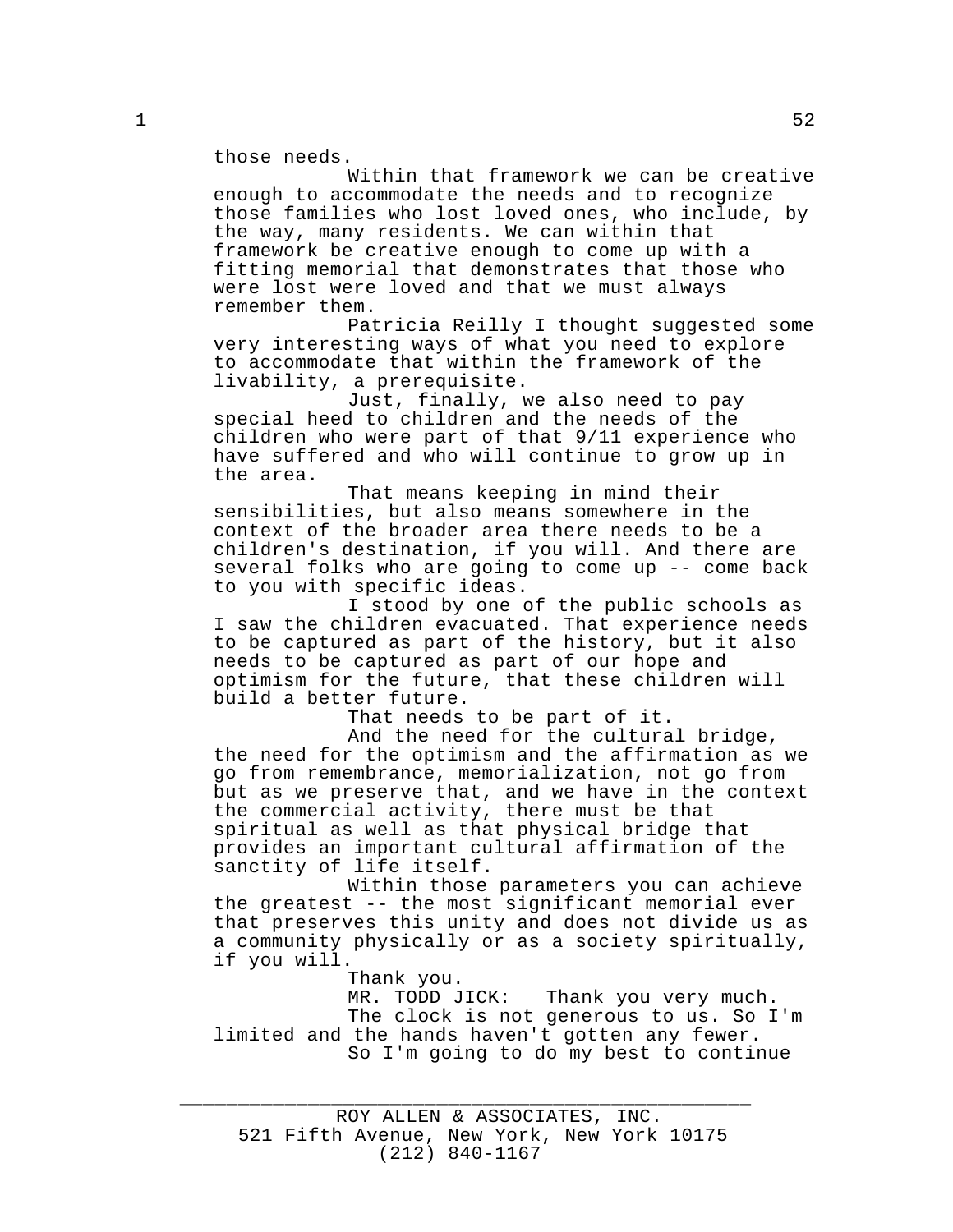to get the hands. I'd ask you to do your best. Please be brief.

MS. JULIE BORECEWSKI: Good evening.

My name is Julie Borecewski and I'm the big sister of Martin Borecewski, Cantor Fitzgerald, and spoke to all of you last Wednesday on the 18th. And I thank you for your time again this evening.

First of all, hearing of the diverse group of people's opinions affected by September 11th, and we can witness how deep and diverse it is, tonight I would like to echo Edie and other family members' sentiments, those of the Families of Flight 93 as well.

What I have been hearing from the various diverse groups here tonight, I have to be honest, I'm starting to struggle with the request for lifestyle enhancements as far as connectivity, bringing the bus depot underground.

It's -- the site is not a new land of opportunity. Yes, whether we like it or not, murder was committed there in the most heinous attack on America in American history. And it is a memorial.

I'm sorry, folks. My brother hasn't been returned, if ever, along with thousands of others. And when I go to pay respects to him, I will go there.

So you've been walking around the World Trade Center site before it was demolished. Perhaps the lifestyle enhancements shouldn't be done as a result of an attack on America.

I also would like to witness -- would like to share with you that another vision that is being lost sight of is it was an attack on America and freedom.

At the last forum, on the 28th, I struggled with what I was witnessing that it's all about uniforms and not human beings. Those were the best and the brightest that were taken from us horrificly.

The buildings that stood for American capitalism, huge American symbols are gone now. Let's keep that in check, at heart when you evaluate the submissions.

And I also would like to voice a concern with the behavior that was exhibited at the 28th. And I have to echo the gentleman in the back, I don't know if he is still here yet. Please know that that's not how all of us are. The strongarming and the grandstanding I interpret it as a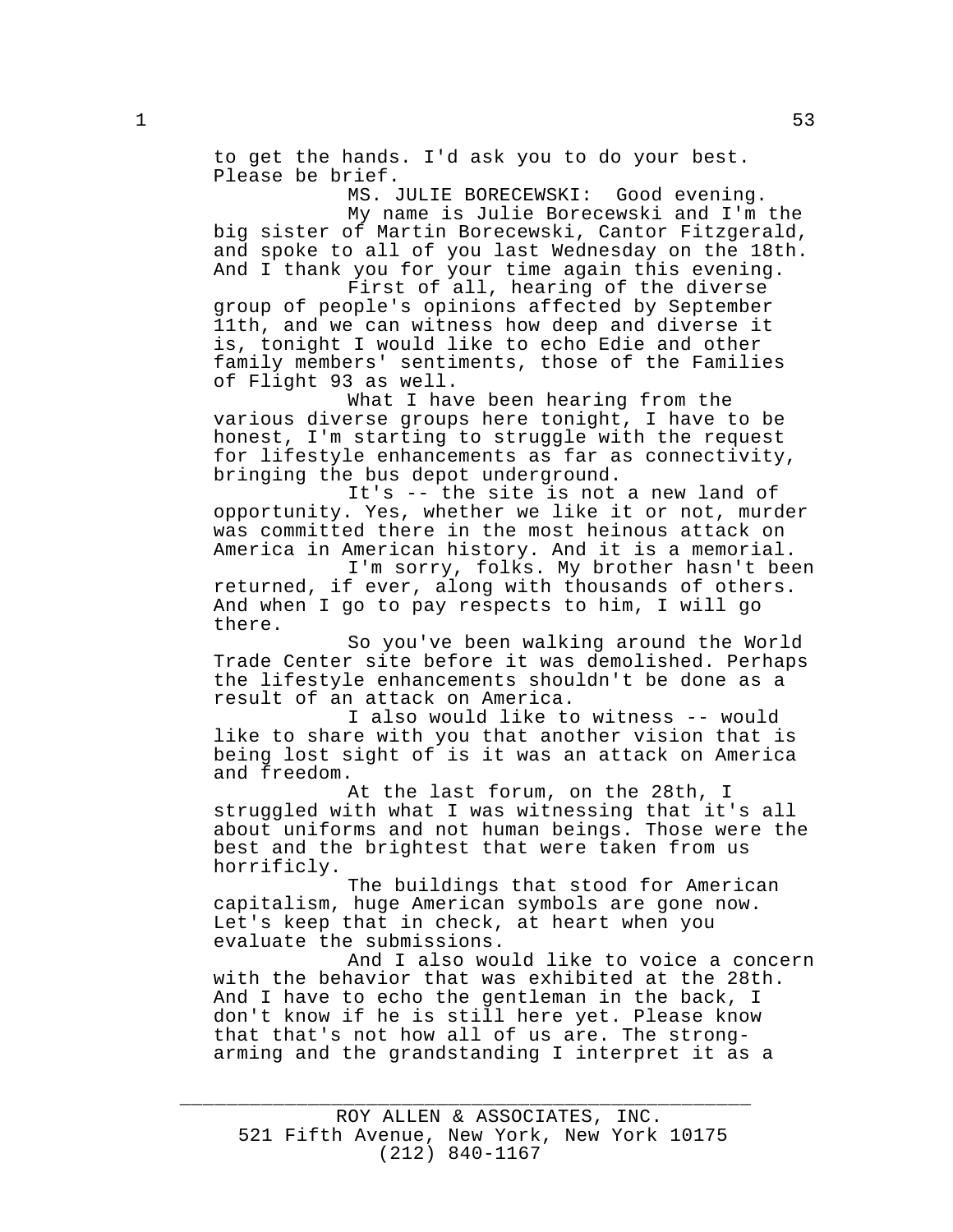$1 \hspace{2.5cm} 54$ 

tactic for intimidation. And I actually sat with other just civilian family members, which we have been called by various uniformed, and they were intimidated. They did not want to get up and speak what they felt.

And how sad in a democratic forum that is being proposed and conducted as a result of loved ones being murdered and neighborhoods being destroyed and America being attacked.

I'm sorry. I hope that it doesn't continue going forward as these public forums take place. Please don't allow it. It holds back people who wanted to exercise their democratic God-given right of freedom of speech.

Thank you.

And if you can just indulge me one moment quickly. I've been asked to read a poem quickly and I will leave copies for all of you.

It's "Where Heroes Live" by Patrick Cartier, father of James Cartier, taken from his family on September 11th.

Who among you stands above my son, above my brother and sister,

Above my wife and my father, above my baby,

And upon what ground do you stand to make such a declaration.

For a long time we have all felt our hearts broken and torn, filled with pain and sorrow,

Our tears crystallized for us.

It is their pain and suffering that really matters.

What happened has already elevated all of them far beyond the earthly contributions we seek to make.

That day in September will endure without planting

Signs of division,

For every name has a face and every face is more than just a name.

A lifetime with you and me and everyone else on the list.

If we call one of them a hero, why are we unable to do the same for all the rest.

It is better to walk quietly and carry all of them equally, not measuring pain and suffering one to the other.

If we point to the heroes, we will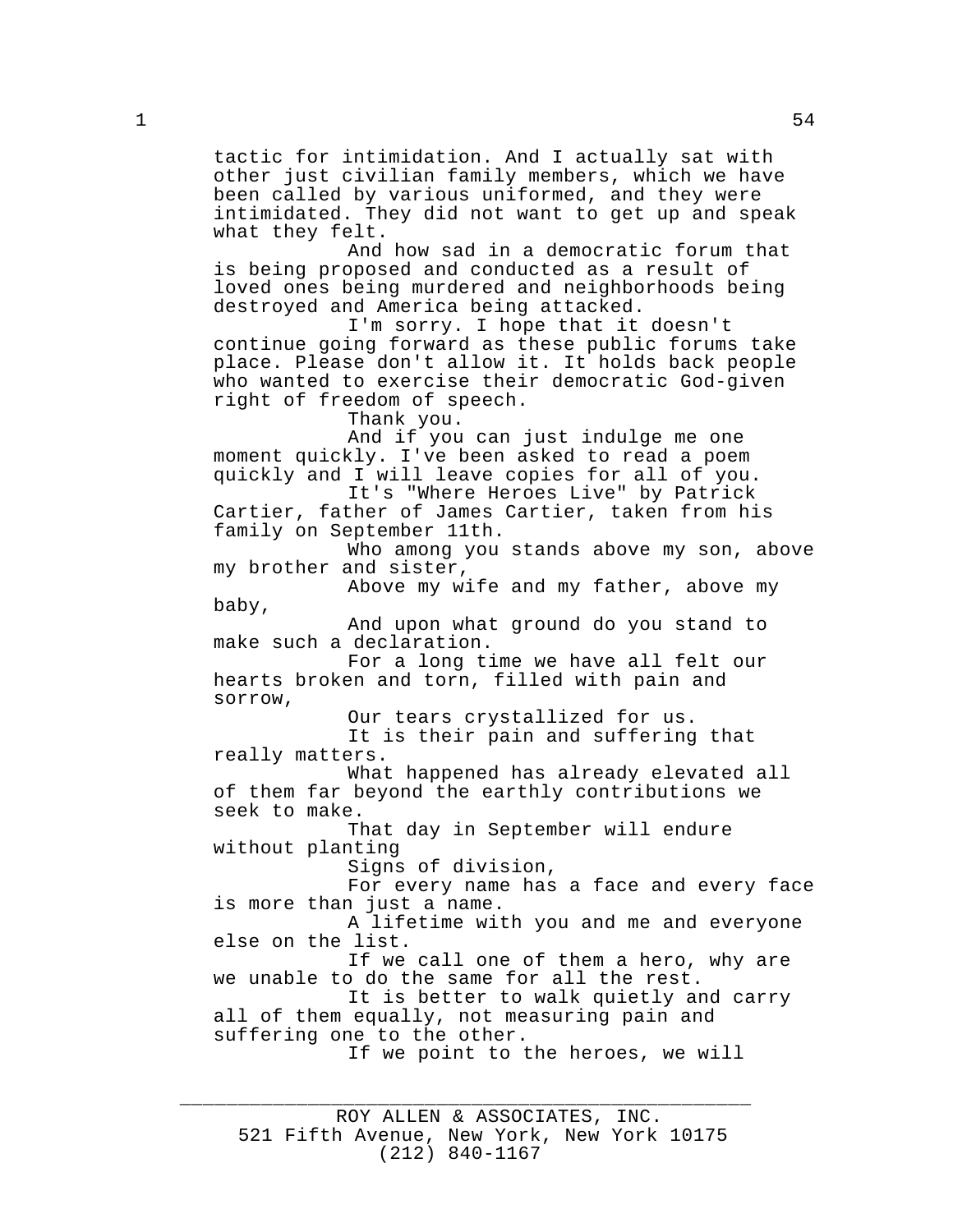alleviate any sorrow or pain, theirs or our own.

Calling some above the rest will in no way heal our hearts.

In what place can we put them that will hold them above where they are now, in God's hands, and where all these heroes live.

Thank you very much.<br>MR. TODD JICK: I'm I'm going to try for three hands that have been trying to get called. Please, the woman in the green, this gentleman here, this gentleman here, and this -- I've got four. And then we'll see where we are. I know there are still other hands.

Please.<br>MS. LIZ BERGER: I'm Liz Berger and I'm a Member of Community Board #1. I live across the street from the site and I've lived downtown for twenty-one years.

First of all, I want to thank all of you for being here and for serving on this jury.

What I really wanted to do is support what Richard Kennedy said and support what Alan said.

But I think what that really means, and if I had to call my neighbors and my friends and the parents of my children's friends, even though I wasn't called by Blum & Weprin, and certainly my demographic, I'd have to say that what we all think is that the memorial needs to be for everyone.

It certainly needs to be for the families of the people who died. And I have to say I am completely horrified that my children, who are four and seven, have just integrated into their lives the fact that 3000 people died a block from their house and think it's totally normal that buildings fall down. That's just part of their life.

So I think the memorial needs to be for them. I think it needs to help contextualize their experience.

But I also think it needs to commemorate the way the people who died lived and the way that all of us live.

And I think that is what the detail in the poll that Richard described says. It says that we were a community that created ourselves. The World Trade Center, for better or for worse, was the center of that community and it provided some very, very essential services.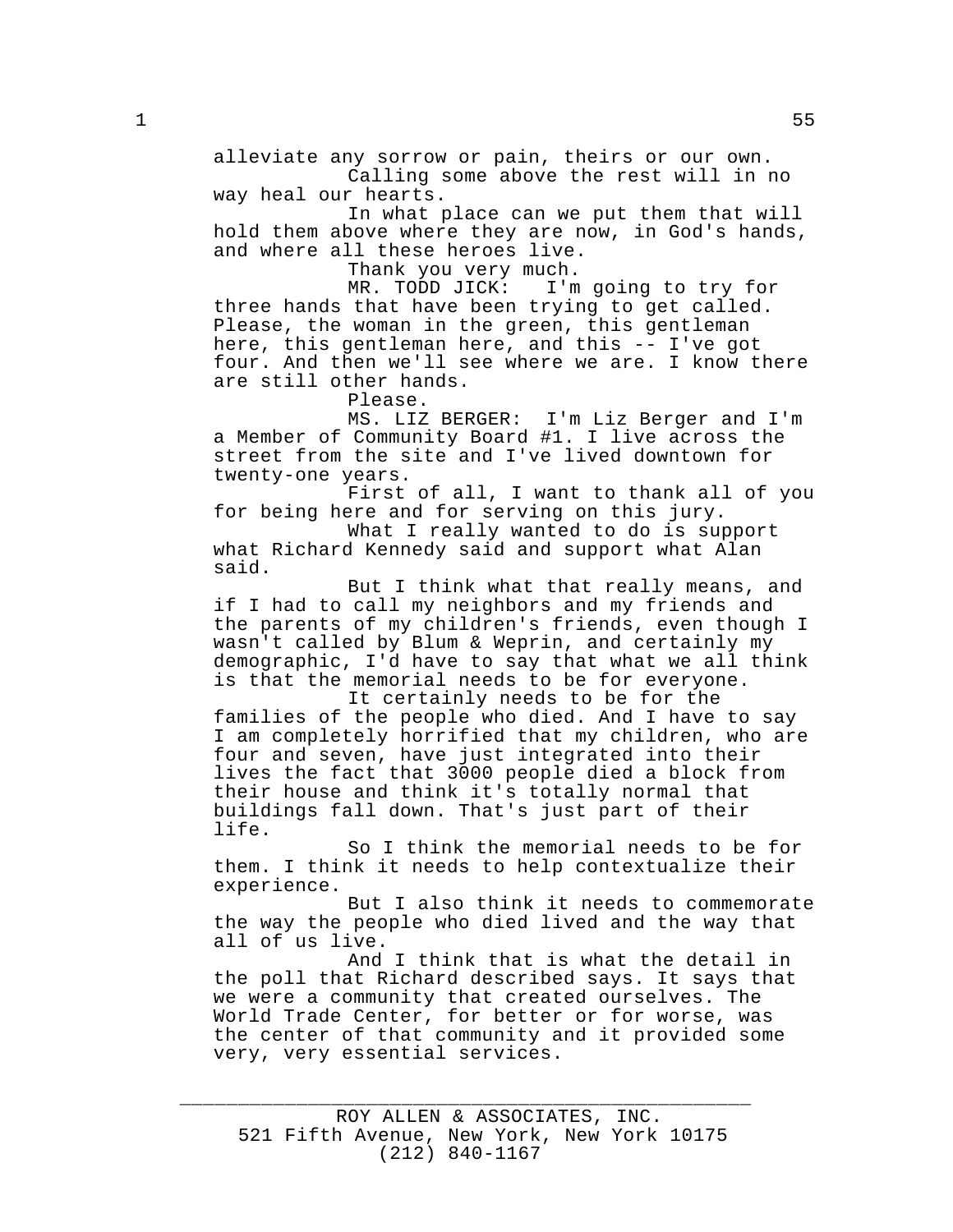It was the place that everybody loved to hate, but it was our only local institution.

So I think that it's important that our life and our way of life as well as the lives of the people who worked in that building be venerated.

And I'm sure that as you consider designs, you will take that as well as the terrible tragedy of that day to heart.<br>MR. TODD JICK:

Thank you very much. MR. BRUCE DE CELL: Hello!

My name is Bruce DeCell, I'm a member of the Coalition of 9/11 Families. I lost my son-inlaw, Mark Petrocelli, at the Trade Center. He was in the North Tower on the 92nd floor.

Early on, I was part of the Congressman, one of his workshops to deal with the residents and the families together to try to come up with a memorial. We met on several occasions and we brainstormed back and forth several different areas of what a memorial should be and what it would look like.

I recently attended a Community Board #1 meeting chaired by Madeline Wils at which time that she was proposing to limit the remains that were going to be at the World Trade Center site. She had a proposal at her Community Board for that.

I was appalled that she could take that upon herself to make such a proposal, whether or not that has anything to do with law or whatever. It was just appalling to me.

And I asked her was she going to be the one to choose the remains, the token remains, that were going to be there.

And that was the time that she withdrew the proposal and I haven't heard anything about that since.

There is some evil spiritedness from the people that live in Lower Manhattan. And we tried to work with them from the beginning and we will still try to work with them.

And I want it to be known that we have gone the extra mile to try to do the right thing by them. And they are the ones that are being offensive to us.

We -- our loves one won't come to dinner anymore. We have empty spots, empty places.

Like I said at their meeting, they got their rugs cleaned. They got their apartments fixed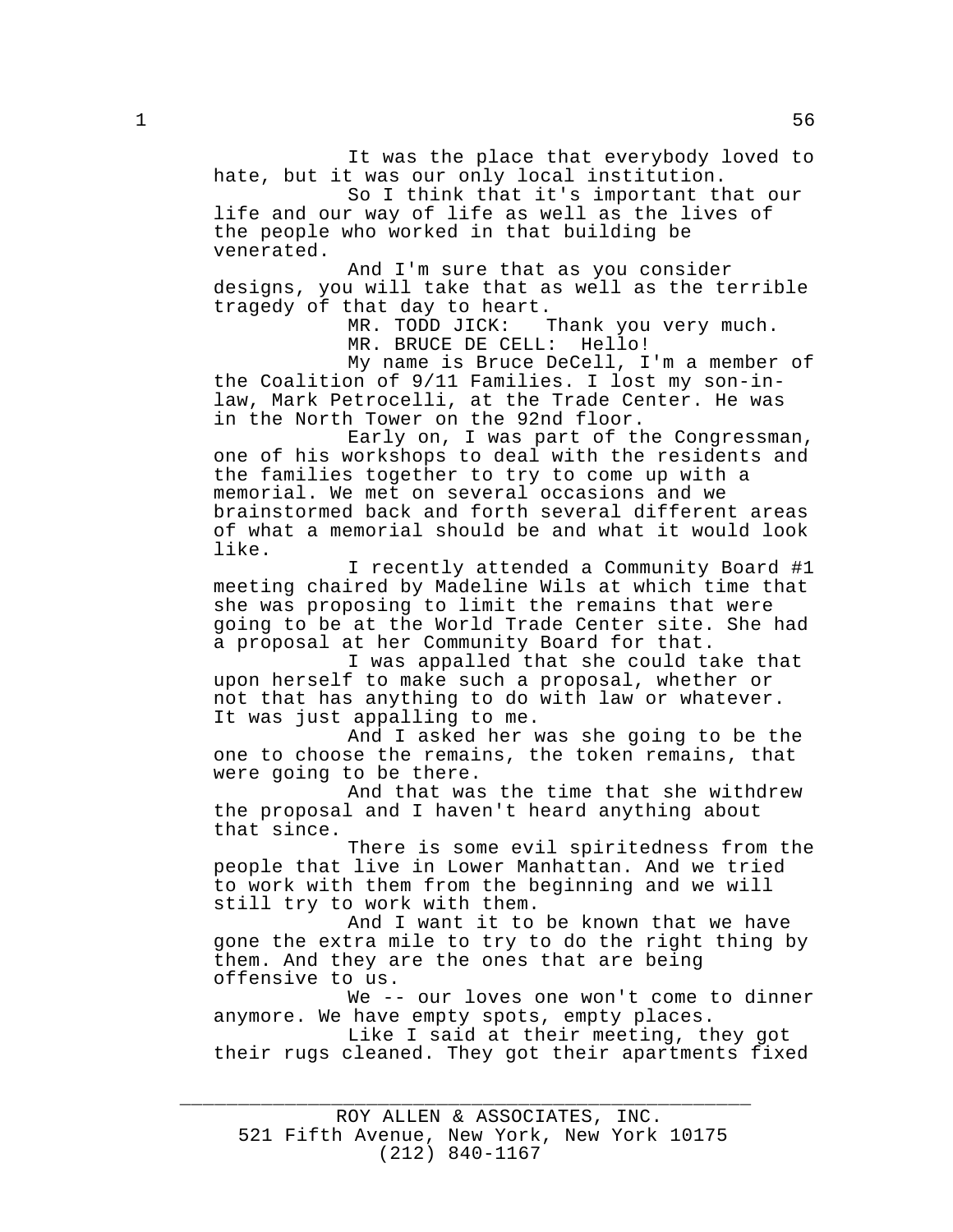up. They're back in business.

And now they are telling us they want to cut across the site because it takes too much time for them to get around. I don't think that these things are that important, that you should really weigh heavily about that.

If you could design it into your plans, that it could be accommodating to them, that's fine. But the most important thing is the sacredness of the ground. It's something that happened in history. We can't change it. Those people didn't want to be killed there. They didn't say let me die in Community Board #1 so I could make them uncomfortable or unhappy.

So we want to work with these people. But I want you to know that when you take what they say, take it with a grain of salt.

MR. MICHAEL CONNELLY: My name is Michael Connelly. I'm a twenty-year resident of Lower Manhattan and recently became a Member of Community Board #1 in part because of my interest in the rebuilding of Lower Manhattan.

I think the memorial must provide a place for the families of those who died in the World Trade Center tragedy to grieve and a place for all of us to remember what happened on September 11th.

Although I did not experience a personal loss that day, I feel great sympathy as does everyone who lives downtown for the needs of the people who did.

I also understand the process of grieving and the needs of the people who are going through this process. These needs can be especially acute when there are no physical remains. And I think that that should be taken into account in designing the memorial.

Certainly there should be a private place for families who gather for the next twentyfive or fifty or even seventy-five years, not only to mourn their losses but to pay their respects and perhaps eventually just to gather and remember those who went before them.

I don't think any of us would disagree with these needs or principles in designing the memorial and rebuilding on the site.

But some of the families have expressed in my opinion a desire for more. They want the entire memorial site, the area that they've been --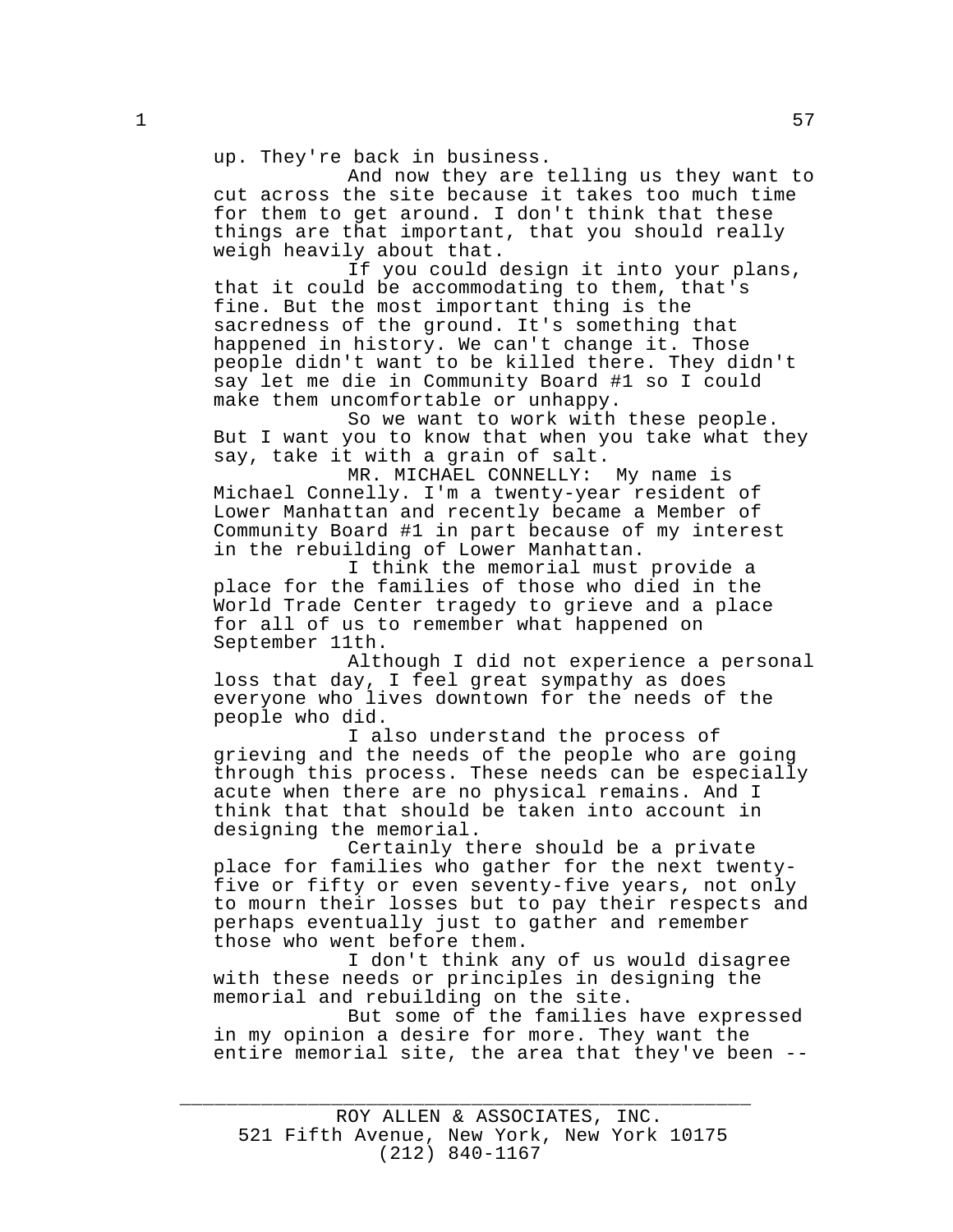that has been referred to tonight as the slurry wall to be considered a cemetery and have asked for unidentified remains to be returned to the site. They've objected to the use of

subterranean portions of the site for bus storage which is absolutely necessary to prevent the streets surrounding the site from being overwhelmed by traffic. They don't want open space to be considered a park or used for play or for the memorial area to be easily transversed by people who work and live in the neighborhood as they go about their lives and their livelihoods.

These things I do disagree with and I urge the committee as it reviews proposals for the design of the memorial to take into consideration not only the needs of the families of those who lost their lives at the site, but also the needs of the people who live and work in the neighborhood.

The people who live in Lower Manhattan are families also. My children were born here and have spent their entire lives in the shadows of the World Trade Center.

Like many others we have stayed and are helping, trying to help rebuild our neighborhood because it is our home.

We are excited about the prospect of redeveloping Lower Manhattan and anxiously look forward to the day when streets are reconnected and streetlife is restored, when new buildings, and civic and cultural facilities are built and the area is revitalized as the crossroads of Lower Manhattan.

As a community, however, we are concerned about statements that some family members have made to the effect that Lower Manhattan will forever be a cemetery. That simply is not true.

The site of the World Trade Center will always be remembered as a killing field, a place where thousands of innocent people were wrongly killed at the hands of terrorists. But it should not be allowed to become a cemetery.

The site is at the core of one of the most important urban areas of the world and it is our home. Like other city centers that were devastated by war in the past where thousands of innocent people also lost their lives, like London during the blitz and Dresden during the Allied fire bombing of Germany in World War II, it must be rebuilt.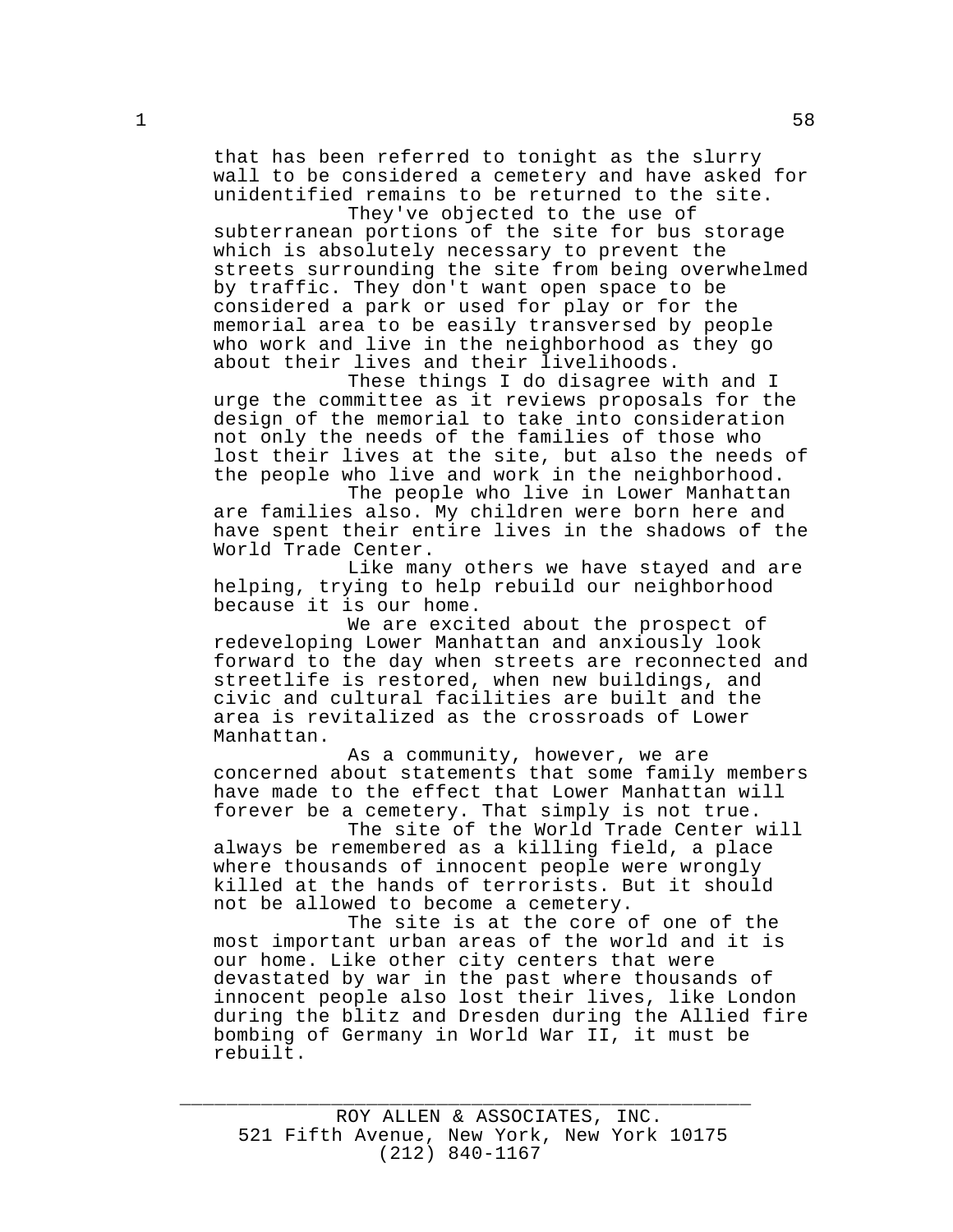We support the need for an appropriate memorial. But we do not want a massive tomb or barren wasteland and we do not want the legitimate needs and concerns of the family members or the protests of a vocal minority to overwhelm the memorial selection process or to decide in every respect the ways in which the site can be used in the future.

Thank you.<br>MR. TODD JICK: This gentleman here.

MR. ARTHUR GREGORY: My name is Arthur Gregory. I'm a resident down here. I own a business in the Seaport. I'm on the Tribeca Board from the ground up, and I was just appointed to Community Board #1.

I own a restaurant on Murray Street that was closed for three months. And after it reopened, I had the opportunity of having 10,000 firemen and rescue workers come through my place. It kept me open.

But the other burden in my life is that I knew hundreds of people that died in the World Trade Center just because of my business. The entire Sandler O'Neill crew used to come in every Thursday night. I didn't even go to the site of Cantor Fitzgerald because I've met thousands of them over the years.

Clinton Davis, a Port Authority cop, I shook hands with him the night before, on the 10th, before going home.

I would like you people to try to find out what they would have wanted. They are such a diverse group of people. They're so strong some of them.

I can remember when the sixteen-acre thing came out and I was sitting there going, Tom Glasser, a Sandler O'Neill partner, sitting up there with a cigar in his mouth would have been going what the hell, you are going keep all this space for my remains. You know, he was a total capitalist. That's crazy. Do something and do it fast. Do it right and do it fast.

But, you know, this memorial is not like Normandy or Auschwitz or Pearl Harbor. These people were there for a special reason. These people went on a plane and ended up here; went to work on time or did their job. This is totally different. You got a really hard job to try to figure this one out. Really!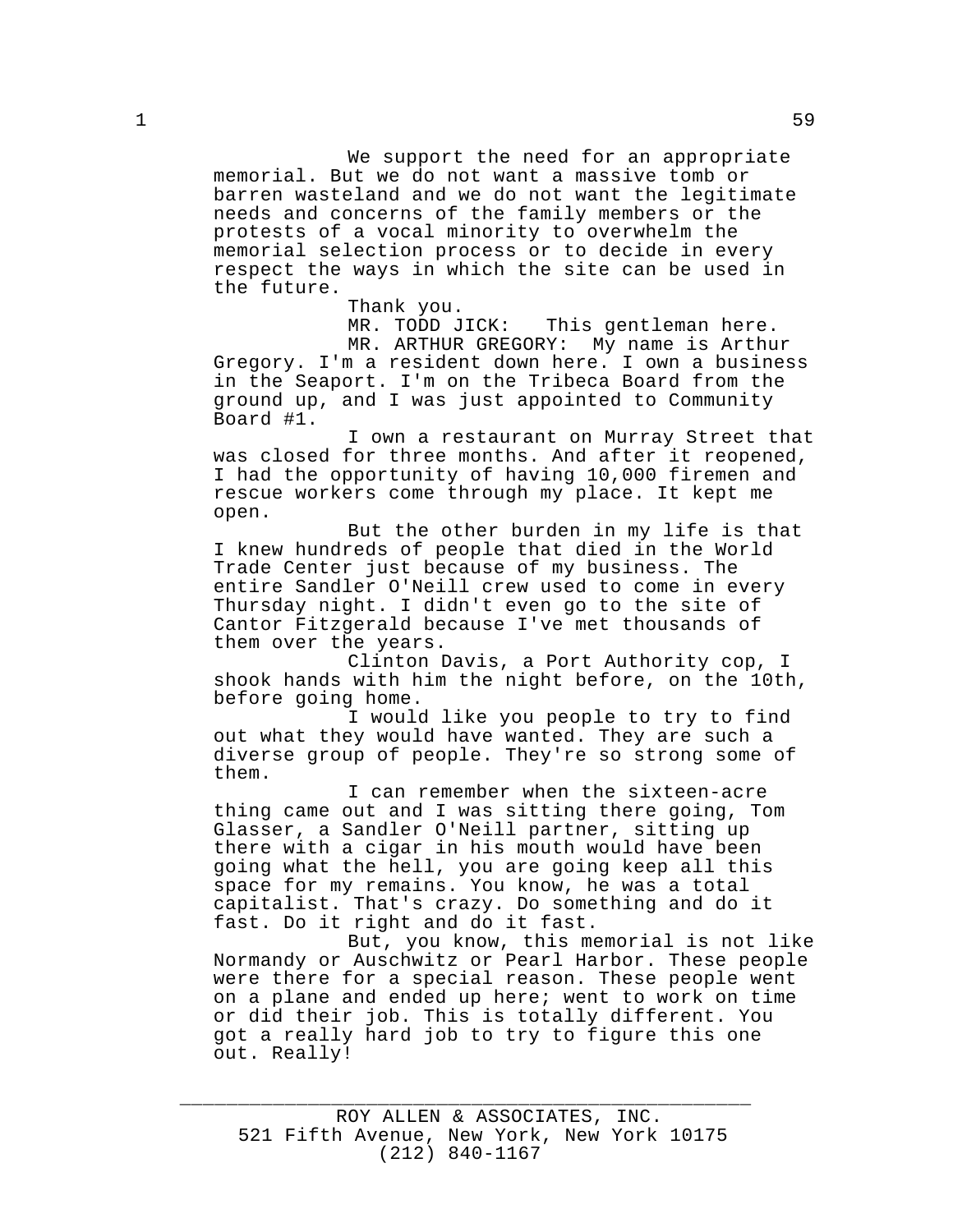I mean it's not like anything else if you really look at it.

But try to feel what they would want. I mean I've been going to this for months thinking about what all these people that I've known what they would have wanted it to be and how they would have wanted their names put up there.

And the only thing I could think of was that they would have wanted their generations in it somehow and who they were and their names, of course, and something that probably would have lasted for a hundred years and not that old.

Thank you.

MR. TODD JICK: Thank you.

This gentleman here. We are now at the bewitching hour in terms of the time. There are people I know whose hands are still up in there and comments still to be made.

As I said at the beginning, we were going to run out of time and there are opportunities to write comments.

Obviously you had the chance, Anthony, to speak initially. So I would like -- this gentleman hasn't had a chance to speak.

MR. ANTHONY GARDNER: I want to apologize. But I wanted to try to speak on behalf of the families and have the same respect that the residents received.

MR. TODD JICK: Thank you.

MR. TIM LANNAN: I'm Tim Lannan, a Member of Community Board #1 and a resident of Tribeca.

And in terms of going back to the question of what I would like to see the memorial be and mean, the word that I keep hearing and the word that I keep hearing echoed by speakers and keep hearing in my heart is community.

And certainly for those of us who live downtown, the World Trade Center has been and now more than ever is sort of our physical and spiritual hub. However, the reality is we have almost 3,000 additional members of our community permanently here who are unintentional members of our community.

But I also think that the World Trade Center site now belongs to the global community. Certainly what it means to the world has to be considered in the equation.

And I think part of that is making sure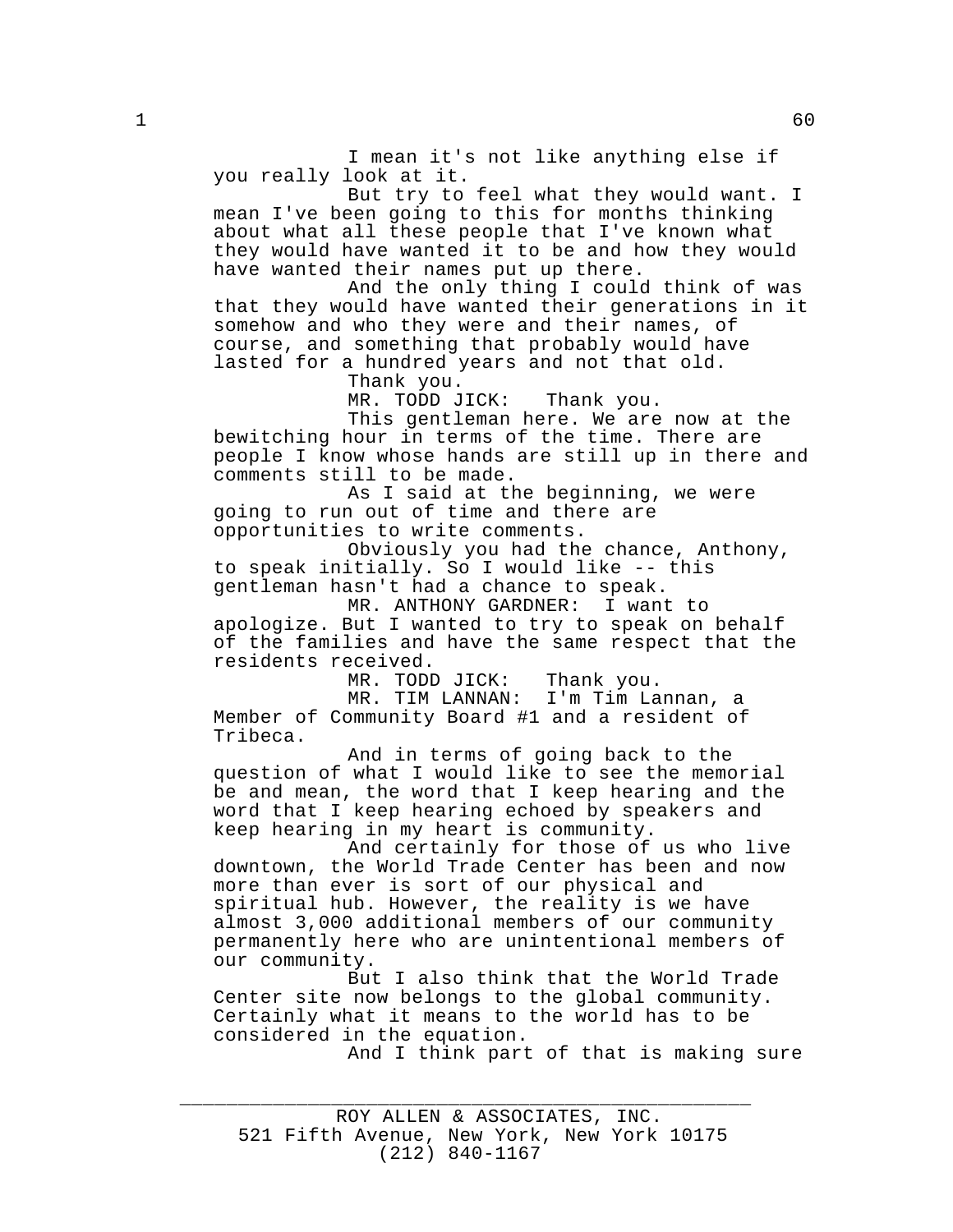that the memorial is a living, vibrant memorial that appropriately respects everyone who died there and everyone who is going to visit and everyone who lives and works downtown.

Certainly not an easy charge.

And I think the place that, as awful as 9/11 was, I think Nancy said it, Ellen said it, you know, those of us who lived downtown, there was nowhere else we wanted to be other than home. And it's the place that many of us stayed down unless we were forcibly evicted, even people without electricity. And so it's that kind of community feeling that was present then more than ever.

And I think there was also the hope and the message and the lesson of 9/11 that really needs to incorporated is that this is a message that things need to be done differently. Certainly violence breeds violence, aggression breeds aggression. And I think there was really a hope after 9/11 that perhaps the lesson of this would be that we as a world community need to do things differently.

And certainly I think the opportunity you have, and I hope it can really be realized, is to identify this as not only a healing opportunity, but to create an community where you can actually bridge all of these divisions.

And I think the word connectivity is certainly important, not just in the physical sense, but finding a way to bridge between the communities of the families, the communities of those who live downtown and the world community.

MR. TODD JICK: Thank you

Given the time, I need to wrap up with the following.

On everyone's behalf I think we were all privileged to be here this evening to be witness to everyone's comments.

It's obvious that there is no closure as yet to September 11th and probably will never be, just as there is no closure to tonight's discussion. Hands are still in the air, thoughts still need to come out.

And I invite you to take advantage of the process of writing, which is not the same as speaking, and look for other opportunities to put your voices into the process.

But there were only so many minutes for so many hands to do.